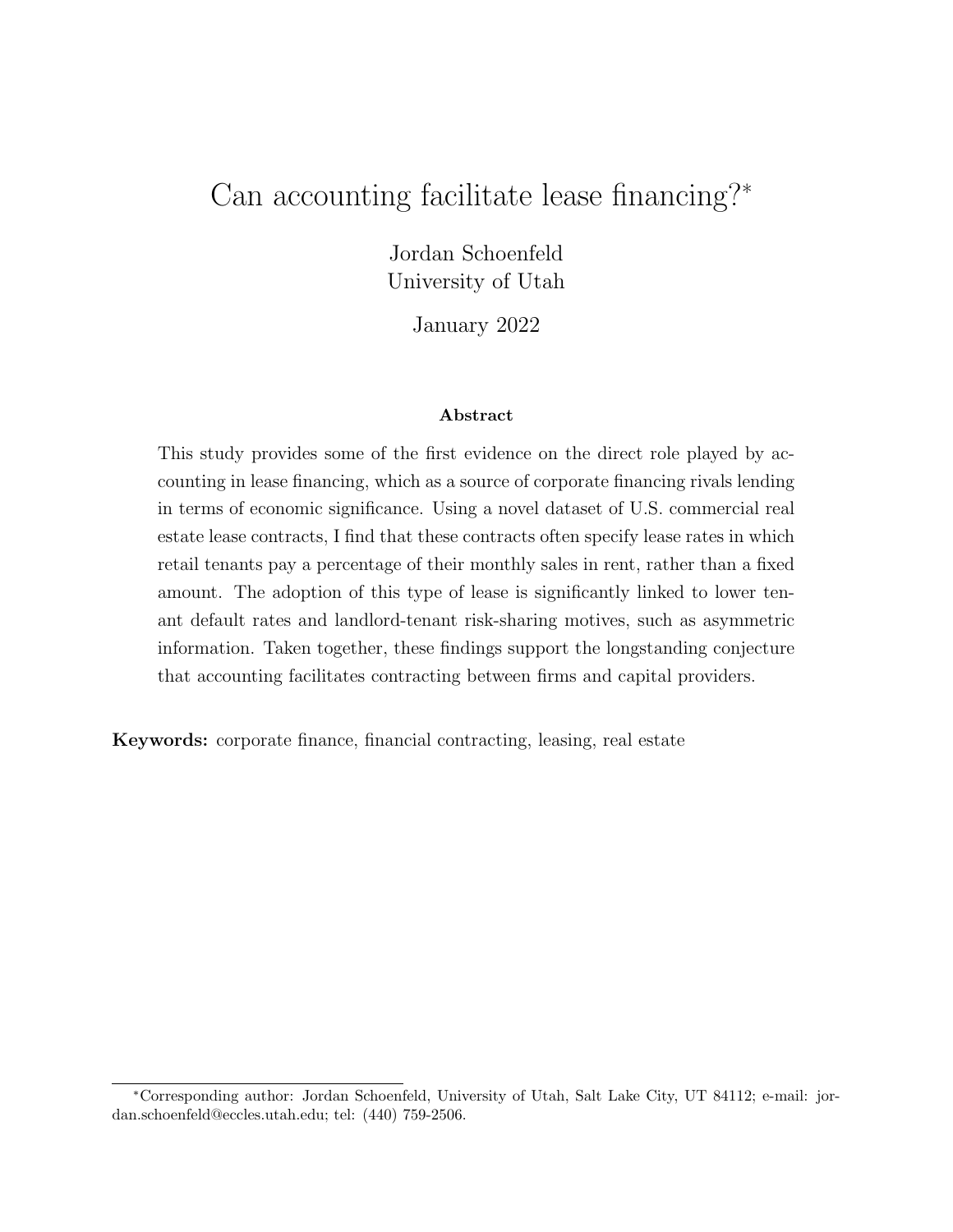# Can accounting facilitate lease financing?

#### Abstract

This study provides some of the first evidence on the direct role played by accounting in lease financing, which as a source of corporate financing rivals lending in terms of economic significance. Using a novel dataset of U.S. commercial real estate lease contracts, I find that these contracts often specify lease rates in which retail tenants pay a percentage of their monthly sales in rent, rather than a fixed amount. The adoption of this type of lease is significantly linked to lower tenant default rates and landlord-tenant risk-sharing motives, such as asymmetric information. Taken together, these findings support the longstanding conjecture that accounting facilitates contracting between firms and capital providers.

Keywords: corporate finance, financial contracting, leasing, real estate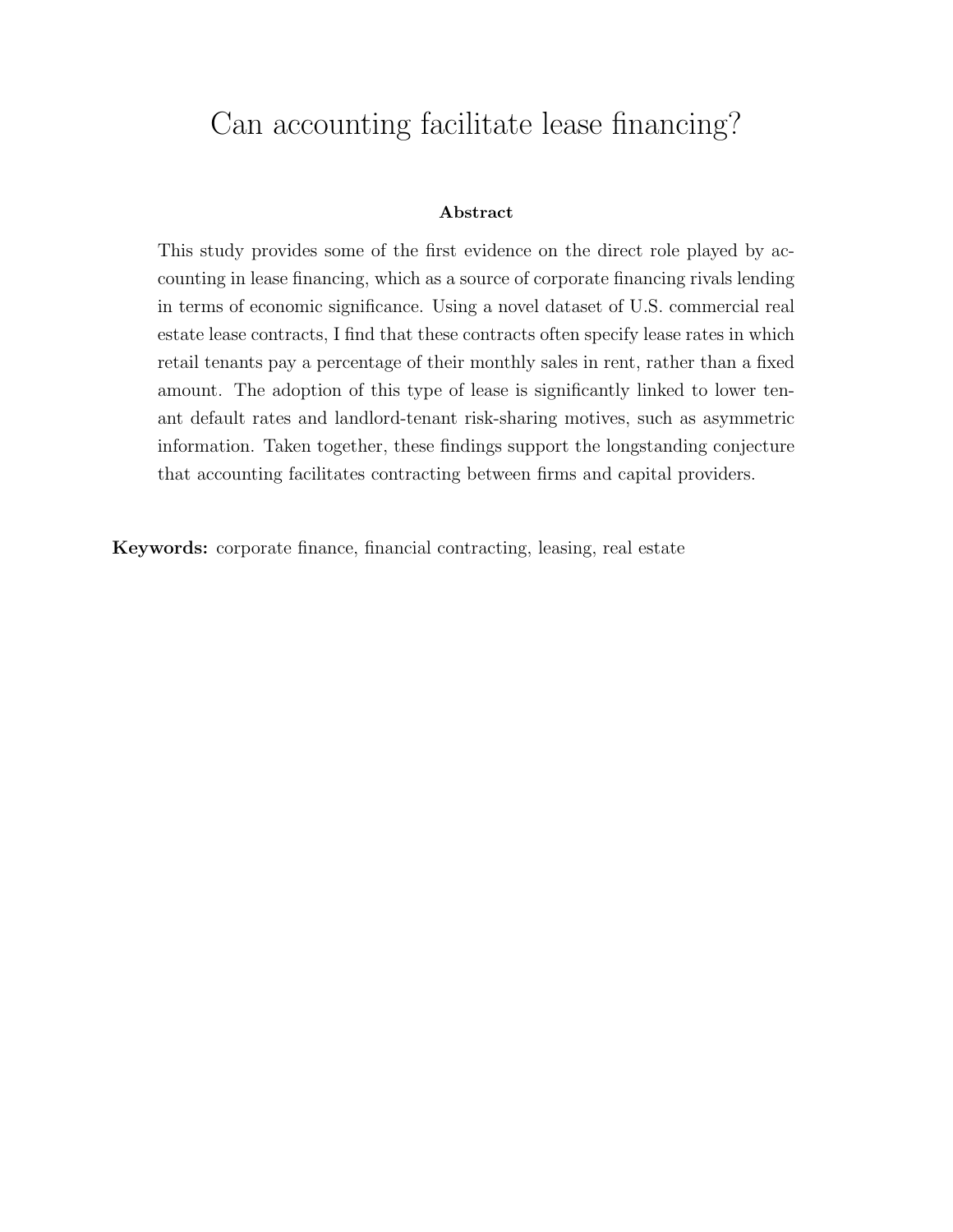# 1 Introduction

A longstanding conjecture in the accounting and finance literature is that accounting facilitates contracting between firms and capital providers (e.g., [Watts and Zimmerman,](#page-40-0) [1990\)](#page-40-0). While prior research extensively addresses the question of how debt financing and accounting are related (e.g., [Smith and Warner,](#page-39-0) [1979\)](#page-39-0), limited research exists on how lease financing and accounting are related. This is surprising because as a source of corporate financing, leasing rivals lending in terms of economic significance [\(Eisfeldt and Rampini,](#page-34-0) [2008\)](#page-34-0). To this end, this study uses a novel dataset of lease contracts to answer the related questions of whether accounting plays a direct role in lease financing, whether this role is economically significant, what determines the use of accounting-based lease provisions, and whether accounting-based provisions are associated with lease outcomes. I focus my attention on commercial real estate leases because real estate is the most commonly leased asset by firms and largest asset class worldwide [\(Goetzmann et al.,](#page-34-1) [2021\)](#page-34-1).

Property ownership gives commercial landlords the control rights to negotiate lease contracts with tenants. An understudied practice is that these landlords routinely share in the risk of tenants' businesses by way of writing lease contracts that require tenants to submit their monthly income statements to landlords and pay a percentage of sales in rent, rather than a fixed amount [\(Poleg,](#page-38-0) [2021\)](#page-38-0). Hence, accounting appears to play an important function in this class of financing. Property rights theory predicts that the use of such contingent payments involves a trade-off between the benefits of risk sharing and the costs of producing a contractible signal ex post (e.g., [Shavell,](#page-39-1) [1979\)](#page-39-1). Theory also predicts that these types of contracts are likely the result of negotiations whose outcomes depend on the parties' domain knowledge, risk tolerance, and agency problems arising from misaligned motives and asymmetric information (e.g., [Grossman and Hart,](#page-35-0) [1986\)](#page-35-0). I therefore use this framework to develop theory-based empirical predictions to test the arguments above.

With contract negotiations being unobservable on a large scale, determining the role played by accounting in lease contracts by directly measuring the benefits and costs of the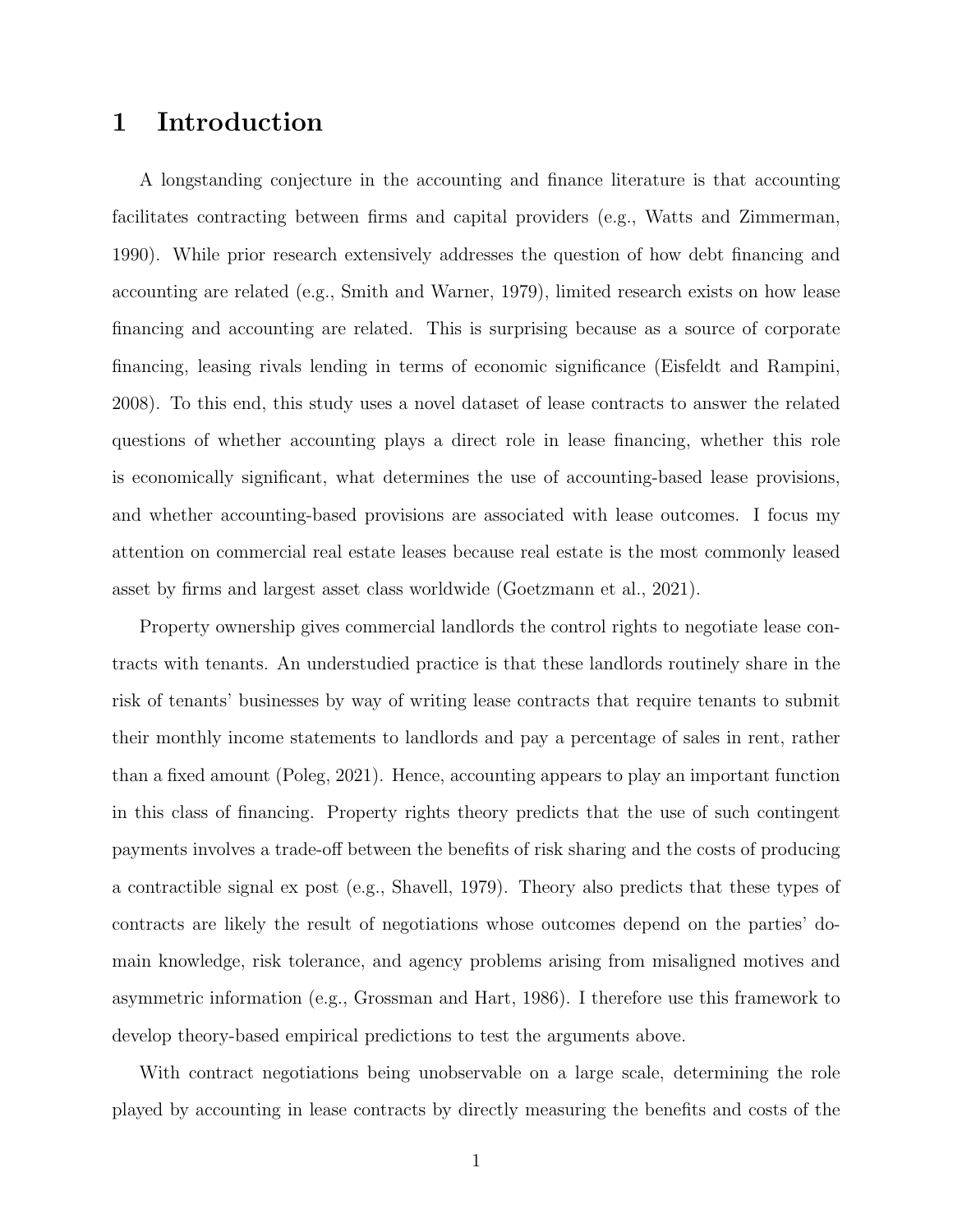contracting parties is infeasible. Therefore, I follow prior research on financial contracts that takes the contracts as given and uses the variation in the adoption rates of specific contract provisions to indirectly estimate the economic motives of the contracting parties. This is the well-established revealed preference approach in economics [\(Samuelson,](#page-39-2) [1948\)](#page-39-2) taken by [Akins et al.](#page-30-0) [\(2020,](#page-30-0) Tables II to V), [Christensen and Nikolaev](#page-32-0) [\(2012,](#page-32-0) Tables 3, 5, 7), and [Nini et al.](#page-38-1) [\(2009,](#page-38-1) Tables 2 to 5), all of whom empirically model the adoption of the different covenants in debt contracts. Additionally, [Acheson et al.](#page-30-1) [\(2019,](#page-30-1) Tables 5 to 8) and [Schoenfeld](#page-39-3) [\(2020,](#page-39-3) Table 2) empirically model the adoption of shareholder contracts, and [Core et al.](#page-32-1) [\(1999,](#page-32-1) Table 2) empirically model the determinants of the wage amounts in executive compensation contracts. Analogously, lease contracts—having have not received comparable research attention—require this approach as well.

I assemble a large-scale sample of lease contracts using CompStak, a commercial real estate analytics platform. CompStak was established in 2012 to serve real estate brokers, landlords, and investors, and maintains one of the most comprehensive databases on commercial real estate leases. The sample of interest is all leases in CompStak in the US from 2012 to 2020, or about 535,402 leases. Section [3](#page-15-0) provides more detail on CompStak and compares the dataset to other leasing datasets used in the accounting and finance literature, such as the PayNet data used by [Darmouni and Sutherland](#page-33-0) [\(2020\)](#page-33-0), [Doblas-Madrid and](#page-33-1) [Minetti](#page-33-1) [\(2013\)](#page-33-1), and [Sutherland](#page-40-1) [\(2018\)](#page-40-1). In brief, while PayNet focuses mainly on business leases of durable goods such as machines, CompStak focuses on business leases of real estate.

I next summarize the main findings. The first key result is that I observe two main types of lease contracts in my setting: fixed payment and contingent payment. Fixed-payment lease contracts specify an exact monthly lease payment the tenant pays to the landlord. In contrast, *contingent-payment* lease contracts specify a lease payment stated in terms of a percentage of the tenant's sales for the month; these contracts are therefore explicitly linked to the tenant's accounting outcomes (see Appendix A for an example). Contingentpayment leases are also concentrated in the sample of leases between landlords and retail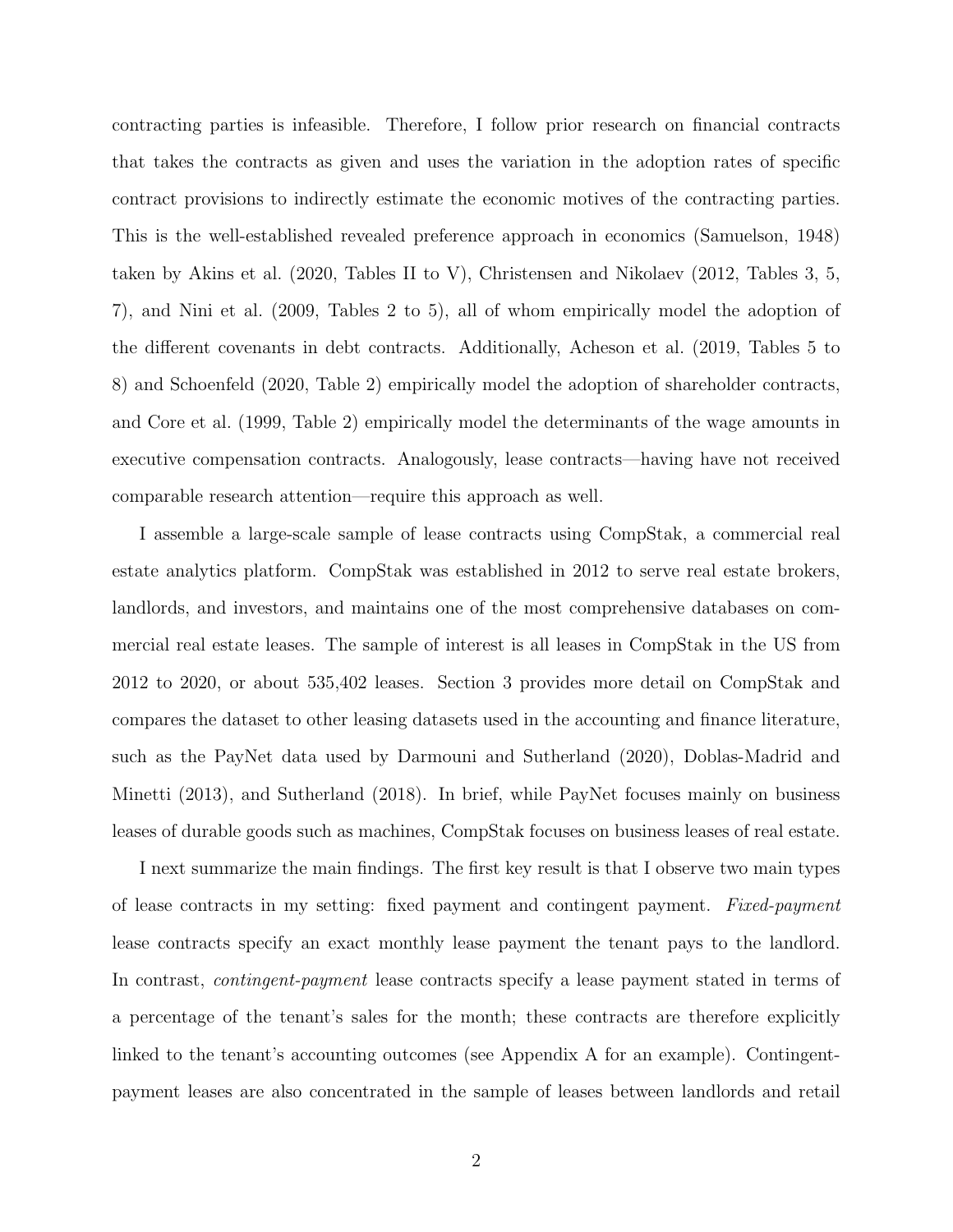tenants, which is not surprising given that these contracts depend on the amount of store sales. Of the 107,926 retail leases in the sample, about 27 percent or 29,140 of these are contingent-payment lease contracts, representing an economically large \$24 billion in total lease payments over the sample period. This is some of the first evidence that a lessee's accounting information plays a pervasive and important role in the design of lease contracts.

The second set of results examines the benefits and costs of contingent-payment leases based on their cross-sectional adoption patterns. Specifically, one of the strongest results is that the benefits of contingent-payment leases appear to be the greatest when landlord-tenant information asymmetry is relatively low, as measured by financial statement audits (e.g., [Allee and Yohn,](#page-30-2) [2009;](#page-30-2) [Minnis,](#page-37-0) [2011\)](#page-37-0) and geographic separation between the leased property and the landlord's headquarters (e.g., [Costello,](#page-32-2) [2013;](#page-32-2) [Mian,](#page-37-1) [2006;](#page-37-1) [Sufi,](#page-39-4) [2007;](#page-39-4) [Vashishtha,](#page-40-2) [2014\)](#page-40-2). This finding is consistent with [Roberts](#page-38-2) [\(2015\)](#page-38-2) and [Sufi](#page-39-4) [\(2007\)](#page-39-4), who find that firms' information environments can affect the design of loan contracts. Emerging businesses also appear to benefit from these leases, perhaps because these leases reduce fixed costs. In addition, the adoption of contingent-payment leases is significantly associated with the lease's duration and fixed price per square foot, the tenant's total number of establishments, the square footage of the leased property, tenant-specific property improvements, the size of the landlord's real estate portfolio, and whether the property is financed or owned outright by the landlord. Section [2](#page-7-0) interprets all these effects in light of prior theoretical and empirical research. In brief, these findings suggest that landlords' and tenants' reputations, sophistication, risk tolerance, and concerns about misaligned motives all play an important role in the choice to write contingent-payment leases.

The third analysis examines the association between the choice to adopt a contingentpayment lease and tenant default rates, where default is defined in the data as any incidence of a lease payment being delinquent by 30 days or more over the lease. Such delinquencies likely imply cash flows below what was expected, entail more extensive monitoring of the tenants, and require action to pursue the delinquent payments. There are a few potential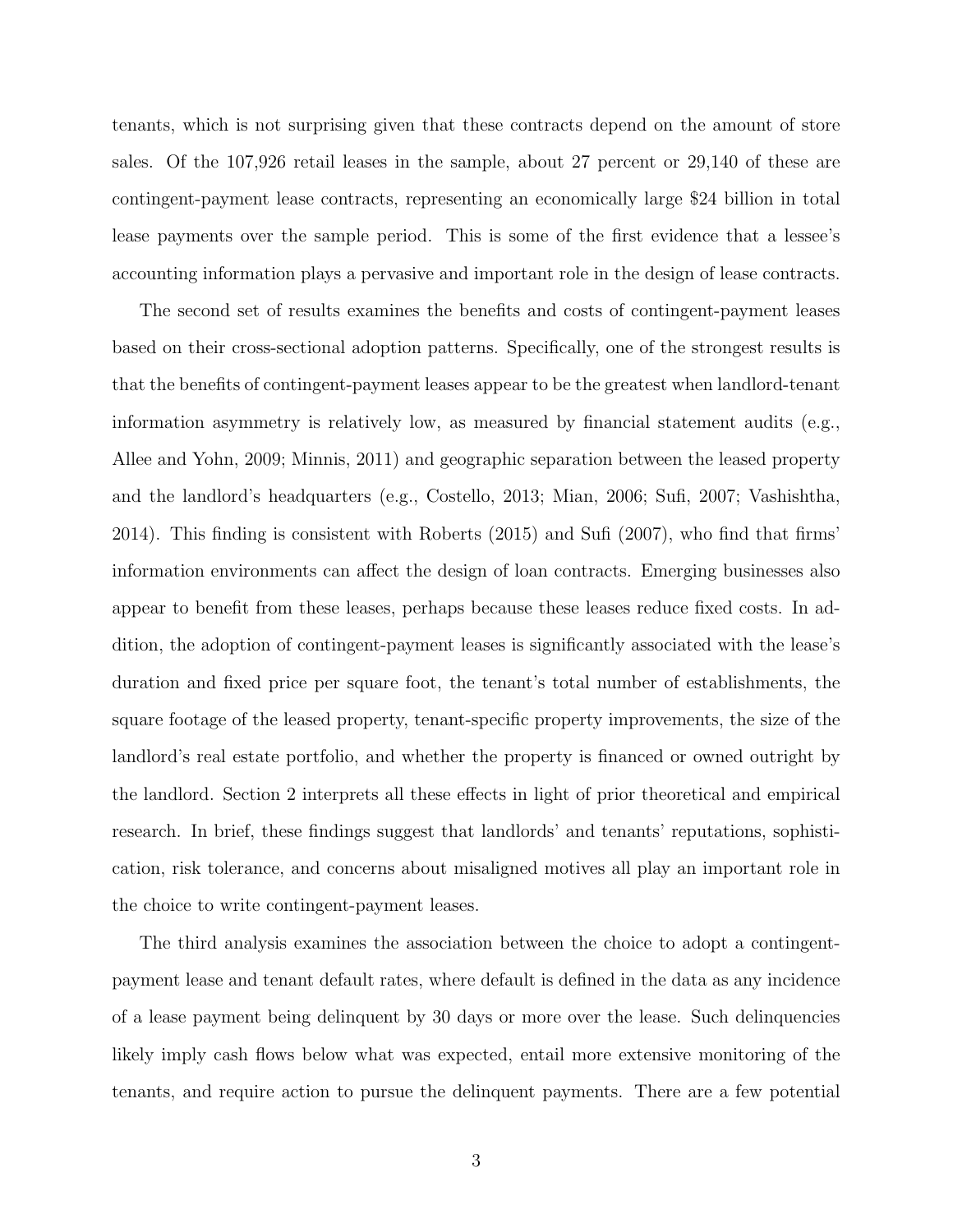channels through which contingent-payment leases may be associated with tenant default. First, contingent-payment leases may simply be riskier leases. Second, contingent-payment leases may represent leases for which landlords are competing to establish long-term relationships with tenants, in which case landlords may tolerate delinquencies in the short run. [Bharath et al.](#page-31-0) [\(2009\)](#page-31-0) and [Petersen and Rajan](#page-38-3) [\(1994\)](#page-38-3) argue that such effects occur in the lending markets. Third, contingent-payment leases may play an efficiency enhancing role in contracting and improve contract outcomes, in line with the longstanding proposition that accounting facilitates efficient contracting between firms and capital providers (e.g., [Kurlat,](#page-36-0) [2016;](#page-36-0) [Stroebel,](#page-39-5) [2016;](#page-39-5) [Watts and Zimmerman,](#page-40-0) [1990\)](#page-40-0). Theory is therefore ambiguous as to whether contingent-payment leases will be associated with the likelihood of tenant default. To investigate this issue, I build an empirical model of tenant default and the choice to adopt a contingent-payment lease, and find that the likelihood of tenant default is significantly lower for contingent-payment leases relative to fixed-payment leases. Although this finding is purely descriptive in nature, one interpretation is that the ability to contract on accounting outcomes may improve lease quality.

Understanding the anatomy of financial contracts is important for all contract research. This study contributes to the broader literature on the role played by accounting in explicit financial contracts. I provide some of the first systematic evidence that lease financing, and also the legal rights to real estate, can derive from contracts stated in terms of accounting information. This finding provides new and important empirical support for the longstanding proposition that accounting facilitates corporate financing and the allocation of property rights between related entities (e.g., [Watts and Zimmerman,](#page-40-3) [1978,](#page-40-3) [1990\)](#page-40-0). Unlike commercial real estate lease contracts, there is a large literature on other contracts that are commonly stated in terms of accounting information, including debt contracts, shareholder contracts, and executive compensation contracts.<sup>[1](#page-5-0)</sup> However, the economics of leasing and commercial

<span id="page-5-0"></span><sup>1</sup>For surveys of these literatures, see [Armstrong et al.](#page-30-3) [\(2010\)](#page-30-3), [Bushman and Smith](#page-32-3) [\(2001\)](#page-32-3), [Christensen](#page-32-4) [et al.](#page-32-4) [\(2016\)](#page-32-4), [Holthausen and Leftwich](#page-35-1) [\(1983\)](#page-35-1), [Holthausen and Watts](#page-35-2) [\(2001\)](#page-35-2), [Kothari et al.](#page-36-1) [\(2010\)](#page-36-1), [Lambert](#page-36-2) [\(2001\)](#page-36-2), [Murphy](#page-37-2) [\(1999\)](#page-37-2), [Prendergast](#page-38-4) [\(1999\)](#page-38-4), and [Roberts and Sufi](#page-38-5) [\(2009b\)](#page-38-5).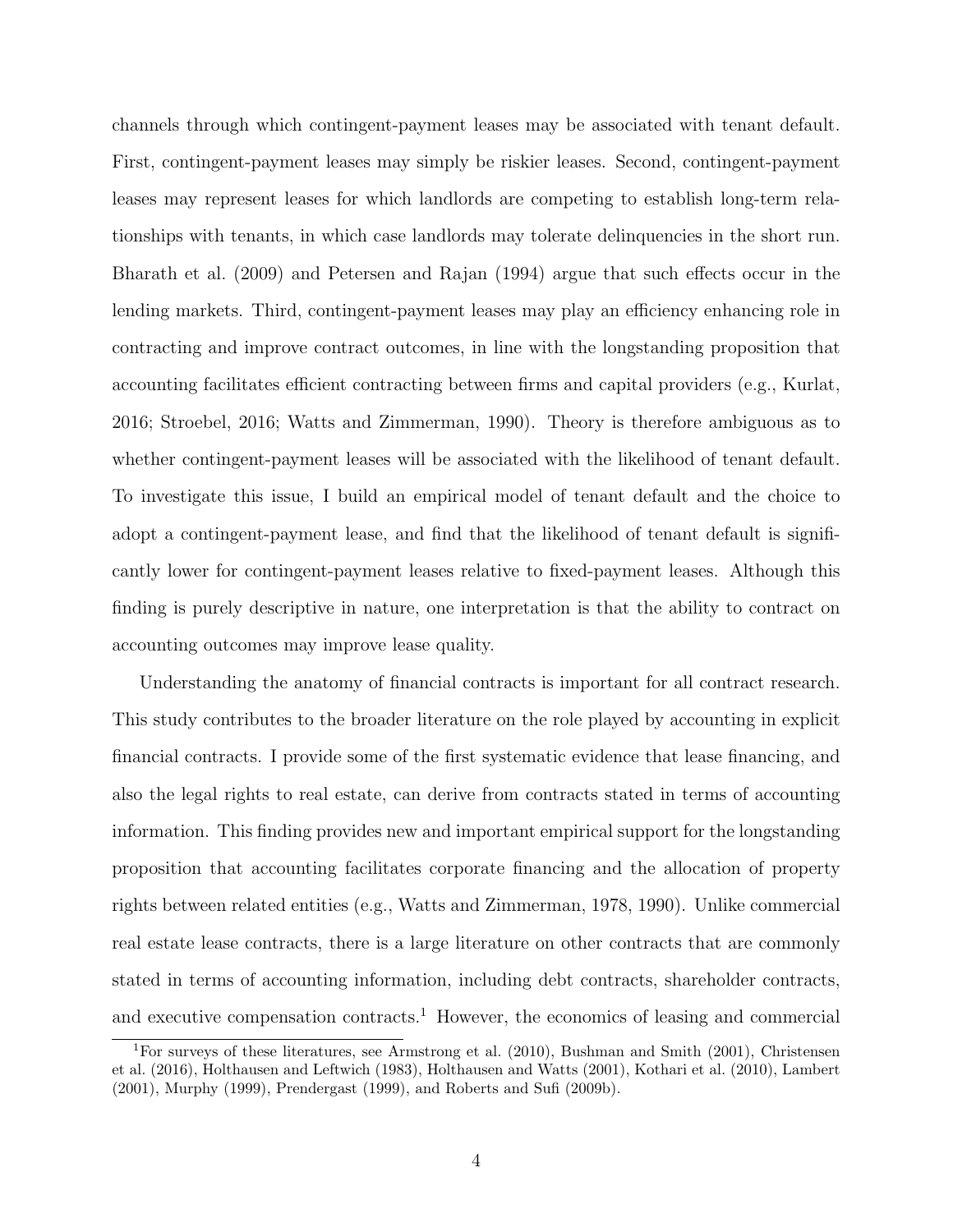real estate are substantively different from these other settings, as the evidence demonstrates. Accounting thus appears to play a more important role in corporate financing than currently thought.

With regard to the literature on leasing, much of this research focuses on the tax incentives for leasing, lease valuation, and management's choices in financing mechanisms and accounting for leases.<sup>[2](#page-6-0)</sup> In related studies, [Darmouni and Sutherland](#page-33-0) [\(2020\)](#page-33-0), [Doblas-Madrid](#page-33-1) [and Minetti](#page-33-1) [\(2013\)](#page-33-1), and [Sutherland](#page-40-1) [\(2018\)](#page-40-1) analyze a mix of loan and lease contracts using PayNet data, which focuses almost exclusively on non-real-estate assets, such as manufacturing equipment [\(Sutherland,](#page-40-1) [2018,](#page-40-1) Table 1). However, none of these studies identifies accounting-based contingencies in their lease contracts. [Beatty et al.](#page-31-1) [\(2010,](#page-31-1) Section V) and [Eisfeldt and Rampini](#page-34-0) [\(2008,](#page-34-0) Section 3.3) take a different approach to determine the existence of leases, namely by measuring the value of lease-related items on firms' balance sheets and income statements. These studies, unlike the current study, are not able to determine whether leases have accounting-based contingencies.

This study also contributes to the broader literature on real estate. [Garmaise and](#page-34-2) [Moskowitz](#page-34-2) [\(2004\)](#page-34-2), [Kurlat and Stroebel](#page-36-3) [\(2015\)](#page-36-3), [Piazzesi et al.](#page-38-6) [\(2020\)](#page-38-6), and [Stroebel and](#page-39-6) [Vavra](#page-39-6) [\(2019\)](#page-39-6) find that the extent of asymmetric information between buyers and sellers is associated with various attributes of real estate purchases. In the residential mortgage market, [Bailey et al.](#page-30-4) [\(2019\)](#page-30-4), [Mian and Sufi](#page-37-3) [\(2017\)](#page-37-3), and [Stroebel](#page-39-5) [\(2016\)](#page-39-5) find that lending outcomes vary according to lender and buyer sophistication, and [Loutskina and Strahan](#page-37-4) [\(2011\)](#page-37-4) study the effects of lender diversification. [Levitt and Syverson](#page-36-4) [\(2008\)](#page-36-4) find that realtors' incentives are often not aligned with those of their clients. In the corporate lending market, [Minnis and Sutherland](#page-37-5) [\(2017\)](#page-37-5) and [Lisowsky and Minnis](#page-36-5) [\(2020\)](#page-36-5) find that when borrowers

<span id="page-6-0"></span><sup>2</sup>For example, see [Ang and Peterson](#page-30-5) [\(1984\)](#page-30-5), [Beatty et al.](#page-31-1) [\(2010\)](#page-31-1), [Benmelech et al.](#page-31-2) [\(2016\)](#page-31-2), [Christie](#page-32-5) [and Zimmerman](#page-32-5) [\(1994\)](#page-32-5), [Eisfeldt and Rampini](#page-34-3) [\(2006,](#page-34-3) [2008\)](#page-34-0), [El-Gazzar et al.](#page-34-4) [\(1986\)](#page-34-4), [Franks and Hodges](#page-34-5) [\(1978\)](#page-34-5), [Gavazza](#page-34-6) [\(2011\)](#page-34-6), [Gilligan](#page-34-7) [\(2004\)](#page-34-7), [Graham et al.](#page-34-8) [\(1998\)](#page-34-8), [Grenadier](#page-34-9) [\(1995\)](#page-34-9), [Imhoff and Thomas](#page-35-3) [\(1988\)](#page-35-3), [Lewellen et al.](#page-36-6) [\(1976\)](#page-36-6), [McConnell and Schallheim](#page-37-6) [\(1983\)](#page-37-6), [Murfin and Pratt](#page-37-7) [\(2019\)](#page-37-7), [Myers et al.](#page-37-8) [\(1976\)](#page-37-8), [Schallheim et al.](#page-39-7) [\(1987\)](#page-39-7), [Sharpe and Nguyen](#page-39-8) [\(1995\)](#page-39-8), [Smith and Wakeman](#page-39-9) [\(1985\)](#page-39-9), [Smith and Watts](#page-39-10) [\(1992\)](#page-39-10), [Wilkins and Zimmer](#page-40-4) [\(1983\)](#page-40-4), and [Vatter](#page-40-5) [\(1966\)](#page-40-5). For surveys of this literature, see [Fields et al.](#page-34-10) [\(2001\)](#page-34-10), [Graham and Leary](#page-34-11) [\(2011\)](#page-34-11), [Myers](#page-37-9) [\(2001\)](#page-37-9), and [Roychowdhury et al.](#page-38-7) [\(2019\)](#page-38-7).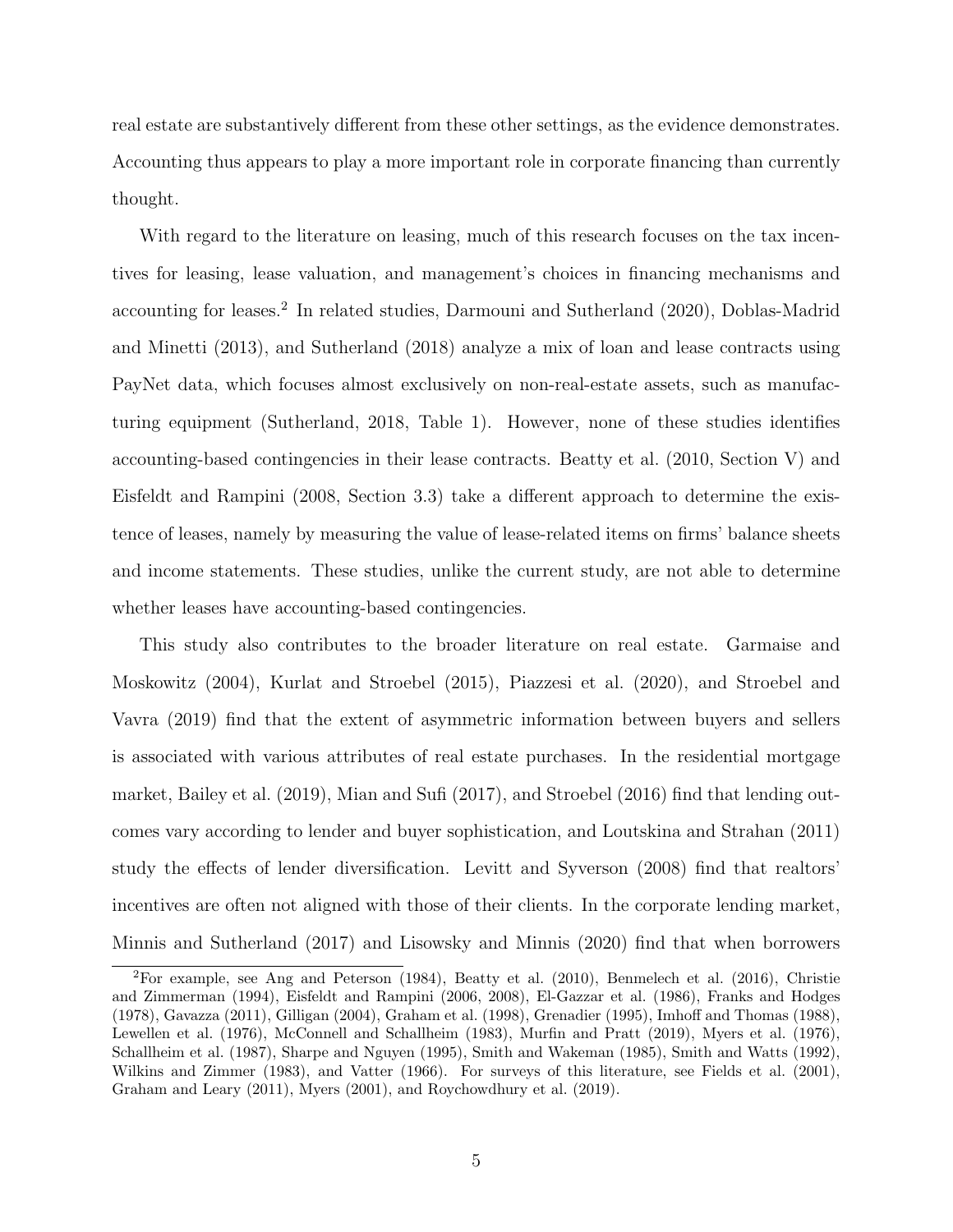pledge real estate as collateral on a loan, lenders monitor borrowers less. In contrast, this study provides evidence on the economics of leasing real estate, which is a fundamentally different phenomenon and business decision than purchasing real estate.<sup>[3](#page-7-1)</sup>

The remainder of this study is organized as follows. Section [2](#page-7-0) motivates the hypotheses. Section [3](#page-15-0) describes the data. Section [4](#page-17-0) provides the empirical results. Section [6](#page-28-0) concludes.

# <span id="page-7-0"></span>2 Theory, related literature, and empirical predictions

This section develops several theory-based hypotheses that are testable in the data based largely on agency and property rights frameworks, such as [Grossman and Hart](#page-35-0) [\(1986\)](#page-35-0), [Hart](#page-35-4)  $(1995)$ , and Holmström  $(1979)$ . These studies make a strong case that contracts specifying property rights are typically the result of negotiations whose outcomes depend on the parties' domain knowledge, sophistication, risk tolerance, wealth, and agency problems arising from misaligned motives and asymmetric information (e.g., hold-up concerns). In the specific case of contracts specifying outcome-contingent payments, [Shavell](#page-39-1) [\(1979,](#page-39-1) Section 1) further predicts that entities will trade off the benefits of such risk sharing with the costs of producing a reliable and verifiable signal ex post regarding the outcome. In the absence of such a signal, outcome-contingent payments may introduce costly noise or invite managerial gaming. These frameworks therefore fit the institutional profile of contingent-payment leases.

To investigate the benefits and costs of writing contingent-payment leases, I start by conducting a reduced-form empirical analysis guided by the above theoretical framework. This analysis looks at the adoption of contingent-payment leases based on important landlord attributes, tenant attributes, and proxies for risk-sharing motives and agency problems between landlords and tenants. Put differently, it asks when landlords and tenants will write contingent-payment leases rather than fixed-payment leases. This revealed-preference approach [\(Samuelson,](#page-39-2) [1948\)](#page-39-2) is common in other contracting literatures, such as debt con-

<span id="page-7-1"></span><sup>3</sup>Several studies in the operations and industrial organization literatures also examine how leases may influence store configurations, but these studies do not analyze the role played by accounting information in lease contracts (e.g., [Brueckner,](#page-32-6) [1993;](#page-32-6) [Guven et al.,](#page-35-6) [2019;](#page-35-6) [Lee,](#page-36-7) [1995\)](#page-36-7).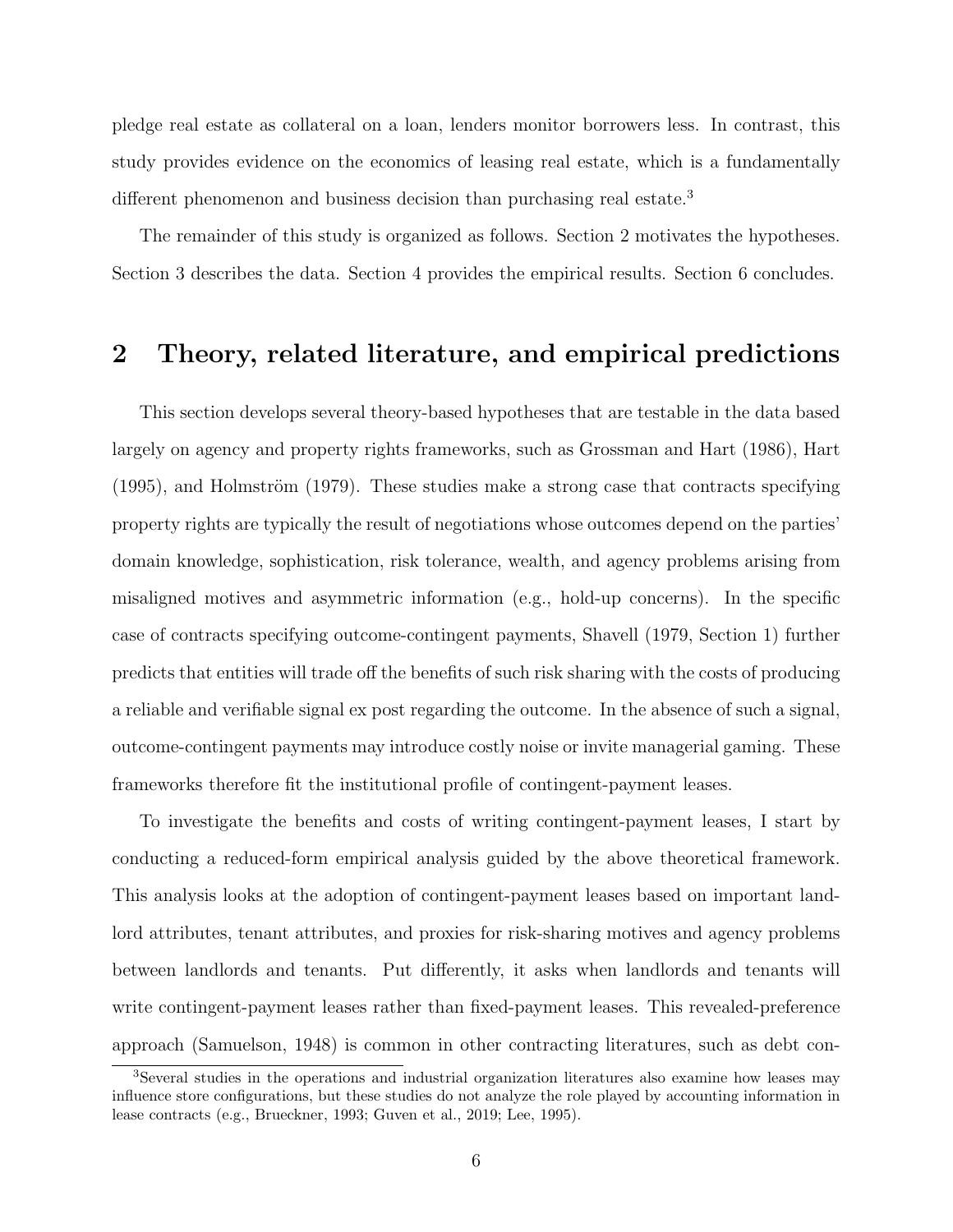tracts, supplier contracts, and executive compensation contracts, where researchers take the contract as given and study the adoption rates and nature of specific contract provisions. For example, [Akins et al.](#page-30-0) [\(2020,](#page-30-0) Tables II to V), [Christensen and Nikolaev](#page-32-0) [\(2012,](#page-32-0) Tables 3, 5, 7), and [Nini et al.](#page-38-1) [\(2009,](#page-38-1) Tables 2 to 5) empirically model the prevalence of the different types of covenants in debt contracts; [Acheson et al.](#page-30-1) [\(2019,](#page-30-1) Tables 5 to 8) and [Schoenfeld](#page-39-3) [\(2020,](#page-39-3) Table 2) empirically model the adoption of shareholder contracts; [Core et al.](#page-32-1) [\(1999,](#page-32-1) Table 2) empirically model the determinants of executive compensation; and [Costello](#page-32-2) [\(2013,](#page-32-2) Tables 3 to 6) empirically models the duration of supplier contracts.

I first test for any difference in the adoption of contingent-payment leases across industrial, office, and retail leases. With these lease contracts requiring a contractible ex post signal of sales made at the tenant's property, it may be relatively costly o less beneficial for landlords to write these contracts with industrial and office tenants, relative to retail tenants whose store sales may be more apparent. On the other hand, the complexity and innumerable unforeseen contingencies associated with contingent-payment leases may make it prohibitively costly for even the most sophisticated landlords and tenants to write contingentpayment leases (e.g., [Grossman and Hart,](#page-35-0) [1986\)](#page-35-0). Therefore, it is not clear theoretically how contingent-payment lease adoption will materialize in practice. If the benefits of contingentpayment leases are not tilted toward certain classes of landlords and tenants, there may be no systematic patterns in their adoption rates. Economic magnitudes are also not possible to determine ex ante, and understanding the adoption rates of contingent-payment leases can give insight into their economic significance and purpose. These incomplete contracting considerations lead to my first hypothesis, stated in the null:

**Hypothesis 1:** Contingent-payment lease adoption is not significantly different across industrial tenants, office tenants, and retail tenants.

I next examine how the adoption of contingent-payment leases compares to other attributes of the lease contract, starting with the duration of a lease. Various empirical associations have been documented between the duration of other financial contracts and their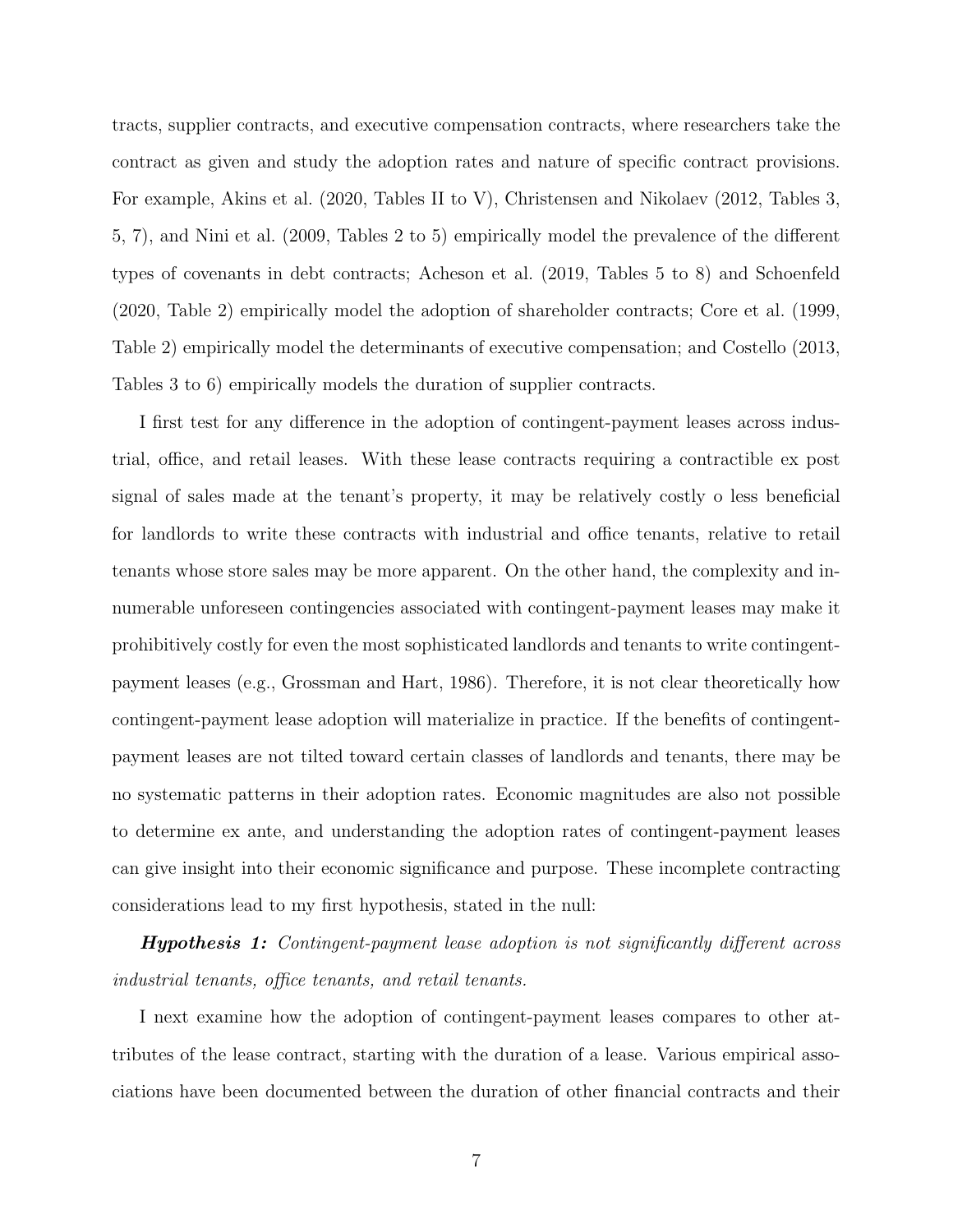overall structure. For example, [Costello](#page-32-2) [\(2013\)](#page-32-2) and [Sutherland](#page-40-1) [\(2018\)](#page-40-1) find that in supplier and lending contracts, contract duration is in part a function of the quality of the information environment between those party to the contract, as predicted by theory.<sup>[4](#page-9-0)</sup> The lease contracts in my setting also have duration structures that may be associated with their overall design. Leases with longer durations can exacerbate any conflicts of interest, prevent tenants from taking advantage of subsequent declines in lease rates, increase tenants' liabilities, and increase the cost of relocating due to adverse local market conditions. In contrast, longer leases may reduce uncertainty for both landlords and tenants regarding the future payments on a lease. Also, longer leases mean that landlords can be less concerned with lease renewals or locating new tenants, assuming tenants do not systematically go into default.

Duration may also play a screening role for landlords, whereby tenants of higher quality select into shorter duration leases (e.g., [Aghion and Bolton,](#page-30-6) [1987;](#page-30-6) [Diamond,](#page-33-2) [1991;](#page-33-2) [Mian,](#page-37-1) [2006\)](#page-37-1). Alternatively, by forcing more frequent information exchanges, shorter leases may allow landlords to better monitor tenants of lower quality and renegotiate leases when necessary. Contingent-payment leases may mitigate or exacerbate all the above effects depending on the parties' potentially private expectations of their future financial outcomes. These considerations lead to the first hypothesis, stated in the null.

**Hypothesis 2:** Contingent-payment leases are not associated with the duration structure of the lease.

I next test whether the extent to which a lease is contingent is associated with the level of any fixed payment in the lease. Similar to contingent-payment leases, [Asquith](#page-30-7) [et al.](#page-30-7) [\(2005\)](#page-30-7), [Beatty and Weber](#page-31-3) [\(2003\)](#page-31-3), [Bradley and Roberts](#page-32-7) [\(2015\)](#page-32-7), [Manso et al.](#page-37-10) [\(2010\)](#page-37-10), and [Roberts and Sufi](#page-38-8) [\(2009c\)](#page-38-8) find that debt contracts often specify performance-contingent interest rates that are associated with the overall design of the contract. In my setting, leases are commonly designed to specify both a contingent component based on tenant sales and a fixed component. In the case that contingent-payment leases substitute for fixed-payment

<span id="page-9-0"></span><sup>4</sup>Related analyses are conducted by [Barclay and Smith](#page-31-4) [\(1995\)](#page-31-4), [Bharath and Hertzel](#page-31-5) [\(2019\)](#page-31-5), [Brick and](#page-32-8) [Ravid](#page-32-8) [\(1985\)](#page-32-8), and [Skinner](#page-39-11) [\(1993\)](#page-39-11).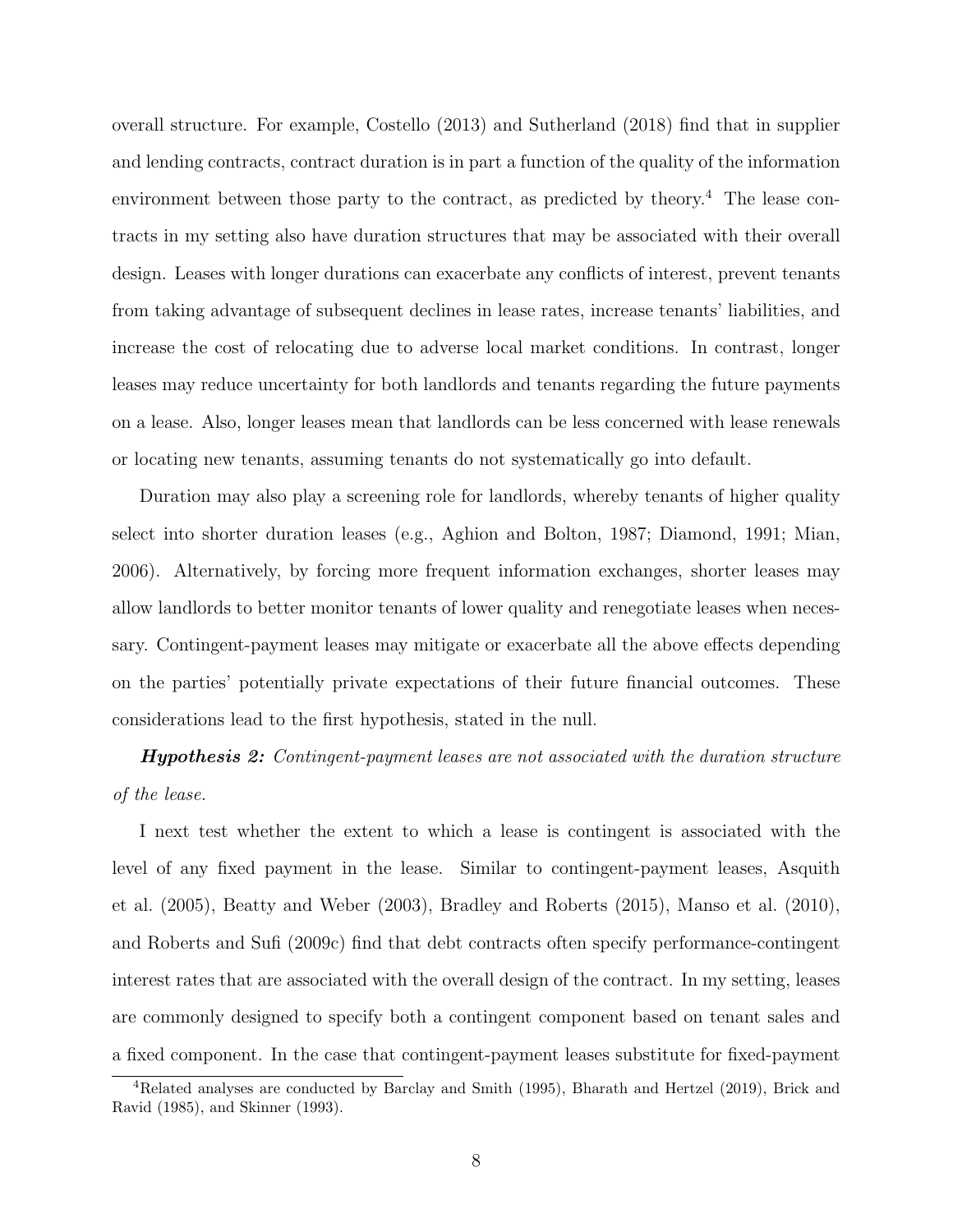leases or mitigate agency problems between landlords and tenants, the contingent portion of a lease may vary inversely with any fixed portion across leases. In contrast, if contingent leases relate exclusively to the risk of tenant default, the contingent portion of a lease may vary positively with any fixed portion to yield larger total lease payments in expectation. These considerations lead to the next hypothesis, stated in the null.

Hypothesis 3: Relative to pure fixed-payment lease contracts, contingent-payment lease contracts with both a contingent and a fixed component are not associated with the level of the fixed component.

I next test for any difference in the adoption of contingent-payment lease contracts based on whether the tenant's financial statements are audited. To function properly, outcomecontingent contracts require reliable outcome measures that can be observed and verified, but not systematically manipulated (e.g., [Aghion and Bolton,](#page-30-8) [1992;](#page-30-8) Holmström, [1979;](#page-35-5) [Kim](#page-36-8) [and Suh,](#page-36-8) [1993\)](#page-36-8). Indeed, several studies find that the design of accounting-based debt and executive compensation contracts depends in part on the quality and overall contractibility of firms' accounting signals.[5](#page-10-0) In my setting, contingent-payment leases depend directly on the tenant's sales, which must be reported to the landlord monthly. Tenant sales may become more contractible when their accounting is less susceptible to measurement error or managerial gaming, as when a firm receives an audit (e.g., [Fan and Wong,](#page-34-12) [2005;](#page-34-12) [Iliev,](#page-35-7) [2010;](#page-35-7) [Minnis,](#page-37-0) [2011\)](#page-37-0). By contrast, it is possible that these effects are unlikely to be a samplewide problem if landlords are sophisticated enough to ex ante undo these distortions in the contract (e.g., specifying a higher percentage of sales to undo any sales manipulation), or if landlords can directly verify the tenant's sales themselves, perhaps through various financial monitoring technologies (e.g., [Kumar and O'Brien,](#page-36-9) [2019;](#page-36-9) [Sutherland,](#page-40-6) [2020\)](#page-40-6). These considerations lead to the first hypothesis, stated in the null.

<span id="page-10-0"></span>**Hypothesis 4:** Contingent-payment lease contracts are not associated with whether the

<sup>5</sup>For example, see [Aier et al.](#page-30-9) [\(2014\)](#page-30-9), [Ball et al.](#page-31-6) [\(2008\)](#page-31-6), [Bharath et al.](#page-31-7) [\(2008\)](#page-31-7), [Carrizosa and Ryan](#page-32-9) [\(2017\)](#page-32-9), [Christensen and Nikolaev](#page-32-0) [\(2012,](#page-32-0) [2017\)](#page-32-10), [Costello and Wittenberg-Moerman](#page-33-3) [\(2011\)](#page-33-3), [Dichev and Skinner](#page-33-4) [\(2002\)](#page-33-4), [Nikolaev](#page-37-11) [\(2018\)](#page-37-11), and [Ozkan et al.](#page-38-9) [\(2012\)](#page-38-9).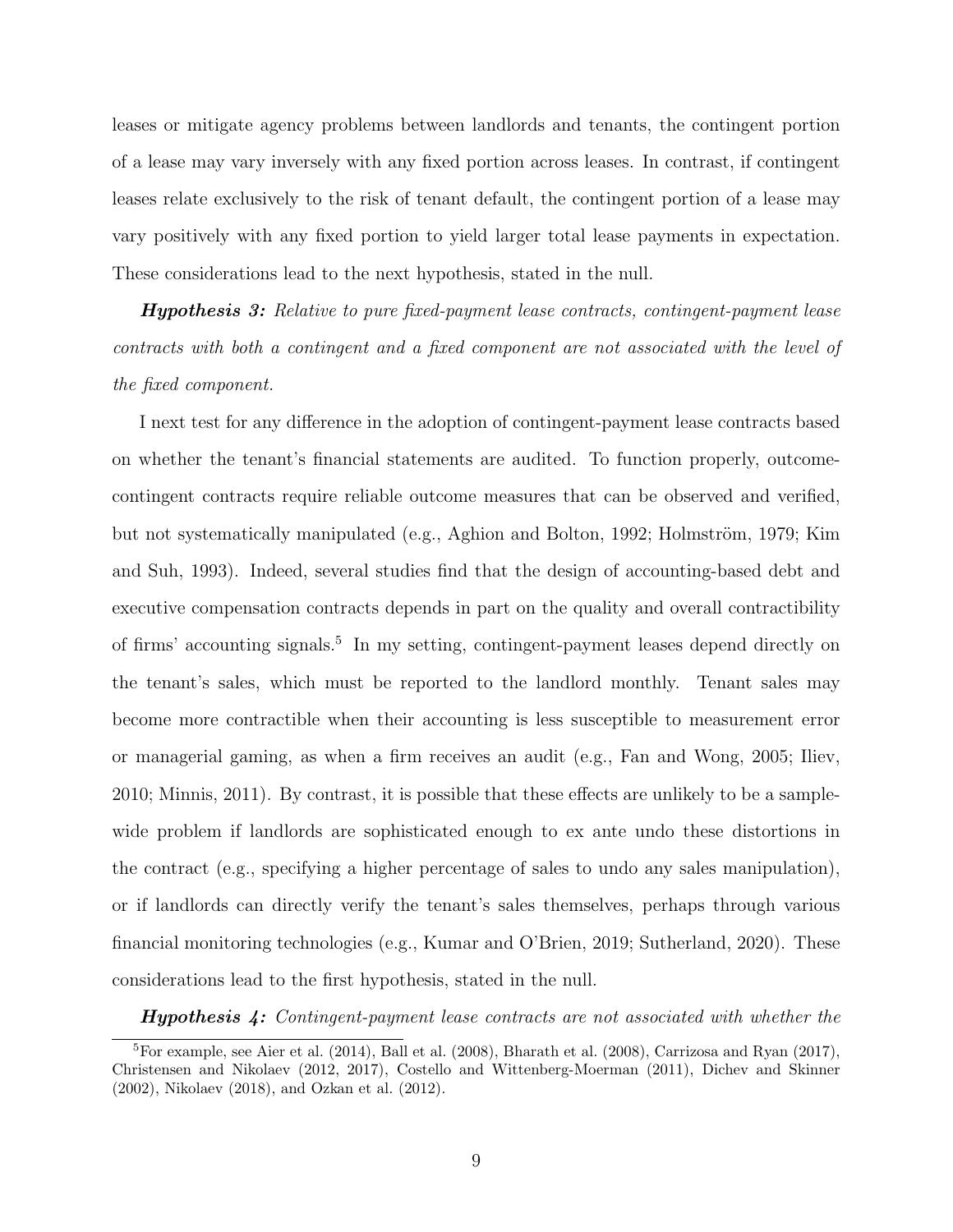#### tenant's financial statements are audited.

I next test for a difference in the adoption rate of contingent-payment lease contracts based on information asymmetry between landlords and tenants, as measured by the geographic separation between a property and a landlord's headquarters. [Garmaise and](#page-34-2) [Moskowitz](#page-34-2) [\(2004,](#page-34-2) Section 3.1) find that geographic separation can exacerbate information asymmetries in the market for real estate ownership. In the lending and equity markets, heightened geographic separation is also widely used as a proxy for heightened information asymmetry between managers and investors.<sup>[6](#page-11-0)</sup> For example, [Mian](#page-37-1)  $(2006)$  and [Sufi](#page-39-4)  $(2007)$ argue that increased geographic separation makes it harder for lenders to monitor their investments and leads to tighter constraints on borrowers, and [Chava and Roberts](#page-32-11) [\(2008,](#page-32-11) p. 2087) find that lenders write more detailed contracts with firms when information asymmetry is high. [Shleifer and Vishny](#page-39-12) [\(1997,](#page-39-12) p. 741-752) further argue that information asymmetry can be so severe as to deter the writing of contracts altogether.

In my setting, heightened information asymmetry and increased monitoring costs may decrease landlords' ability to verify their tenants' sales, which may decrease the adoption rate of contingent-payment leases. By contrast, if landlords are relatively less informed about the economic conditions in distanced markets and what is a competitive rent to charge there [\(Levitt and Syverson,](#page-36-4) [2008\)](#page-36-4), they may rely more on contingent-payment leases in these markets. Consistent with this idea, [Prendergast](#page-38-10) [\(2002\)](#page-38-10) argues in a principal-agent framework that heightened information asymmetry may increase the principal's propensity to use a risk-sharing contract. These considerations lead to the next hypothesis, stated in the null.

Hypothesis 5: Contingent-payment lease contracts are not associated with the geographic separation between the leased property and the landlord's headquarters.

<span id="page-11-0"></span>I next consider the tenant's total number of establishments. Guided by theory on

<sup>6</sup>For example, see [Agarwal and Hauswald](#page-30-10) [\(2010\)](#page-30-10), [Amore et al.](#page-30-11) [\(2013\)](#page-30-11), [Armstrong et al.](#page-30-12) [\(2016\)](#page-30-12), [Chen](#page-32-12) [and Vashishtha](#page-32-12) [\(2017\)](#page-32-12), [Coval and Moskowitz](#page-33-5) [\(1999,](#page-33-5) [2001\)](#page-33-6), [Dass and Massa](#page-33-7) [\(2011\)](#page-33-7), [Hauswald and Marquez](#page-35-8) [\(2006\)](#page-35-8), [Hollander and Verriest](#page-35-9) [\(2016\)](#page-35-9), [Lerner](#page-36-10) [\(1995\)](#page-36-10), [Mian](#page-37-1) [\(2006\)](#page-37-1), [Sufi](#page-39-4) [\(2007\)](#page-39-4), and [Vashishtha](#page-40-2) [\(2014\)](#page-40-2).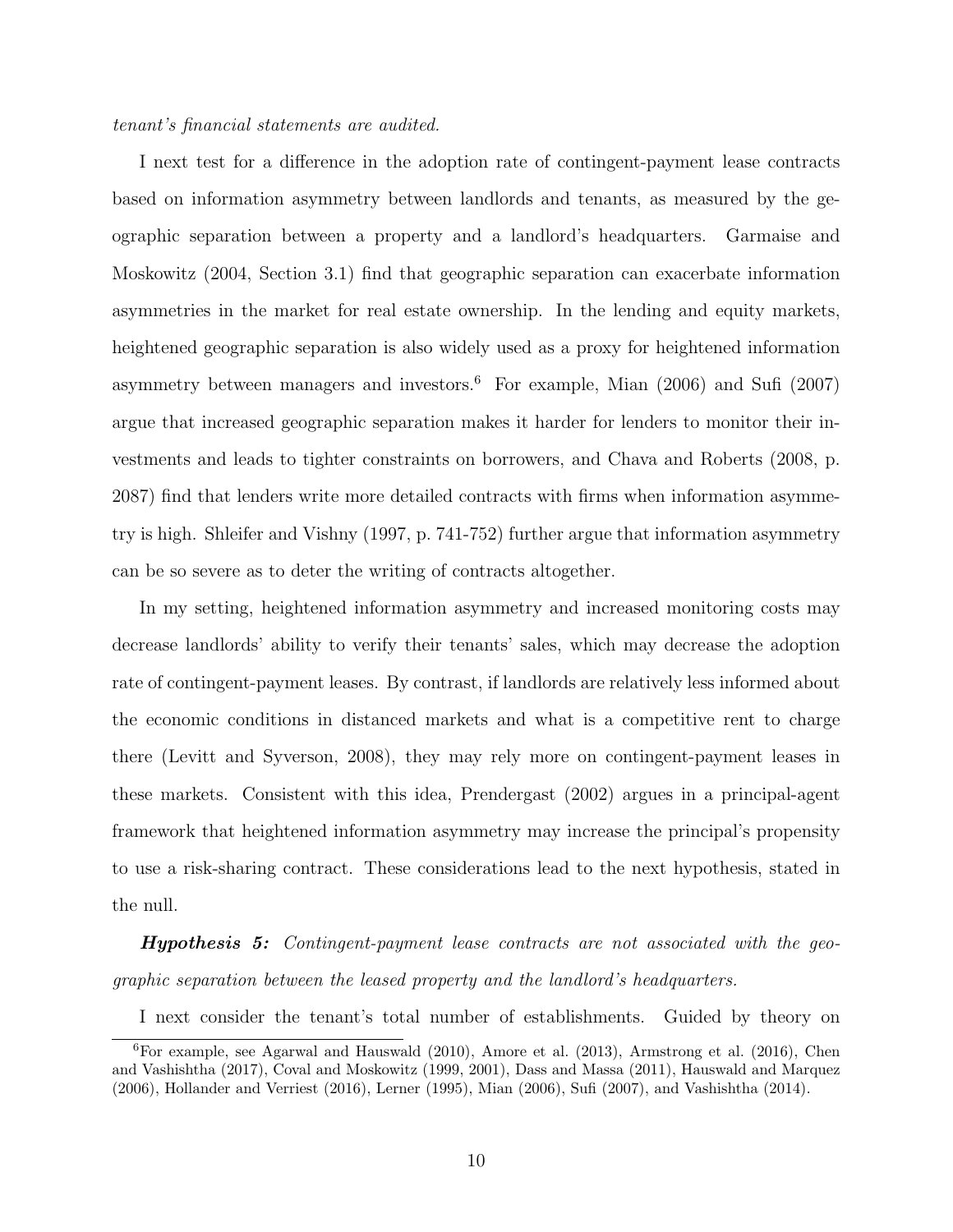repeated-game interactions, several studies find that the design of debt and executive compensation contracts varies according to a variety of implicit long-term reputational and relationship concerns.[7](#page-12-0) For example, opportunistic behavior appears to have greater consequences for longer-term repeat relationships rather than shorter-term one-time relationships. Contingent-payment leases may therefore be more prevalent for tenants with multiple establishments, who are more likely to be concerned about their reputation in the broader real estate market and less likely to try to manipulate sales in a contingent-payment lease. Alternatively, emerging firms with unproven business models and fewer establishments might be precisely the firms that benefit the most from the risk-sharing benefits and flexibility of contingent-payment leases, leading to more contingent-payment leases in these cases. These considerations lead to the next hypothesis, stated in the null.

**Hypothesis 6:** Contingent-payment lease contracts are not associated with the tenant's number of establishments.

I next examine the negotiating power of the tenant based on the size of the tenant's lease, as measured by the square footage of the leased property. [Bebchuk and Fried](#page-31-8) [\(2003\)](#page-31-8), [DeAn](#page-33-8)[gelo et al.](#page-33-8) [\(1994\)](#page-33-8), [Dichev and Skinner](#page-33-4) [\(2002\)](#page-33-4), [Murnighan and Bazerman](#page-37-12) [\(1990\)](#page-37-12), [Roberts](#page-38-2) [\(2015\)](#page-38-2), and [Roberts and Sufi](#page-38-8) [\(2009c\)](#page-38-8) all make a case that negotiating power can play a significant role in the design of financial contracts. In my setting, size may confer negotiating power because it is likely costlier for landlords to lose a large tenant than a small tenant. In this case, larger tenants can use their negotiating power to ensure that a landlord's future leasing and operational decisions are made with their interests in mind, thus serving a similar purpose to having a landlord's income depend on their business success. Contingent-payment leases may therefore be less prevalent for larger tenants. In contrast, smaller tenants may find it easier to relocate, or credibly threaten to relocate, due to their

<span id="page-12-0"></span><sup>&</sup>lt;sup>7</sup>For example, see [Berger et al.](#page-31-9)  $(2017)$ , [Bharath et al.](#page-31-0)  $(2009)$ , [Bolton et al.](#page-31-10)  $(2016)$ , [Dass and Massa](#page-33-7)  $(2011)$ , [Dechow and Sloan](#page-33-9) [\(1991\)](#page-33-9), [Khan et al.](#page-36-11) [\(2019\)](#page-36-11), [Prilmeier](#page-38-11) [\(2017\)](#page-38-11), [Schenone](#page-39-13) [\(2009\)](#page-39-13), and [Sutherland](#page-40-1) [\(2018\)](#page-40-1). [MacLeod](#page-37-13) [\(2007\)](#page-37-13) further surveys this literature.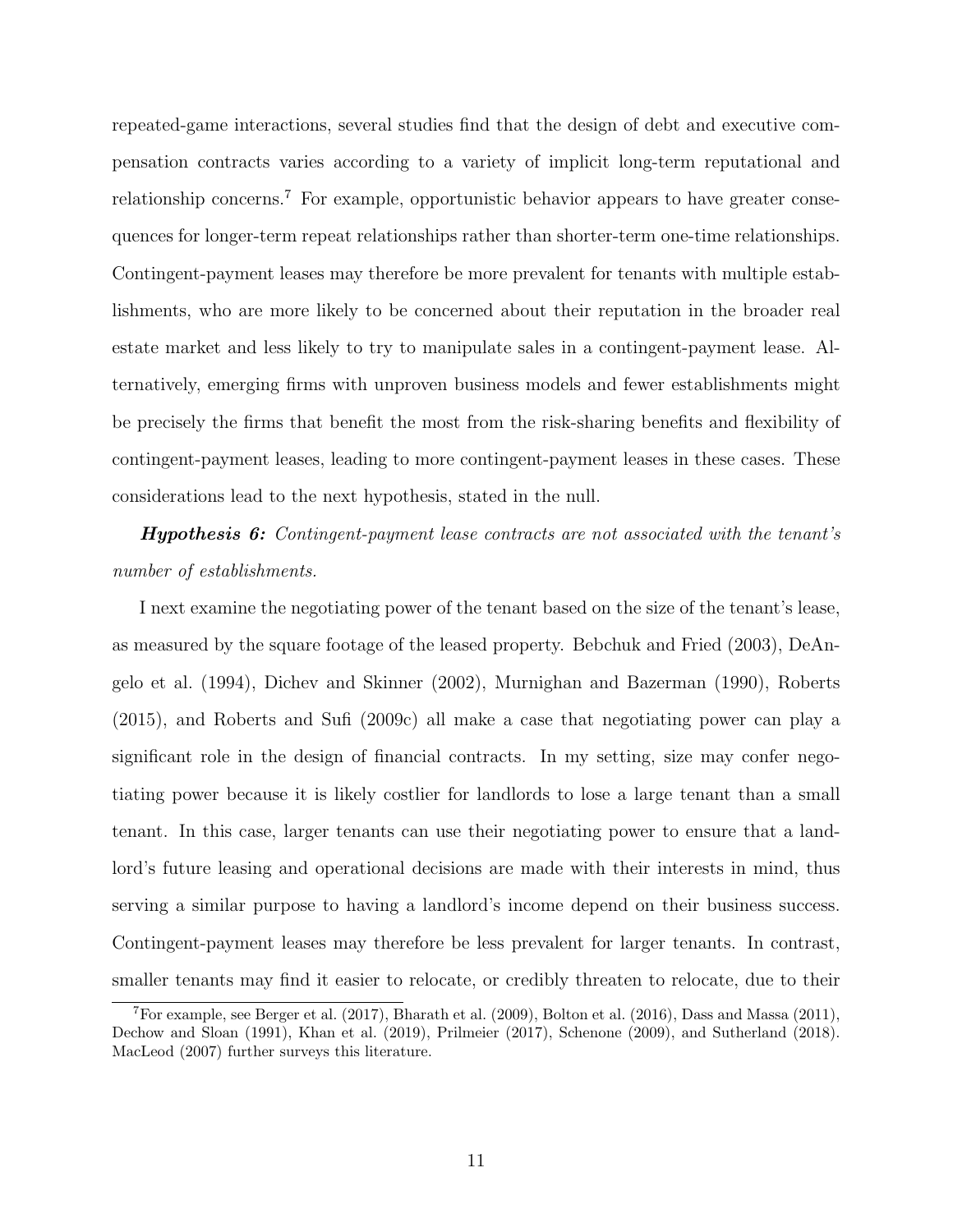lower levels of inventory and other assets kept on the premises.<sup>[8](#page-13-0)</sup> This increased negotiating power may also affect the benefits and costs of writing contingent-payment leases. These considerations lead to the next hypothesis, stated in the null.

**Hypothesis 7:** Contingent-payment lease contracts are not associated with the square footage of the leased property.

It is also common for landlords to perform relationship-specific property improvements (i.e., build-outs) before a tenant occupies the property. Such investments may act as bonding mechanisms that reduce tenants' concerns about future opportunistic actions taken by landlords (e.g., [Mulherin,](#page-37-14) [1986;](#page-37-14) [Williamson,](#page-40-7) [1979\)](#page-40-7). Contingent-payment leases may therefore be less prevalent for leases that involve property improvements. By contrast, landlords may use contingent-payment leases as a mechanism to help recoup the cost of these investments. Relationship-specific investments may also exacerbate any hold-up concerns, similar to relationships between firms and suppliers [\(Costello,](#page-32-2) [2013\)](#page-32-2) and firms and investors (e.g., [Duke and Hunt,](#page-33-10) [1990;](#page-33-10) [Gompers and Lerner,](#page-34-13) [1996;](#page-34-13) [Healy and Palepu,](#page-35-10) [1990;](#page-35-10) [Kalay,](#page-35-11) [1982;](#page-35-11) [Leuz,](#page-36-12) [1998;](#page-36-12) [Schoenfeld,](#page-39-3) [2020\)](#page-39-3). These considerations lead to the next hypothesis, stated in the null.

Hypothesis 8: Contingent-payment lease contracts are not associated with tenantspecific property improvements.

I next test whether the adoption of contingent-payment leases is associated with landlord sophistication, as proxied for by the size of a landlord's real estate portfolio measured by lease count. Theory predicts that the design of contracts is driven in part by the contracting parties' sophistication (e.g., [Bolton and Scharfstein,](#page-32-13) [1998;](#page-32-13) [Grossman and Hart,](#page-35-0) [1986\)](#page-35-0). Consistent with this idea, [Bharath et al.](#page-31-7) [\(2008\)](#page-31-7), [Nini et al.](#page-38-1) [\(2009,](#page-38-1) [2012\)](#page-38-12), [Roberts](#page-38-2) [\(2015\)](#page-38-2), and [Sufi](#page-39-4) [\(2007\)](#page-39-4) find that the design of debt contracts is associated with measures of lender sophistication. In my setting, larger landlords with more experience may be more sophisticated in that they can better predict future market conditions, tenant sales, and other relevant

<span id="page-13-0"></span><sup>8</sup>As these examples illustrate, any agency problems between landlords and tenants are likely double-sided (e.g., [Bhattacharyya and Lafontaine,](#page-31-11) [1995;](#page-31-11) [Demski and Sappington,](#page-33-11) [1991\)](#page-33-11).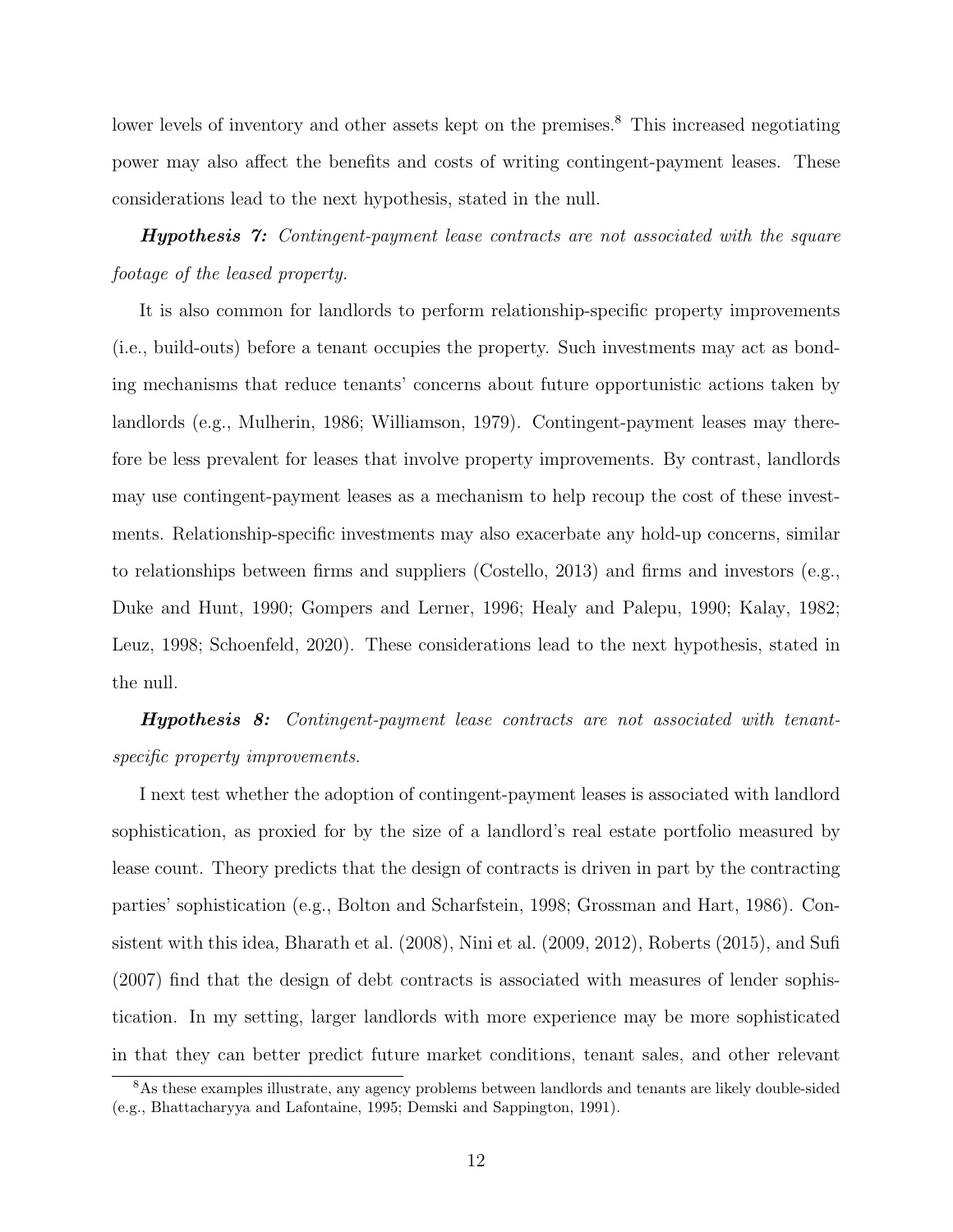outcomes; such landlords may also be better at enforcing or renegotiating contracts. Larger landlords may also be relatively more tolerant of risk given their larger portfolios (e.g., [Lout](#page-37-4)[skina and Strahan,](#page-37-4) [2011\)](#page-37-4) while at the same time being indifferent toward contingent- and fixed-payment lease structures, assuming their cash flows are similar in expectation. Thus, it is not obvious ex ante how landlord sophistication may affect the design of lease contracts. These considerations lead to the next hypothesis, stated in the null.

Hypothesis 9: Contingent-payment lease contracts are not associated with the size of a landlord's lease portfolio.

Contingent-payment leases can also create tension for landlords. Although landlords may benefit from these leases based on the reasons above, their uncertain and contingent nature may make it harder for landlords to finance against them. This idea is consistent with [Ball](#page-31-12) [et al.](#page-31-12) [\(2015\)](#page-31-12), [Demerjian](#page-33-12) [\(2017\)](#page-33-12), [Dichev and Skinner](#page-33-4) [\(2002\)](#page-33-4), [Roberts](#page-38-2) [\(2015\)](#page-38-2), and [Roberts](#page-38-8) [and Sufi](#page-38-8) [\(2009c\)](#page-38-8), all of whom find that firm uncertainty is associated with the terms in debt contracts. In my setting, contingent-payment leases may expose landlords to more upside, in which case lenders may perceive increased value in contingent-payment leases. On the other hand, the uncertainty may negate these benefits. Thus, it is unclear ex ante whether the adoption of contingent-payment leases will be associated with whether a landlord owns or has financed a property. These considerations lead to the next hypothesis, stated in the null.

**Hypothesis 10:** Contingent-payment lease contracts are not associated with whether a landlord owns or has financed the property.

I next test whether contingent-payment leases are associated with the likelihood that tenants default on a lease, where default is defined in the data as any incidence of a lease payment being delinquent by 30 days or more over the lease.[9](#page-14-0) Delinquencies likely imply

<span id="page-14-0"></span><sup>9</sup>Note that even if a tenant experiences low sales for a month and thus a proportionately low lease payment for that month, the tenant may still be unable to make its lease payment due to other operating costs that are fixed or may have increased over that month. In the extreme case that the contingent portion of a lease payment equals zero based on the tenant's sales for the month, the tenant still must pay the fixed component of the lease.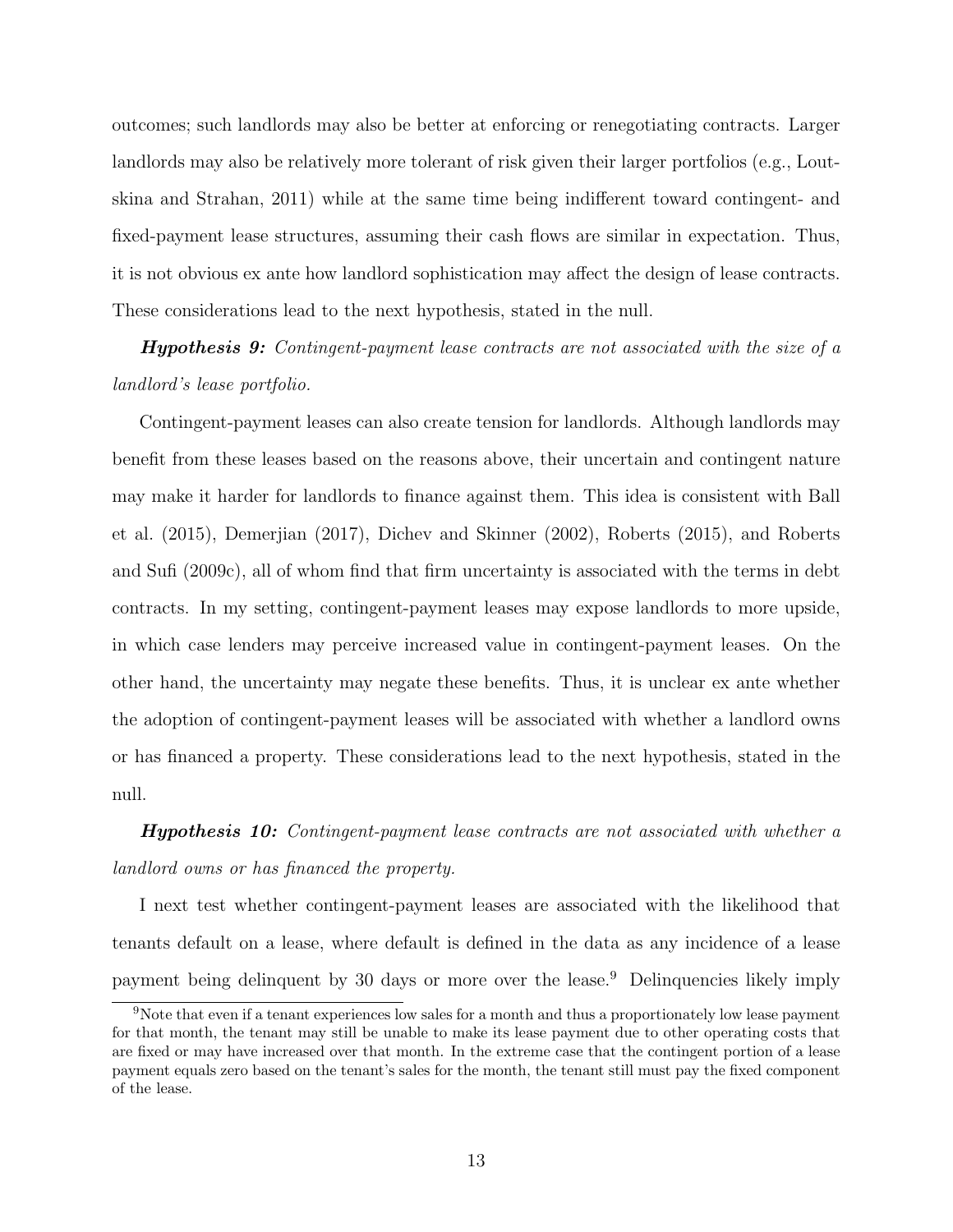cash flows below what was expected due to the delayed payment, entail more extensive monitoring of the tenant (e.g., site visits), and often require actions for pursuing the delinquent payments. There are a few potential channels through which contingent-payment leases may be associated with delinquencies. First, contingent-payment leases may simply be riskier leases, in which case these leases may be associated with heightened default rates. Second, contingent-payment leases may represent leases for which landlords are competing to establish long-term relationships with tenants, in which case landlords may tolerate delinquencies in the short term. [Bharath et al.](#page-31-0) [\(2009\)](#page-31-0) and [Petersen and Rajan](#page-38-3) [\(1994\)](#page-38-3) argue that such effects occur in the lending markets. Third, contingent-payment leases may play an efficiency enhancing role in contracting and improve contract outcomes, in line with the longstanding proposition that accounting facilitates efficient contracting between firms and capital providers (e.g., [Kurlat,](#page-36-0) [2016;](#page-36-0) [Kurlat and Stroebel,](#page-36-3) [2015;](#page-36-3) [Stroebel,](#page-39-5) [2016;](#page-39-5) [Watts and](#page-40-0) [Zimmerman,](#page-40-0) [1990\)](#page-40-0). Theory is therefore ambiguous as to whether contingent-payment leases will be associated with the likelihood of tenant default. Note that this ex post analysis is purely descriptive in nature, not causal. These considerations lead to the last hypothesis, stated in the null.

Hypothesis 11: Contingent-payment lease contracts are not associated with the likelihood of tenant default.

### <span id="page-15-0"></span>3 Commercial real estate setting and CompStak data

#### 3.1 The commercial real estate sector

The market for commercial real estate leases is comprised of a few national and many regional and sub-regional landlords who each account for a minority fraction of the total commercial real estate leases in the market [\(Deloitte,](#page-33-13) [2021\)](#page-33-13). Some landlords finance their properties through mortgages and other means, whereas others own their properties outright. Some of the larger commercial real estate landlords include Nuveen, LaSalle Investment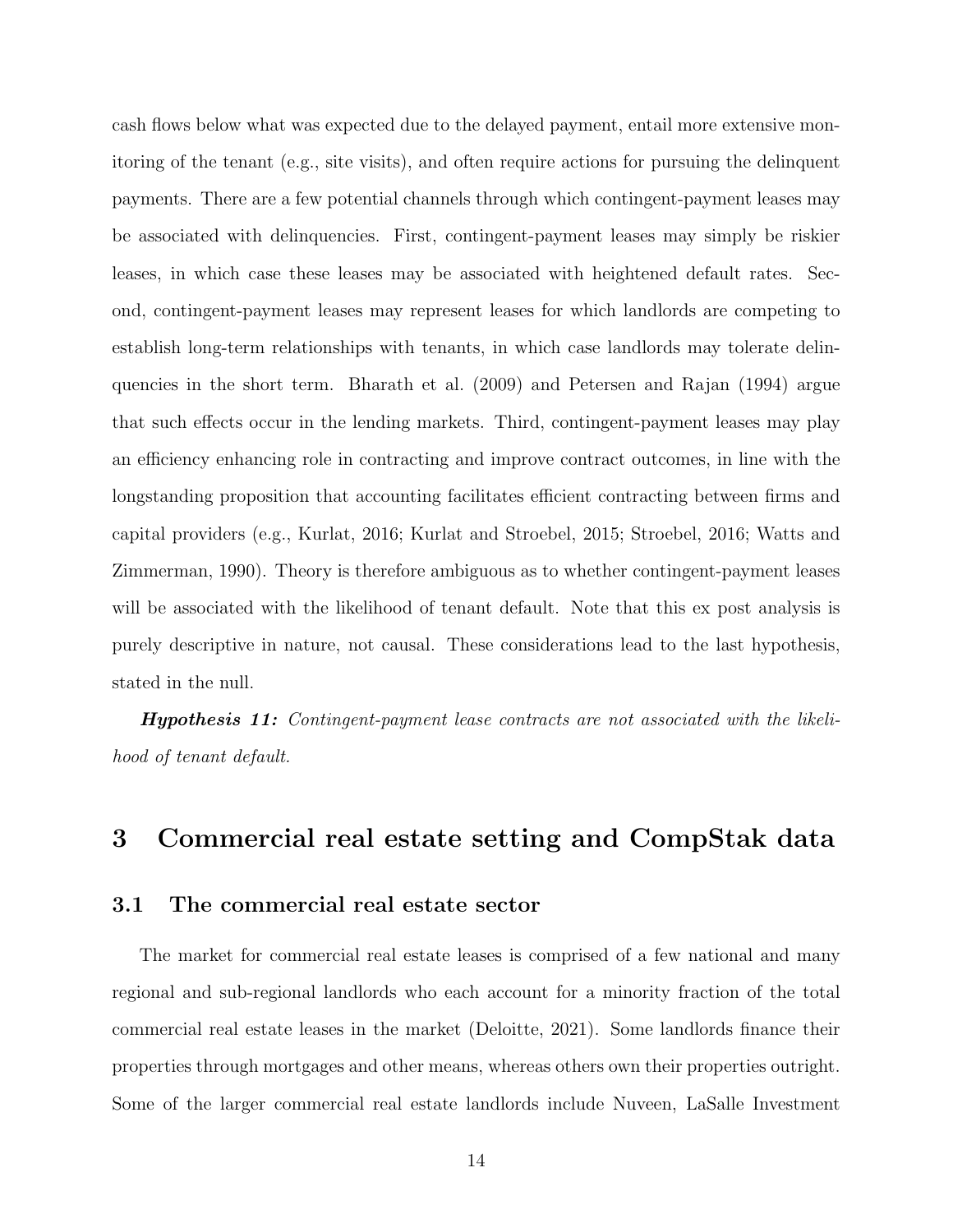Management, Clarion Partners, Tishman Speyer, The Carlyle Group, and Blackstone.

Commercial real estate properties are used exclusively for business purposes rather than residential purposes. Commercial real estate is widely considered to be the largest asset class in the world [\(Goetzmann et al.,](#page-34-1) [2021;](#page-34-1) [Poleg,](#page-38-0) [2021\)](#page-38-0) and the largest asset class leased by businesses [\(Eisfeldt and Rampini,](#page-34-0) [2008;](#page-34-0) [Grenadier,](#page-34-9) [1995\)](#page-34-9). Commercial real estate is typically leased to tenants such as business owners, with properties ranging from single storefronts to large anchor properties. Commercial real estate tenants encompass several categories, including office space, hotels, healthcare, restaurants, and retail.

#### 3.2 CompStak data

I assemble a sample of commercial real estate lease contracts using CompStak, which is a commercial real estate analytics platform that was established in 2012 to serve real estate brokers, landlords, and investors. CompStak employs a large analyst team that maintains one of the most comprehensive historical databases on commercial real estate leases. CompStak operates on a principle of reciprocity: real estate brokers, landlords, and investors may only use the platform if they share the lease terms of all their past, present, and future leases. Interestingly, this reciprocity model is common in the corporate financing industry. For example, PayNet, a commercial credit bureau whose loan and lease contract data are used in [Darmouni and Sutherland](#page-33-0) [\(2020\)](#page-33-0), [Doblas-Madrid and Minetti](#page-33-1) [\(2013\)](#page-33-1), and [Sutherland](#page-40-1) [\(2018\)](#page-40-1), also operates a reciprocity model in which it relies on data provided by users who opt into the service. CompStak's analysts rigorously corroborate and verify the details for all the lease transactions using public records, algorithms, and other data sources. Users are barred from the platform in the event of any misreporting. As in the above studies that use PayNet, I cannot know exactly whether omissions occur or their extent, as there is no single public repository of executed leases. However, any omissions would likely mean that my findings understate the adoption of contingent-payment lease contracts.

In studies analyzing other types of leases, [Darmouni and Sutherland](#page-33-0) [\(2020\)](#page-33-0), [Doblas-](#page-33-1)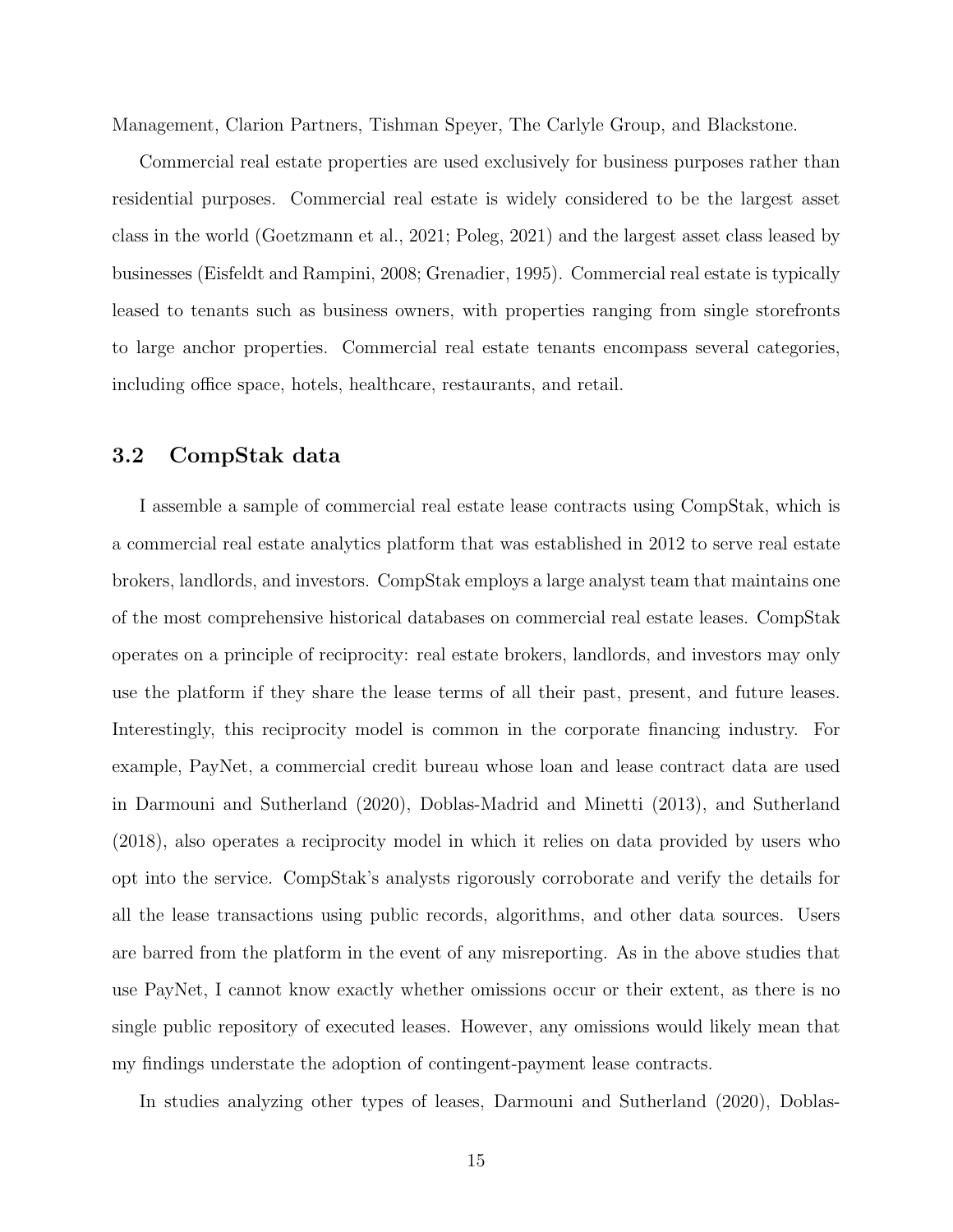[Madrid and Minetti](#page-33-1) [\(2013\)](#page-33-1), and [Sutherland](#page-40-1) [\(2018\)](#page-40-1) all use random samples of a mix of loan and lease contracts from their data source, PayNet, with sample sizes ranging from 29,000 to 265,000 contracts. Although PayNet collects data on both loans and leases, the vast majority of its lease data involves non-real-estate assets, such as manufacturing equipment [\(Sutherland,](#page-40-1) [2018,](#page-40-1) Table 1). Given that neither [Darmouni and Sutherland](#page-33-0) [\(2020\)](#page-33-0), [Doblas-](#page-33-1)[Madrid and Minetti](#page-33-1) [\(2013\)](#page-33-1), nor [Sutherland](#page-40-1) [\(2018\)](#page-40-1) identify accounting-based contingencies in their random sample of contracts, either these leases do not include such contingencies, PayNet does not denote whether leases have such contingencies, or such contingencies alluded the random samples or research scope in these studies.<sup>[10](#page-17-1)</sup> [Beatty et al.](#page-31-1) [\(2010,](#page-31-1) Section V) and [Eisfeldt and Rampini](#page-34-0) [\(2008,](#page-34-0) Section 3.3) take a different approach to determine the existence of leases, namely by measuring the value of lease-related items capitalized and expensed on firms' balance sheets and income statements. These studies are therefore unable to determine whether leases have provisions stated in terms of accounting information.

A key advantage of using CompStak is that from 2012 onward, I have unrestricted access to all its data, which provide granular details on the nature of each lease contract, including whether a lease payment is contingent on tenant sales, the street address, square footage, price per square foot for any fixed component of the lease, lease duration, and various other attributes of the leases, landlords, and tenants.

# <span id="page-17-0"></span>4 Hypothesis testing

This section examines the benefits and costs of contingent-payment leases based on their cross-sectional adoption patterns. Following prior research, I use a revealed-preference approach [\(Samuelson,](#page-39-2) [1948\)](#page-39-2) that takes the lease contracts as given and asks when these leases specify contingent lease payments. This approach is widely used in research on debt contracts and compensation contracts, where the underlying markets for firms, managers, and

<span id="page-17-1"></span><sup>&</sup>lt;sup>10</sup>The use of random samples is a common practice in the contract literature (e.g., [Costello,](#page-32-2) [2013;](#page-32-2) [Joskow,](#page-35-12) [1987;](#page-35-12) Kaplan and Strömberg, [2003,](#page-35-13) [2004;](#page-36-13) [Roberts,](#page-38-2) [2015,](#page-38-2) p. 62; [Roberts and Sufi,](#page-38-13) [2009a,](#page-38-13) p. 1660; [Roberts](#page-38-8) [and Sufi,](#page-38-8) [2009c,](#page-38-8) p. 161; [Sufi,](#page-40-8) [2009,](#page-40-8) p. 1063).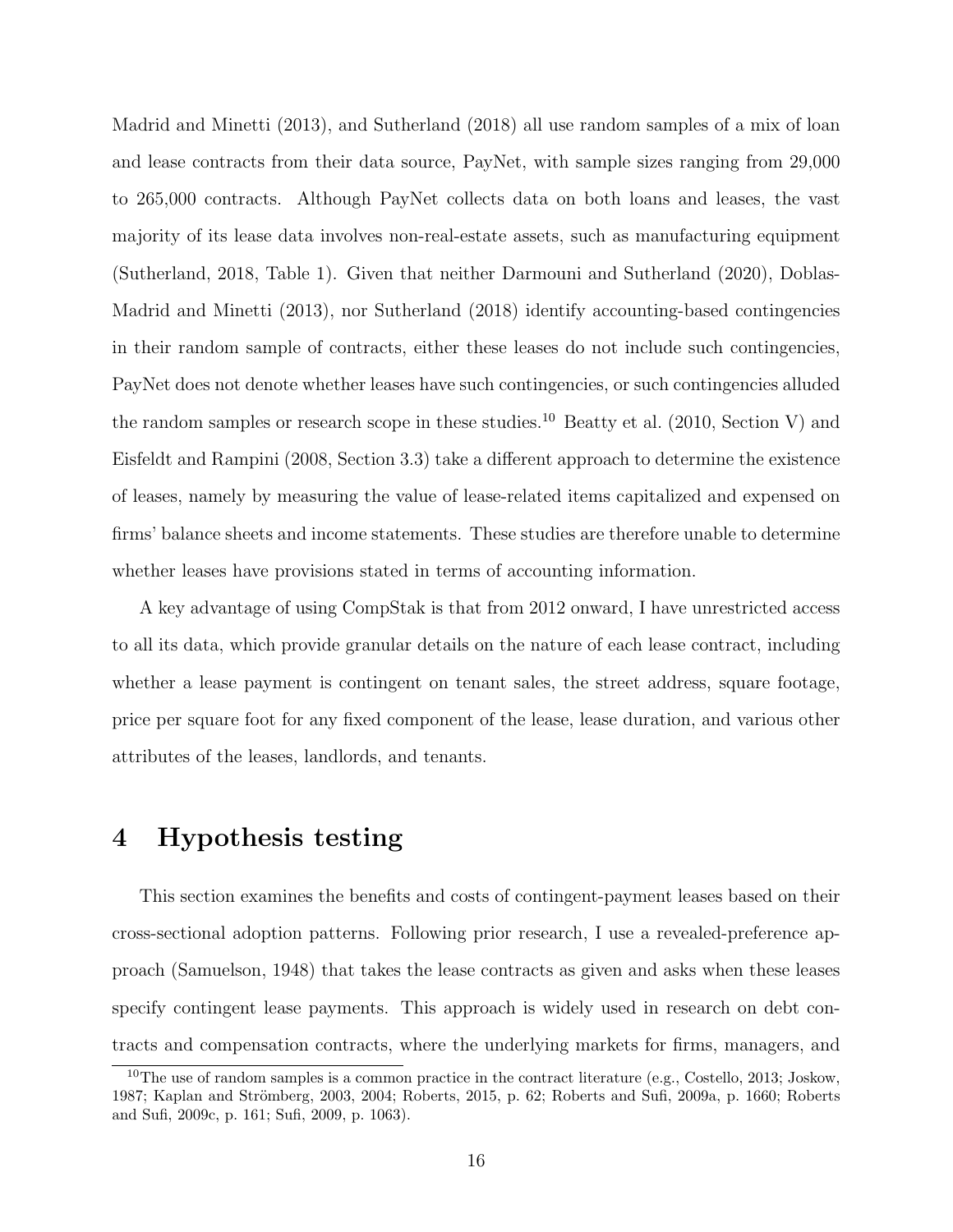lenders are often not explicitly modeled (e.g., [Akins et al.,](#page-30-0) [2020;](#page-30-0) [Chava and Roberts,](#page-32-11) [2008;](#page-32-11) [Christensen and Nikolaev,](#page-32-0) [2012,](#page-32-0) [2017;](#page-32-10) [Core et al.,](#page-32-1) [1999\)](#page-32-1). Lease contracts, however, have not received comparable research attention. I next test the theory-based empirical predictions developed in Section [2.](#page-7-0)

Hypothesis 1 examines whether contingent-payment lease adoption is significantly different across industrial tenants, office tenants, and retail tenants. Contingent-payment leases are concentrated entirely in the sample of leases between landlords and retail tenants. Of the 107,926 retail leases in the sample, about 27 percent or 29,140 of these are contingentpayment lease contracts, representing an economically large \$24 billion in total lease payments over the sample period. This evidence suggests that writing contingent-payment leases is costlier or provides less benefit for landlords and industrial and office tenants, and that contingent-payment leases play a more prominent role in leases between landlords and retail tenants.

To more critically examine Hypothesis 1, Table 2 breaks down the sample of leases based on the year the lease commences. The sample is fairly well distributed across years, with 2019 being the most populous year. Data for 2020 is limited since data collection for that year ends in March. Looking within years, the first quarter of the year is the month when the most leases commence. Table 3 reports the top 20 states in the sample with the most lease contracts. California, Texas, and New York account for about 45 percent of the sample in sum, with all states having some representation in the sample. At a more granular level, Table 4 reports the 20 metropolitan statistical areas (MSAs) in the sample with the most lease contracts. The Los Angeles metro area, New York City, and the northern California Bay Area represent the top three MSAs, followed by Dallas and Sacramento. In total, about 100 different MSAs are represented in the sample of leases. Table 5 reports the tenant's primary industry. Food and beverage, retail, apparel, leisure and restaurants, and health care each account for at least five percent of the sample, which is expected given the focus on retail leases. Many other industries are also well represented in the sample.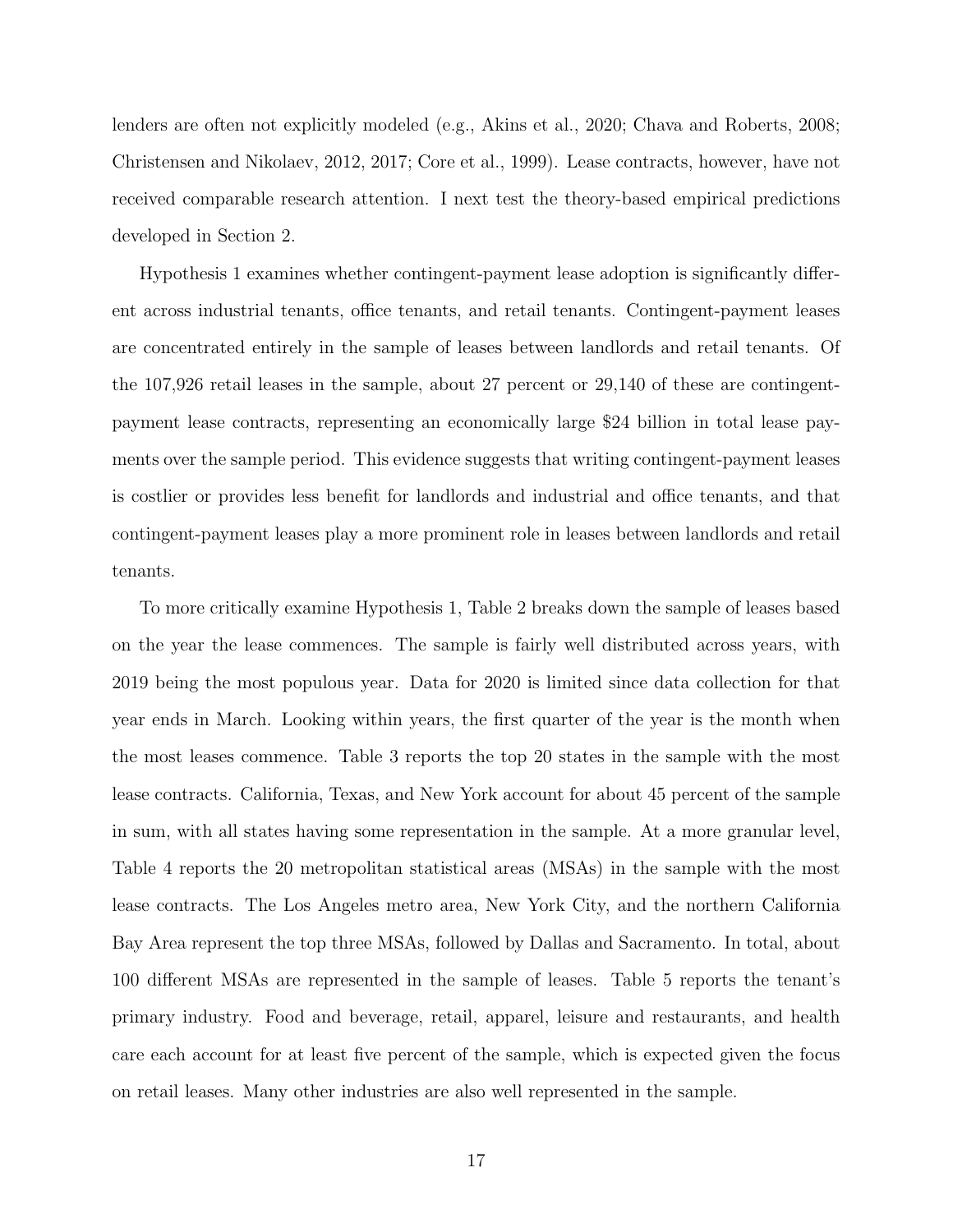Table 6 reports the distributions of all the other relevant variables included in the Comp-Stak data. Foremost, 27 percent of the leases in the sample specify a contingent-payment arrangement whereby tenants pay a percentage of their monthly sales in rent, rather than a pure fixed amount. The average price per square foot (PSF) is about \$32 (stated in annual PSF, not monthly PSF), with a median and standard deviation of \$24 and \$27, respectively. The lease durations average about 80 months, with a standard deviation of about 48 months, a 25th percentile of 50 months, a median of 60 months, and a 75th percentile of 120 months. About 24 percent of the tenants receive an audit, as reported by CompStak (the data, however, do not provide granular detail regarding the audit firm or cost of the audit). The mean (median) geographic separation between the leased property and landlord's location is 503 miles (610 miles) based on the addresses provided in the contract.

Table 6 also reports more granular details about the tenant, landlord, and nature of the leased property. The average tenant in the sample appears as a party to about 26 different leases, although the tenant at the 25th percentile is party to only one lease, and the median tenant is party to two different leases. The average (median) size of a leased property is about 3,900 (2,100) square feet. About 12 percent of the sample involves property improvements, which are customized alterations a landlord makes to a rental space as part of a lease. Many landlords are also party to multiple leases in the sample. Based on this number, I create the variable "Landlord Sophistication," which equals one if a landlord's total number of leases in the years leading up to and including the year a lease commences is in the top tercile of the sample, and zero otherwise. This variable is recomputed for every year of the sample, and therefore its mean does not equal one-third exactly because the deciles are not perfectly balanced across years. By this measure, about 40% of landlords are sophisticated. About 65 percent of the properties in the sample are owned by their landlord, rather than financed. About four percent of leases go into default, where default is defined in the data as any incidence of a lease payment being delinquent by 30 days or more.

Next, Hypothesis 2 examines whether contingent payments are associated with the du-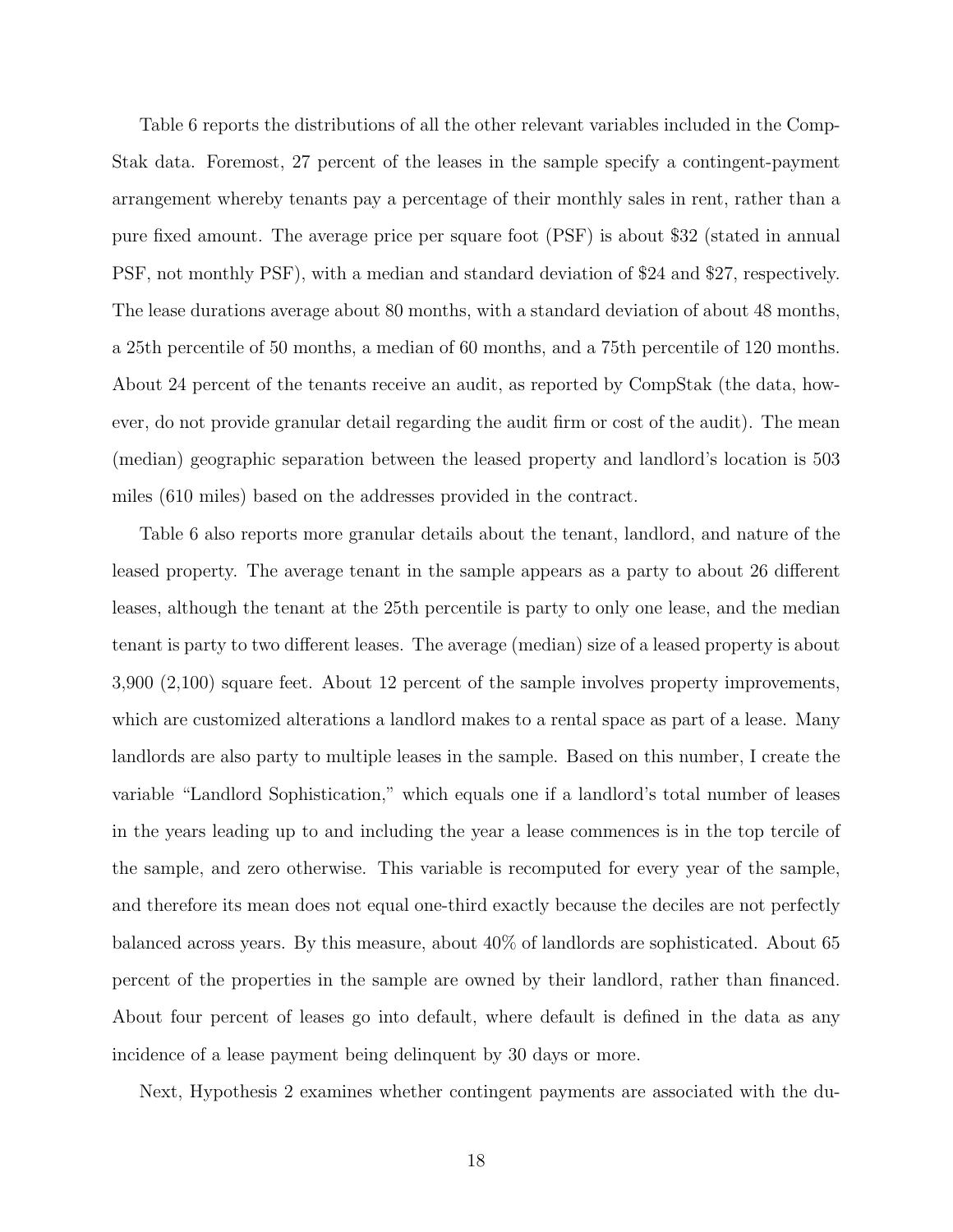ration structure of the lease. I test this hypothesis in Table 7, Panel A, which partitions the leases based on the lease duration in months. The first column reports leases having durations of less than six months, the second column reports having durations of six to 12 months, and then each column increases in 12-month increments. This panel shows that 32,609 of the 107,926 leases in the sample are for 49 to 60 months, which represents the largest number of leases across all the windows. The second most-populous window is 97 to 120 months, which accounts for 23,262 leases. Leases having durations of 48 months or less account for about 24,000 leases in sum. Overall, there is broad representation across all the durations, with clusters seen at 49-60 months and 97-120 months.

The percentage of leases with contingent payments varies inversely and almost monotonically with the duration of the lease. At 37 percent, the highest percentage occurs in leases with a duration of less than 6 months and with a duration of 13-24 months. At 23 percent, the lowest percentage occurs in leases with a duration of 49-60 months. These percentages trend sharply downward as the lease duration increases, with about a 10 percent differential in the leases with a duration of 48 months or shorter compared to leases with a duration of 49 months or longer, on average. Overall, the adoption rate of contingent payments is strongly negatively associated with the duration of a lease. These findings suggest that in the design a lease, contingent payments are less beneficial for longer leases, consistent with prior research that has linked a contract's duration to its other features (e.g., [Costello,](#page-32-2) [2013;](#page-32-2) [Joskow,](#page-35-12) [1987;](#page-35-12) [Sutherland,](#page-40-1) [2018\)](#page-40-1).

Next, contingent-payment leases offer lease rates in which retail tenants pay a percentage of their monthly sales in rent, rather than a pure fixed amount. However, virtually all these leases still include an additional fixed component stated in terms of price per square foot (PSF). Therefore, a typical contingent-payment lease includes both a variable component based on tenant sales and a fixed component based on square footage (Appendix A provides an example). Hypothesis 3 examines whether or not these two components of the lease are related.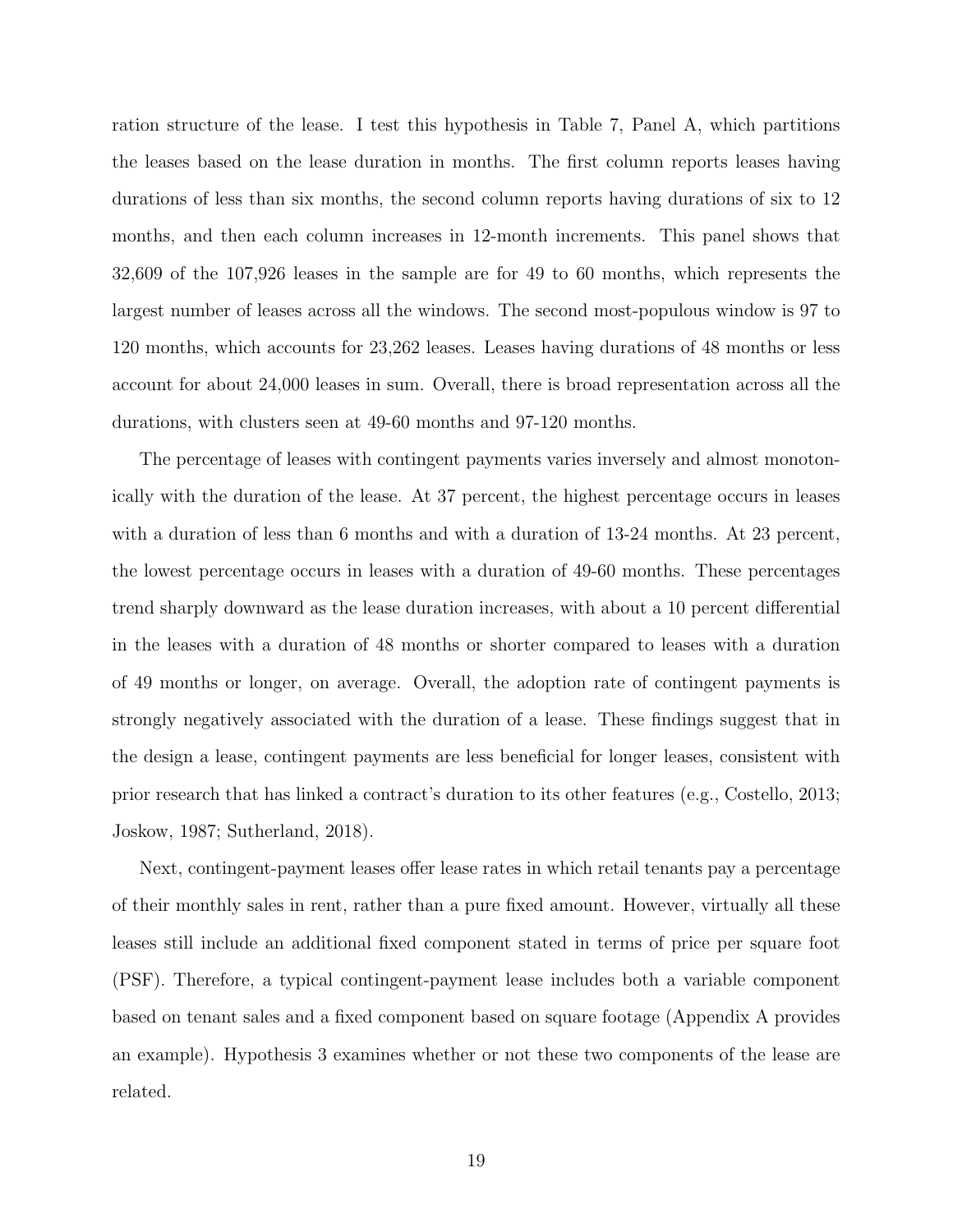Table 7, Panel B, partitions the leases based on the PSF, as specified in the lease contract (stated in annual PSF, not monthly PSF). Leases with a PSF between \$10 and \$15 are the most common, with 17,849 of the 107,926 leases falling into this category, followed by leases with a PSF between \$15 and \$20 and then \$20 and \$25. The number of leases generally declines as the PSF increases toward \$70, although there is an uptick in the number of leases with a PSF above \$70.

The percentage of leases with contingent payments varies inversely and almost monotonically with the PSF. At 35 percent, leases with a PSF of less than \$10 have the highest adoption rate of contingent payments based on tenant sales. Contingent-payments adoption rates remain above 30 percent for PSF values below \$25. For PSF values between \$30 and \$40, 23 percent of leases have contingent payments. Adoption rates decrease further for PSF values above \$40, reaching a low of 16 percent for leases with a PSF between \$40 and \$50. Overall, these findings are consistent with the idea that landlords partly substitute contingent payments for fixed payments. When leases have contingent payments, the fixed payment decreases. This is consistent with [Asquith et al.](#page-30-7) [\(2005\)](#page-30-7) and [Manso et al.](#page-37-10) [\(2010\)](#page-37-10), both of whom find that in debt contracts, performance-contingent interest rates are associated with various other attributes of these contracts.

Note that other drivers of PSF potentially include regional differences in property quality and demand, as well as the size of the leased property. I therefore correlate the adoption rate of contingent payments with PSF while controlling for MSA, total square footage of the leased property, and year (untabulated). I continue to find a strong negative relation between the adoption rate of contingent payments and PSF (1% level).

Next, Hypothesis 4 tests for any difference in the adoption rate of contingent-payment lease contracts based on whether the tenant's financial statements are audited. Contingentpayment leases depend directly on the tenant's sales, which must be reported to the landlord monthly (see the reporting requirement in Appendix A). I test Hypothesis 4 and several of the remaining hypotheses using the following linear probability model, where  $i$  represents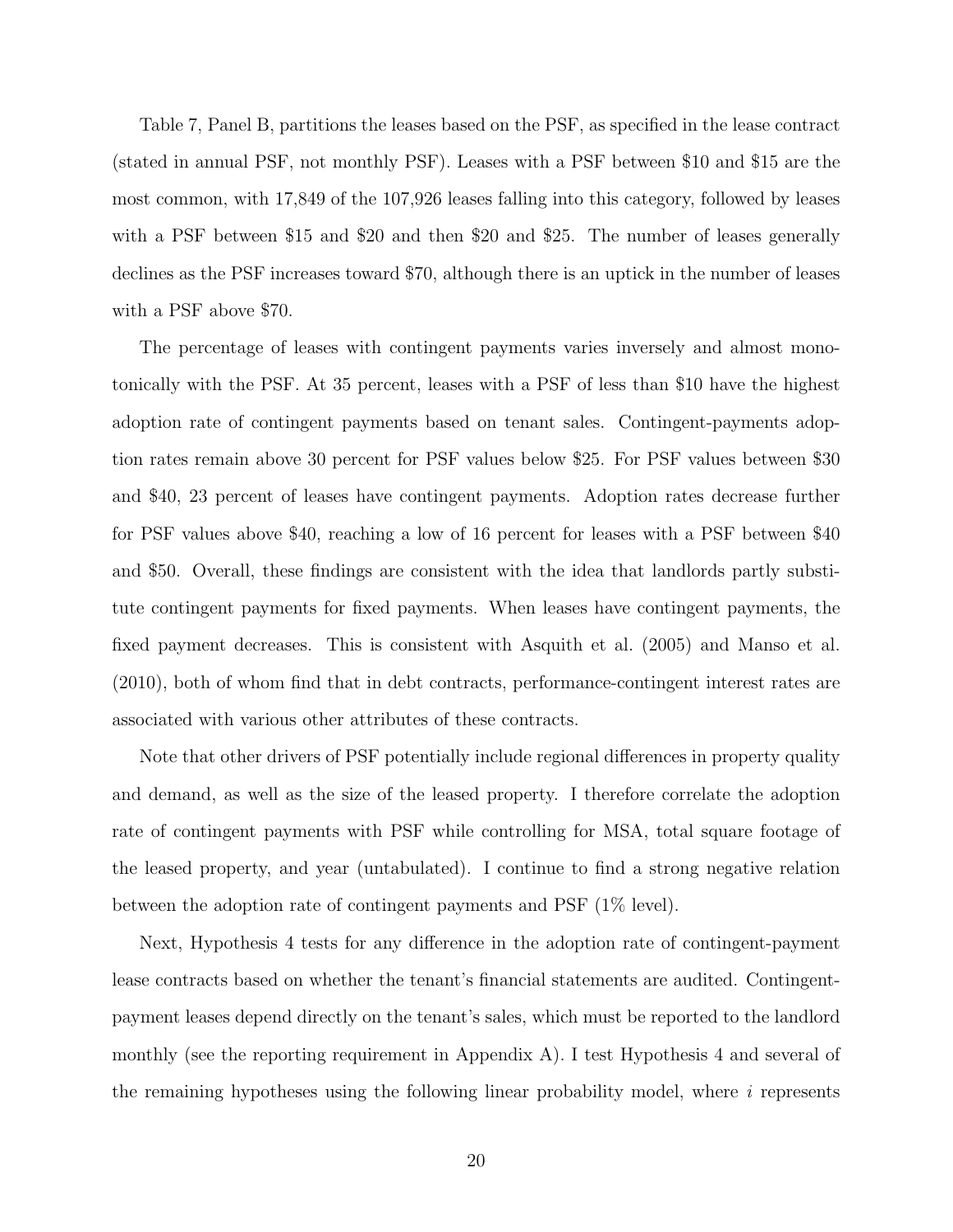<span id="page-22-0"></span>the lease:

Contingent-Payment Lease<sub>i</sub> = 
$$
\alpha + \sum_{k=0}^{K} \beta_k
$$
Lease Characteristic<sub>i</sub>  
+  $\sum$  Fixed Effects +  $\epsilon_i$ , (1)

where *Contingent-Payment Lease<sub>i</sub>* is an indicator variable that equals one if lease contract is specifies a lease payment stated in terms of a percentage of the tenant's monthly sales, and zero otherwise, as specified in the contract. Eq. [\(1\)](#page-22-0) also includes fixed effects for the year the lease commences, tenant industry, and MSA (location). I begin in Table 8, column 1, with a baseline specification that includes the fixed effects and the main variable of interest, Tenant Receives  $\text{Audit}_i$ , which is an indicator variable that equals one if the tenant for lease i receives a financial statement audit, and zero otherwise.

In Table 8, column 1, I find that the adoption rate of contingent-payment leases increases in likelihood by about 6.5 percentage points in cases where the tenant is audited (1% level). In terms of economic magnitude, this effect is one the largest observed in the sample as it pertains to the adoption rate of contingent-payment leases, and is particularly strong in light of the fact that the overall adoption rate of contingent leases is 27 percent. My interpretation of this finding is that audits, by increasing the overall quality and contractability of the tenant's accounting information (e.g., [Fan and Wong,](#page-34-12) [2005;](#page-34-12) [Iliev,](#page-35-7) [2010;](#page-35-7) [Minnis,](#page-37-0) [2011\)](#page-37-0), make tenants better candidates for contingent-payment leases. The landlord can be less concerned about the tenant manipulating or producing inaccurate sales numbers, and do not have to bear the full cost of verifying the tenant's sales themselves. Accounting quality thus appears to play an important role in the design of lease contracts, consistent with prior studies that find that the design of debt and executive compensation contracts depends in part on the quality and contractibility of firms' accounting signals (e.g., [Ball et al.,](#page-31-6) [2008;](#page-31-6) [Bharath et al.,](#page-31-7) [2008;](#page-31-7) [Ozkan et al.,](#page-38-9) [2012\)](#page-38-9).

Next, Hypothesis 5 is designed to be a test of one of the most pervasive agency problems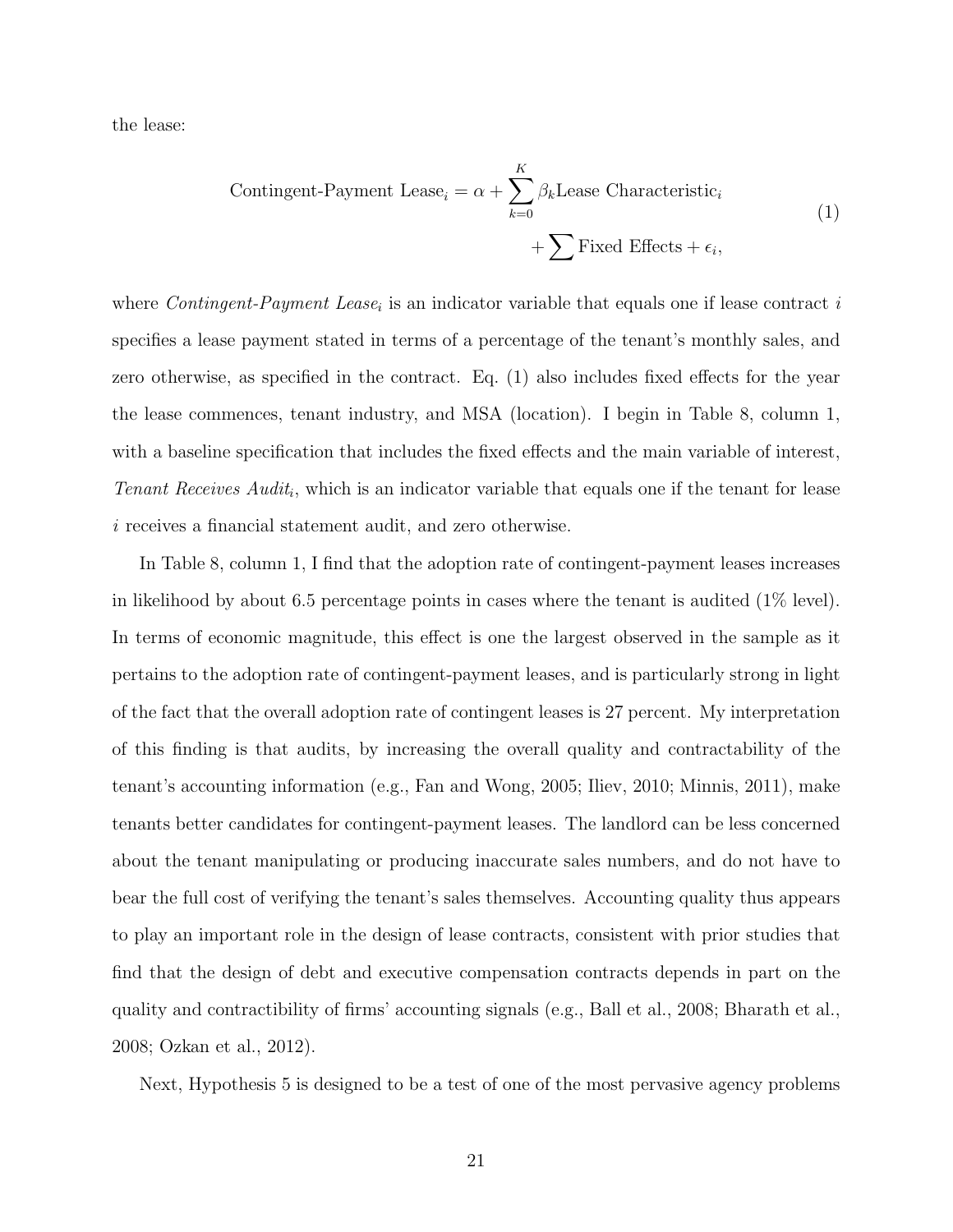in the literature, asymmetric information between entities. I test Hypothesis 5 in Table 8, column 2 by examining the association between the adoption rate of contingent-payment leases and the geographical separation between the landlord and tenant, which is a widely used proxy for information asymmetries between entities (e.g., [Armstrong et al.,](#page-30-12) [2016;](#page-30-12) [Dass](#page-33-7) [and Massa,](#page-33-7) [2011;](#page-33-7) [Hauswald and Marquez,](#page-35-8) [2006;](#page-35-8) [Hollander and Verriest,](#page-35-9) [2016;](#page-35-9) [Garmaise](#page-34-2) [and Moskowitz,](#page-34-2) [2004;](#page-34-2) [Vashishtha,](#page-40-2) [2014\)](#page-40-2). Following prior studies, I interpret higher levels of geographic separation as representing heightened information asymmetry (i.e., as increasing the cost of monitoring). In Table 8, column 2, I find that the adoption rate of contingentpayment leases decreases in likelihood by about 2.0 percentage points for a one standard deviation increase in the log of geographical separation  $(1\%$  level). Thus, this finding suggests that heightened information asymmetry between landlords and tenants increases the net cost of adopting contingent-payment leases, consistent with prior studies that find that geographical separation can affect the design of debt contracts (e.g., [Sufi,](#page-39-4) [2007\)](#page-39-4).

I next examine Hypothesis 6, which tests the relation between the adoption rate of contingent-payment leases and a tenant's total number of establishments. In Table 8, column 3, I find that the adoption rate of contingent-payment leases decreases in likelihood by about 0.2 percentage points for a one standard deviation increase in the log of a tenant's number of establishments (1% level). One interpretation of this finding is that, on average, firms with fewer establishments and perhaps unproven business models are the firms that most value the risk-sharing benefits and flexibility of contingent-payment leases, consistent with the argument in Section [2.](#page-7-0)

Next, Hypothesis 7 examines whether the adoption rate of contingent-payment leases is associated with the size of the leased property. Size is important in this setting because it may confer negotiating power to tenants, and negotiating power likely plays a significant role in the design of all contracts (e.g., [Bebchuk and Fried,](#page-31-8) [2003;](#page-31-8) [MacLeod,](#page-37-13) [2007\)](#page-37-13). For example, it is likely costlier for landlords to lose a large tenant than a small tenant, which in turn may affect the adoption rate of contingent-payment leases. In Table 8, column 4, I find that the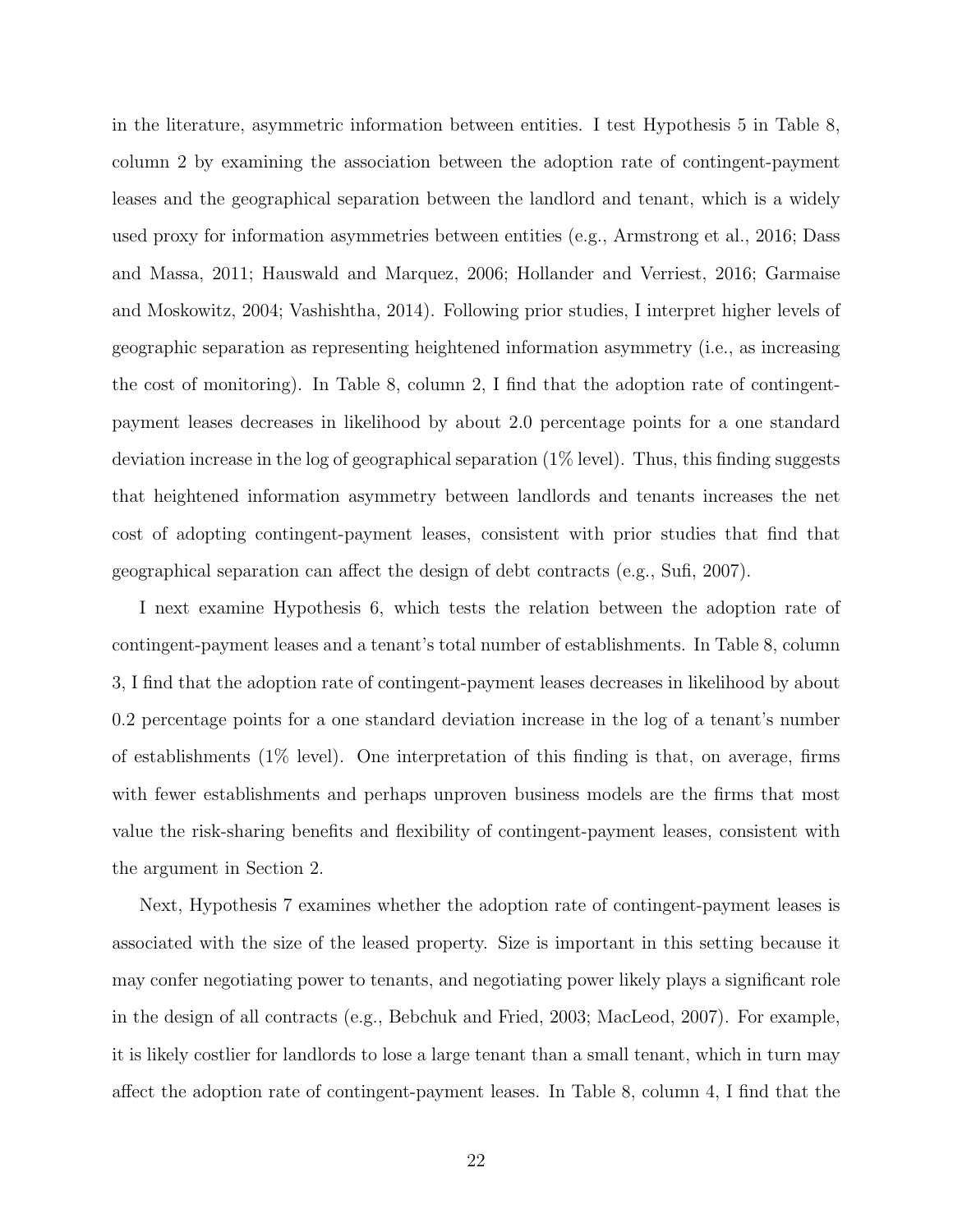adoption rate of contingent-payment leases increases in likelihood by about 1.3 percentage points for a one standard deviation increase in the log of the square footage of the leased property (1% level). One interpretation of this finding is that larger tenants leverage their negotiating power to get contingent-payment leases and therefore some downside protection in the case that business conditions fall short of what was expected.

Turning to Hypothesis 8, landlords often perform customized alterations to a rental space as part of a lease (commonly referred to in industry as *build-outs* or *tenant improve*ments). Such investments may act as bonding mechanisms that impact the adoption rate of contingent-payment leases. Hypothesis 8 tests whether this is the case in the sample. In Table 8, column 5, I find that there is no statistically significant relation between the adoption rate of contingent-payment leases and property improvements (10% level). This finding could be due to low power since only 12 percent of leases involve property improvements. Alternatively, it could be that one mechanism does not dominate in the sample: some landlords may use contingent-payment leases as a mechanism to help recoup the cost of property improvements, whereas other landlords rely more on fixed-payment leases to do so.

Next, Hypothesis 9 tests whether the adoption rate of contingent-payment leases is associated with landlord sophistication. Contingent-payment leases require landlords to monitor the tenant, verify the tenant's sales numbers, and have a reasonably accurate ex ante expectation of local business conditions and the tenant's future sales. These leases are therefore significantly more complex than fixed-payment leases. In Table 8, column 6, I find that the adoption rate of contingent-payment leases increases in likelihood by about 2.3 percentage points for sophisticated lenders, as defined in Appendix B(1% level). This finding supports the idea that it is less costly for sophisticated lenders to write contingent-payment leases, consistent with studies that find that the design of debt contracts is associated with measures of lender sophistication (e.g., [Bharath et al.,](#page-31-7) [2008;](#page-31-7) [Nini et al.,](#page-38-1) [2009,](#page-38-1) [2012;](#page-38-12) [Roberts,](#page-38-2) [2015\)](#page-38-2).

Next, Hypothesis 10 tests whether the adoption rate of contingent-payment leases is associated with whether the landlord owns or has financed the underlying leased prop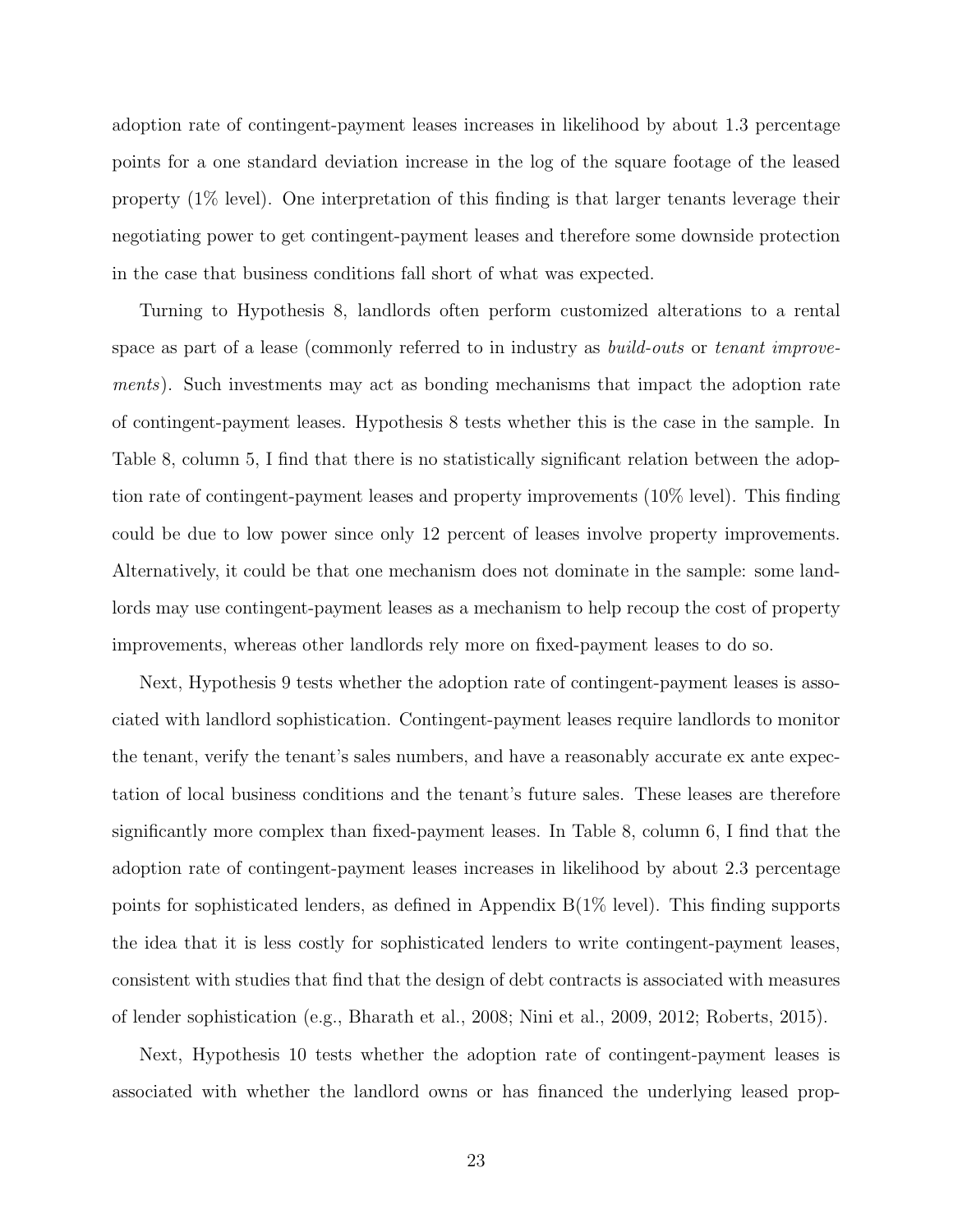erty. Contingent-payment leases can potentially create tension for landlords by making cash flows more uncertain and in turn making it harder for landlords to finance against them relative to fixed-payment leases. In Table 8, column 7, I find that the adoption rate of contingent-payment leases increases in likelihood by about 3.4 percentage points when the landlord owns, rather than finances, the underlying leased property. This finding suggests that financing concerns are a key reason behind whether landlords choose to use fixed- or contingent-payment lease contracts. To the extent this finding is being driven by the uncertainty inherent to contingent-payment lease contracts, it is consistent with studies that find that firm uncertainty is associated with the design of debt contracts (e.g., [Demerjian,](#page-33-12) [2017;](#page-33-12) [Roberts,](#page-38-2) [2015;](#page-38-2) [Roberts and Sufi,](#page-38-8) [2009c\)](#page-38-8).

Table 8, column 8, includes all the variables at once and shows that all these results are robust to cross-correlations. In fact, the coefficient for tenant improvements becomes marginally statistically significantly negative (10% level). The overall r-squared of the model is also reasonably good at 32 percent. To put the explanatory power of this model in perspective, [Christensen and Nikolaev](#page-32-0) [\(2012,](#page-32-0) Table 3) have an r-squared of about 23 percent in their empirical model of different loan covenants.

Hypothesis 11 tests whether contingent-payment leases are associated with the likelihood that tenants default on a lease, where default is defined in the data as any incidence of a lease payment being delinquent by 30 days or more. Delinquencies imply cash flows below what was expected due to the delayed payment, entail more extensive monitoring of the tenant (e.g., site visits), and often require actions for pursuing the delinquent payments. There are a few potential channels through which contingent-payment leases may be associated with delinquencies. First, contingent-payment leases may be riskier leases, in which case these leases may be associated with more delinquencies. Second, contingent-payment leases may represent leases for which landlords are competing to establish long-term relationships, in which case landlords may tolerate delinquencies in the short run. [Bharath et al.](#page-31-0) [\(2009\)](#page-31-0) and [Petersen and Rajan](#page-38-3) [\(1994\)](#page-38-3) argue that such effects occur in the lending markets.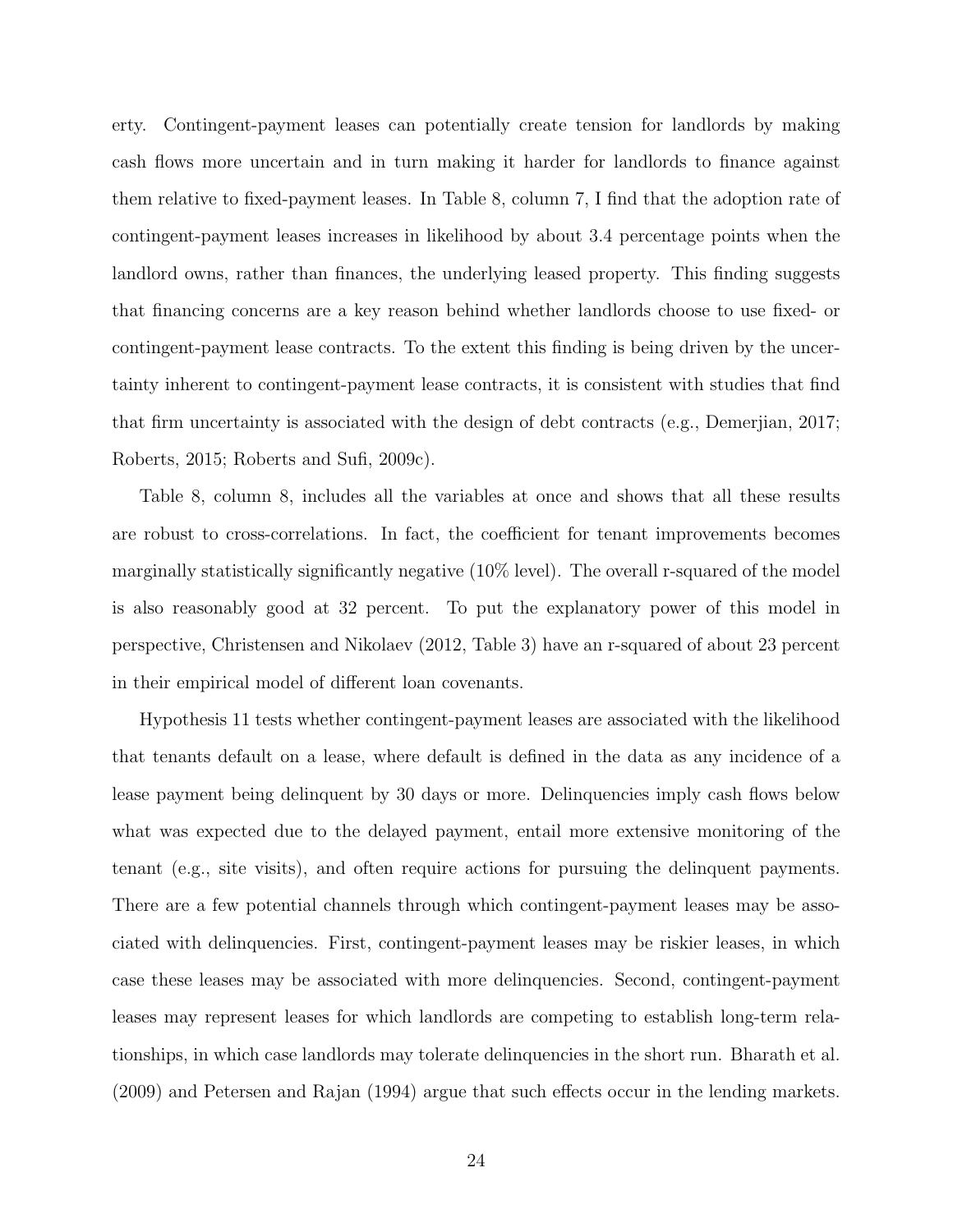Third, contingent-payment leases may play an efficiency enhancing role in contracting and improve contract outcomes, in line with the longstanding proposition that accounting facilitates efficient contracting between firms and capital providers (e.g., [Kurlat,](#page-36-0) [2016;](#page-36-0) [Kurlat](#page-36-3) [and Stroebel,](#page-36-3) [2015;](#page-36-3) [Stroebel,](#page-39-5) [2016;](#page-39-5) [Watts and Zimmerman,](#page-40-0) [1990\)](#page-40-0). Note that this ex post analysis is purely descriptive in nature.

I test Hypothesis 11 by developing the following linear probability model of tenant default using most of the data available in CompStak, where  $i$  represents the lease:

<span id="page-26-0"></span>Tenant Default<sub>i</sub> = 
$$
\alpha + \beta_0
$$
Contingent-Payment Lease +  $\sum_{k=1}^{K} \beta_k$ Lease Characteristic<sub>i</sub>  
+  $\sum$  Fixed Effects +  $\epsilon_i$ . (2)

Tenant Default<sub>i</sub> is an indicator variable that equals one if a tenant defaults on the lease, where default is defined as any incidence of a lease payment being delinquent by 30 days or more, and zero otherwise, as reported by CompStak. Eq. [\(2\)](#page-26-0) also includes fixed effects for the year the lease commences, tenant industry, and MSA (location), as well as the fixed price per square foot and the lease duration. I begin in Table 9, column 1, with a baseline specification that includes the fixed effects and the main variable of interest, Contingent-Payment Lease<sub>i</sub>, which is an indicator variable that equals one if a lease contract specifies a lease payment stated in terms of a percentage of the tenant's monthly sales, and zero otherwise, as specified in the lease contract. The key result in Table 9 is that the tenant default rate is 1.2 percentage points lower for contingent-payment leases compared to fixedpayment leases (1% level). This result is robust to including all the other variables in Table 9, column 11. While purely descriptive in nature, this finding is consistent with these contingent-payment leases improving lease quality, as measured by the likelihood of tenant default. The hypothesis that contingent-payment leases are riskier leases with higher expected default rates does not appear to be supported by the data.

Several other variables in Table 9 are also significant predictors of tenant default. Default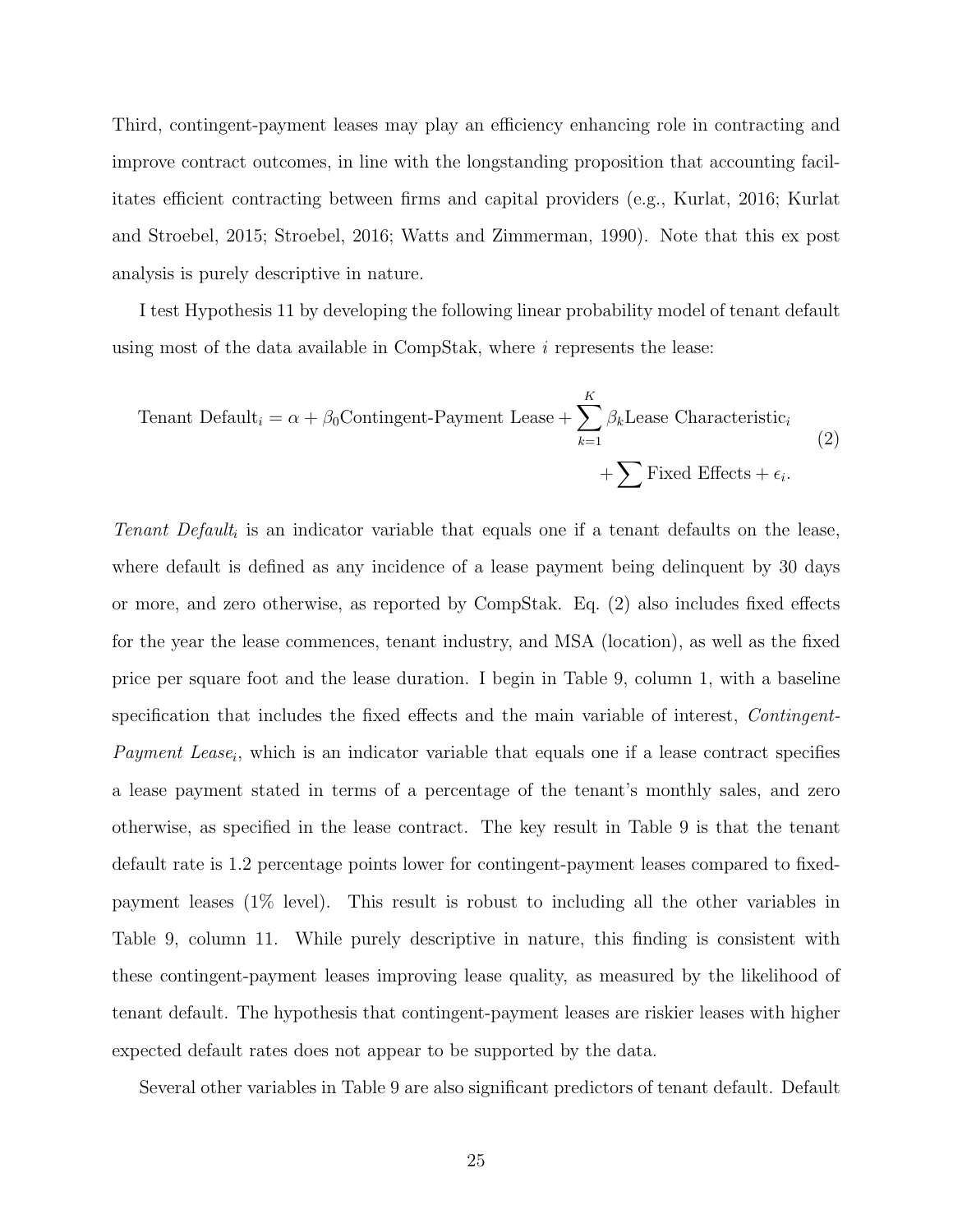rates are lower in leases with higher PSF, with longer duration leases, when tenants are audited, when tenants have more establishments, for larger leased properties, for sophisticated landlords, and when landlords own the underlying leased property. By contrast, default rates are higher in leases with heightened geographical separation, which is a widely used measure of information asymmetry. Importantly, the coefficient for contingent-payment leases, as well as many of the other coefficients, are economically meaningful given that the sample-wide default rate is about four percent. Overall, the collective evidence is some of the first to demonstrate the important role played by accounting in corporate lease financing.

## 5 Comparing lease contracts to debt contracts

As a final synthesis of the results, I summarize the key differences in how contingentpayment lease contracts function compared to private debt contracts. I focus this analysis on private debt contracts as opposed to public bond indentures because the latter typically specify "incurrence-based" covenants that require the borrower to be in compliance only at the time of a specific event, such as a future debt issuance (e.g., [Nini et al.,](#page-38-12) [2012,](#page-38-12) p. 1720). Contingent-payment leases and private debt contracts are more alike in that they commonly specify outcome-contingent covenants that are in effect continuously. Contingent-payment leases and private debt contracts are also alike in that there are not deep secondary markets for these contracts, whereas bonds can change hands relatively frequently.

Conceptually, lessors' and debtholders' investment returns are functions of similar inputs. Lessors and debtholders typically receive fixed payments from a firm and do not directly benefit from any increases in firm value beyond certain thresholds. In the event of a breach of contract, lessors can repossess the leased asset and sue for monetary damages, whereas debtholders can contractually induce principal repayment, liquidation, and bankruptcy. Unlike contingent-payment lease contracts, debt contracts often specify various accounting-based affirmative and negative covenants based on balance sheet metrics.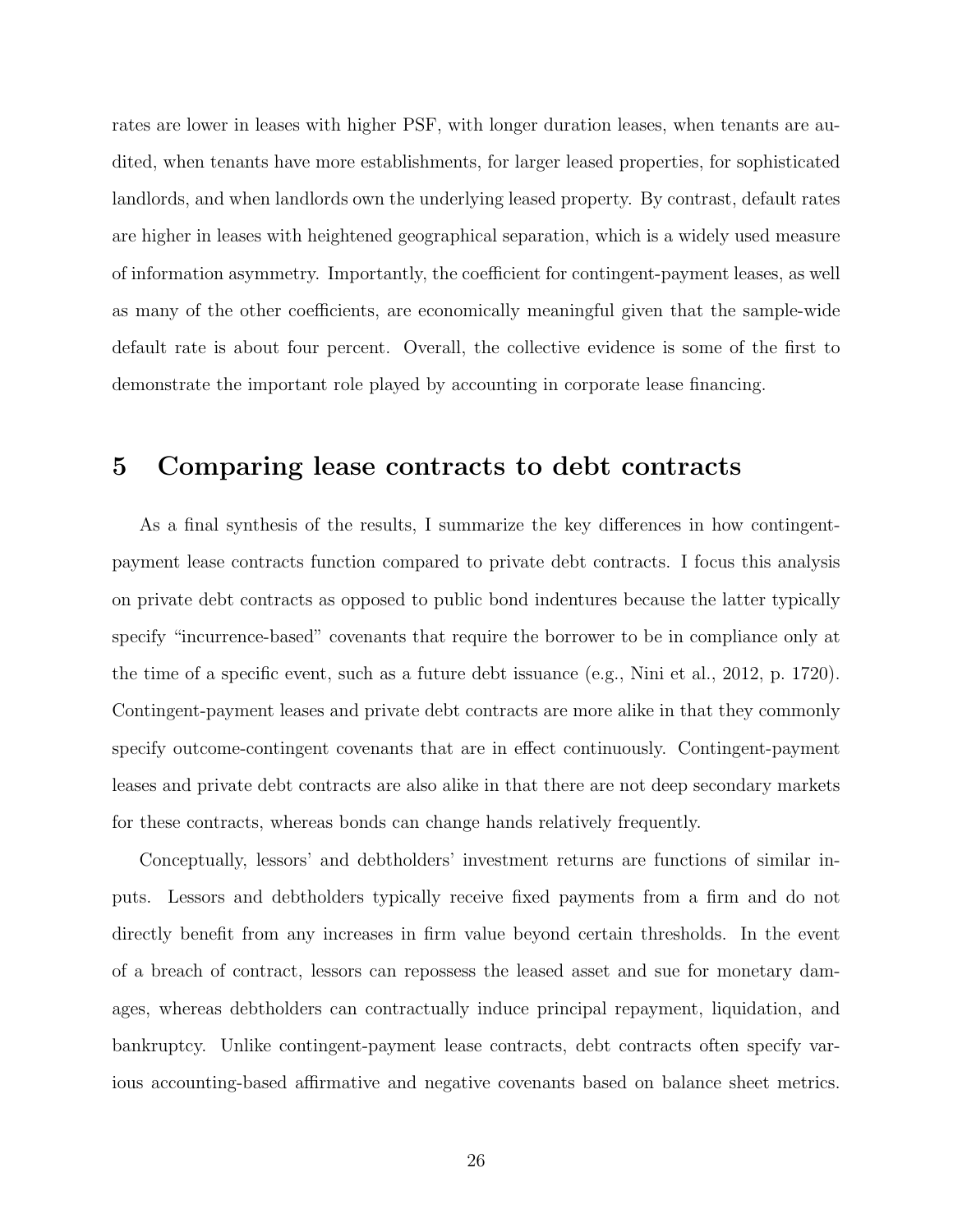Similar to contingent-payment leases, debt contracts often specify performance-contingent interest payments that are associated with the overall design of the contract, although unlike contingent-payment leases, these payments typically do not rely directly on the firm's sales (e.g., [Asquith et al.,](#page-30-7) [2005;](#page-30-7) [Beatty and Weber,](#page-31-3) [2003;](#page-31-3) [Bradley and Roberts,](#page-32-7) [2015;](#page-32-7) [Manso et al.,](#page-37-10) [2010;](#page-37-10) [Roberts and Sufi,](#page-38-8) [2009c\)](#page-38-8). Taken together, these findings are important considerations for future research on financial contracts.

## <span id="page-28-0"></span>6 Conclusion

This study examines how accounting is related to lease contracts for commercial real estate, which is the most commonly leased asset by firms and largest asset class worldwide [\(Goetzmann et al.,](#page-34-1) [2021\)](#page-34-1). An understudied practice is that commercial landlords routinely share in the risk of retail tenants' businesses by way of writing lease contracts that require tenants to submit their monthly income statements to landlords and pay a percentage of sales in rent, rather than a fixed amount. Property rights theory predicts that the use of such contingent payments involves a trade-off between the benefits of risk sharing and the costs of producing a contractible signal ex post (e.g., [Shavell,](#page-39-1) [1979\)](#page-39-1). Theory also predicts that these types of contracts are likely the result of negotiations whose outcomes depend on the parties' domain knowledge, risk tolerance, and agency problems arising from misaligned motives and asymmetric information (e.g., [Grossman and Hart,](#page-35-0) [1986\)](#page-35-0). To investigate the benefits and costs of writing such leases, I use the above framework to develop testable empirical predictions that are in line with these theories.

One of the strongest results is that the benefits of contingent-payment leases appear to be the greatest when landlord-tenant information asymmetry is relatively low, as predicted by theory. The evidence also suggests that landlords' and tenants' reputations, sophistication, risk tolerance, and concerns about misaligned motives all play an important role in the choice to write contingent-payment leases. These findings provide some of the first system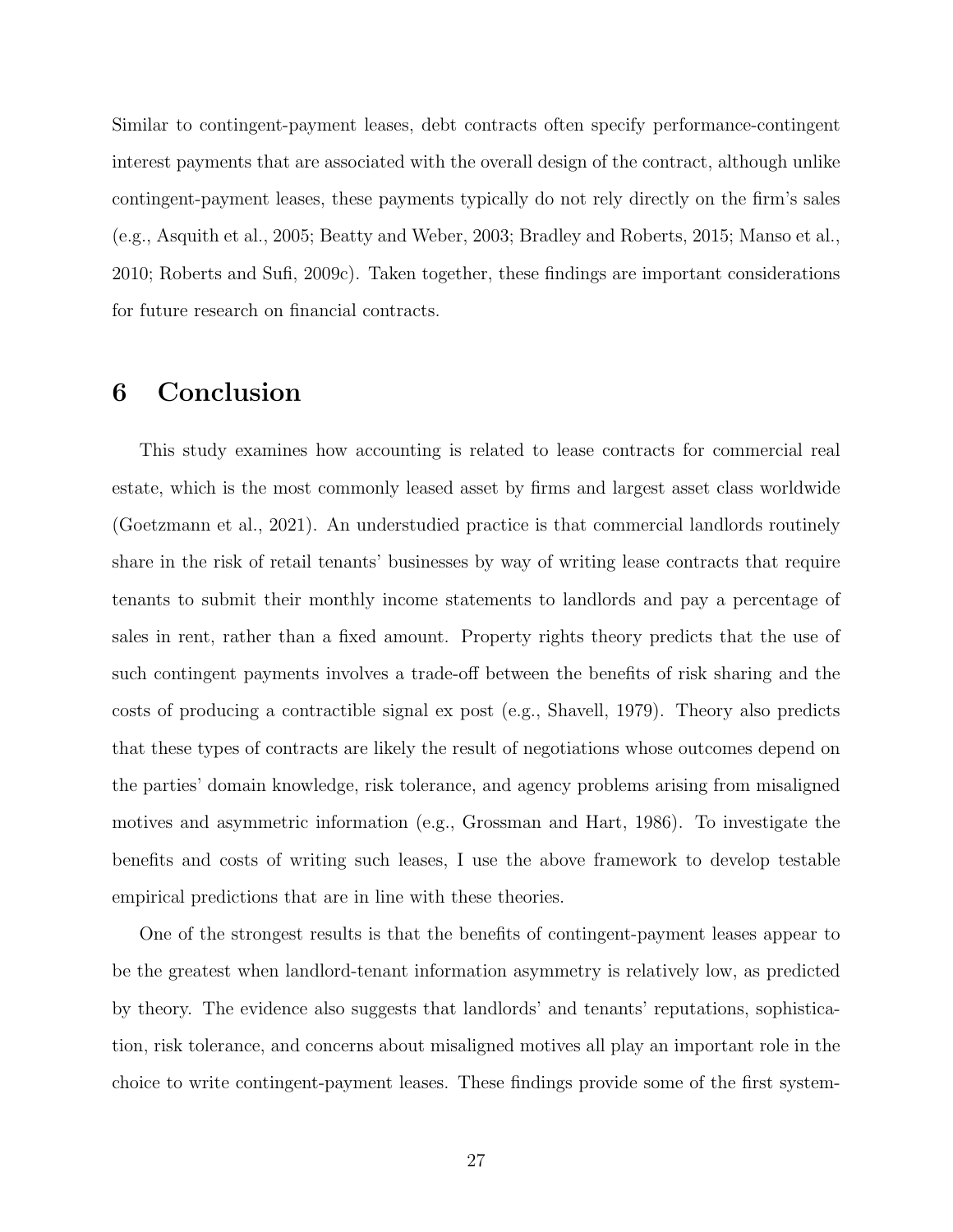atic evidence on the direct role played by accounting in lease financing and the economic significance of this role. Understanding the anatomy of financial contracts is important for all contract research and is a topic of fundamental importance to researchers in accounting, economics, and finance.

Taken together, my findings also support the longstanding conjecture that accounting facilitates contracting between firms and capital providers (e.g., [Watts and Zimmerman,](#page-40-0) [1990\)](#page-40-0). Future research should benefit from understanding how the differential role of accounting depends on the nature of the financing and contracting environment. Future research could also extend this study by examining the drivers of the other provisions in lease contracts. This progression would follow the path taken by research on debt contracts, which has made significant progress toward explaining the adoption of specific covenants in those contracts.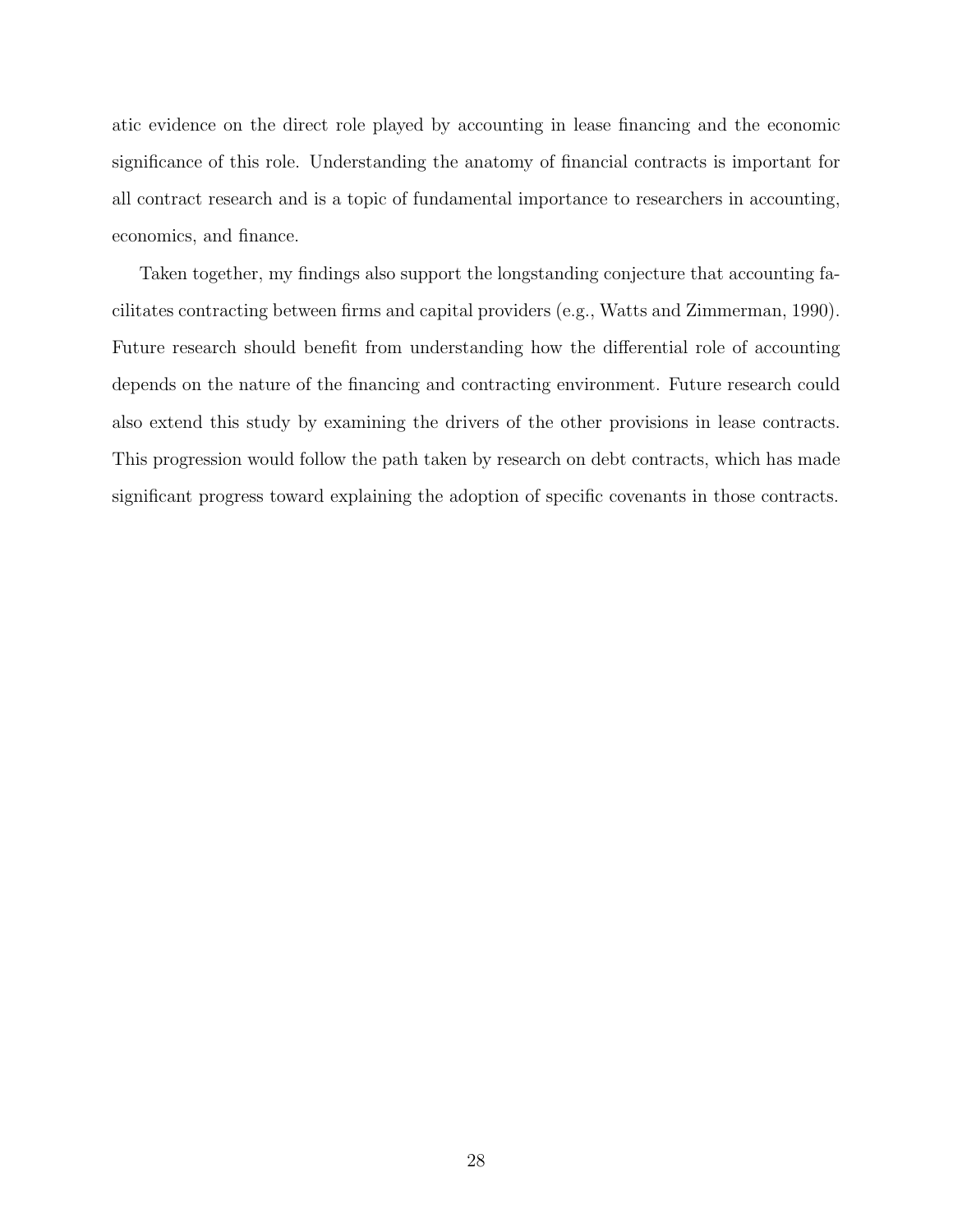# References

- <span id="page-30-1"></span>Acheson, G. G., Campbell, G., Turner, J. D., 2019. Private Contracting, Law and Finance. Review of Financial Studies, 32, 4156–4195.
- <span id="page-30-10"></span>Agarwal, S., Hauswald, R., 2010. Distance and Private Information in Lending. Review of Financial Studies 23, 2757–2788.
- <span id="page-30-6"></span>Aghion, P., Bolton, P., 1987. Contracts as a barrier to entry. American Economic Review 77, 388–401.
- <span id="page-30-8"></span>Aghion, P., Bolton, P., 1992. An Incomplete Contracts Approach to Financial Contracting. Review of Economic Studies 59, 473–494.
- <span id="page-30-9"></span>Aier, J., Chen, L., Pevzner, M., 2014. Debtholders' Demand for Conservatism: Evidence from Changes in Directors' Fiduciary Duties. Journal of Accounting Research 52, 993–1027.
- <span id="page-30-0"></span>Akins, B., De Angelis, D., Gaulin, M., 2020. Debt contracting on management. Journal of Finance 75, 2095–2137.
- <span id="page-30-2"></span>Allee, K., Yohn, T., 2009. The Demand for Financial Statements in an Unregulated Environment: An Examination of the Production and Use of Financial Statements by Privately Held Small Businesses. The Accounting Review 84, 1–25.
- <span id="page-30-11"></span>Amore, M. D., Schneider, C., Zaldokas, A., 2013. Credit supply and corporate innovation. Journal of Financial Economics 109, 835–855.
- <span id="page-30-5"></span>Ang, J., Peterson, P., 1984. The Leasing Puzzle. Journal of Finance 39, 1055–1065.
- <span id="page-30-12"></span>Armstrong, C., Guay, W., Mehran, H., Weber, J., 2016. The Role of Financial Reporting and Transparency in Corporate Governance. Economic Policy Review 22, 107–128.
- <span id="page-30-3"></span>Armstrong, C., Guay, W., Weber, J., 2010. The role of information and financial reporting in corporate governance and debt contracting. Journal of Accounting and Economics 50, 179–234.
- <span id="page-30-7"></span>Asquith, P., Beatty, A., Weber, J., 2005. Performance pricing in bank debt contracts. Journal of Accounting and Economics 40, 101–128.
- <span id="page-30-4"></span>Bailey, M., Dávila, E., Kuchler, T., Stroebel, J., 2019. House price beliefs and mortgage leverage choice. Review of Economic Studies 86, 240–2452.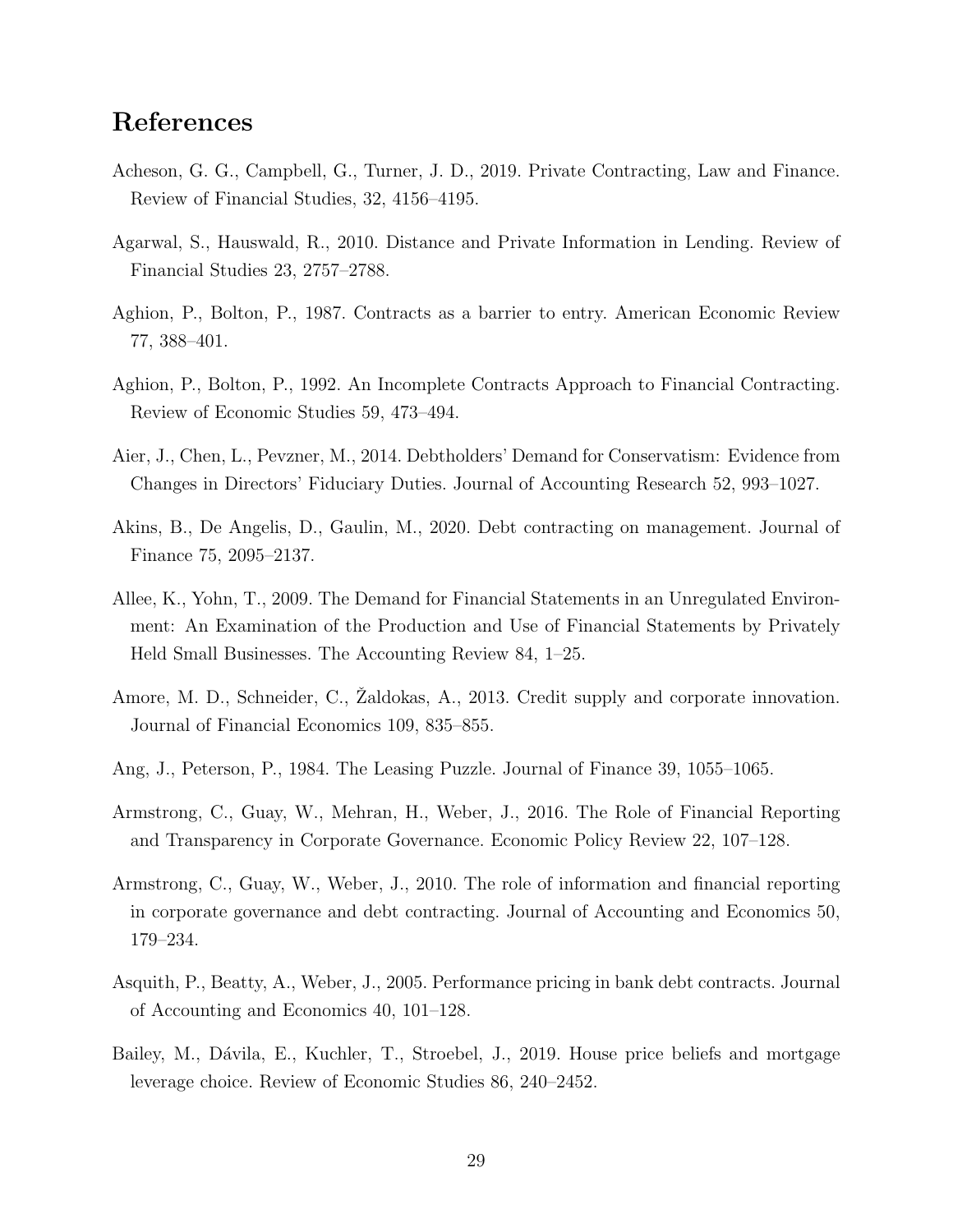- <span id="page-31-6"></span>Ball, R., Bushman, R., Vasvari, F., 2008. The Debt-Contracting Value of Accounting Information and Loan Syndicate Structure. Journal of Accounting Research 46, 247–287.
- <span id="page-31-12"></span>Ball, R., Li, X., Shivakumar, L., 2015. Contractibility and transparency of financial statement information prepared under IFRS: Evidence from debt contracts around IFRS adoption. Journal of Accounting Research 53, 915–963.
- <span id="page-31-4"></span>Barclay, M. J., Smith, C. W., 1995. The maturity structure of corporate debt. Journal of Finance 50, 609–631.
- <span id="page-31-1"></span>Beatty, A., Liao, S., Weber, J., 2010. Financial Reporting Quality, Private Information, Monitoring, and the Lease-versus-Buy Decision. The Accounting Review 85, 1215–1238.
- <span id="page-31-3"></span>Beatty, A., Weber, J., 2003. The effects of debt contracting on voluntary accounting method changes. The Accounting Review 78, 119–142.
- <span id="page-31-8"></span>Bebchuk, L. A., Fried, J. M., 2003. Executive compensation as an agency problem. Journal of Economic Perspectives 17, 71–92.
- <span id="page-31-2"></span>Benmelech, E., Meisenzahl, R. R., Ramcharan, R., 2016. The Real Effects of Liquidity During the Financial Crisis: Evidence from Automobiles. Quarterly Journal of Economics 132, 317–365.
- <span id="page-31-9"></span>Berger, P., Minnis, M., Sutherland, A., 2017. Commercial lending concentration and bank expertise: Evidence from borrower financial statements. Journal of Accounting and Economics 64, 253–277.
- <span id="page-31-0"></span>Bharath, S. T., Dahiya, S., Saunders, A., Srinivasan, A., 2009. Lending Relationships and Loan Contract Terms. Review of Financial Studies 24, 1141–1203.
- <span id="page-31-5"></span>Bharath, S. T., Hertzel, M., 2019. External Governance and Debt Structure. Review of Financial Studies 32, 3335–3365.
- <span id="page-31-7"></span>Bharath, S. T., Sunder, J., Sunder, S. V., 2008. Accounting Quality and Debt Contracting. The Accounting Review 83, 1–28.
- <span id="page-31-11"></span>Bhattacharyya, S., Lafontaine, F., 1995. Double-Sided Moral Hazard and the Nature of Share Contracts. RAND Journal of Economics 26, 761–781.
- <span id="page-31-10"></span>Bolton, P., Freixas, X., Gambacorta, L., Mistrulli, P. E., 2016. Relationship and Transaction Lending in a Crisis. Review of Financial Studies 29, 2643–2676.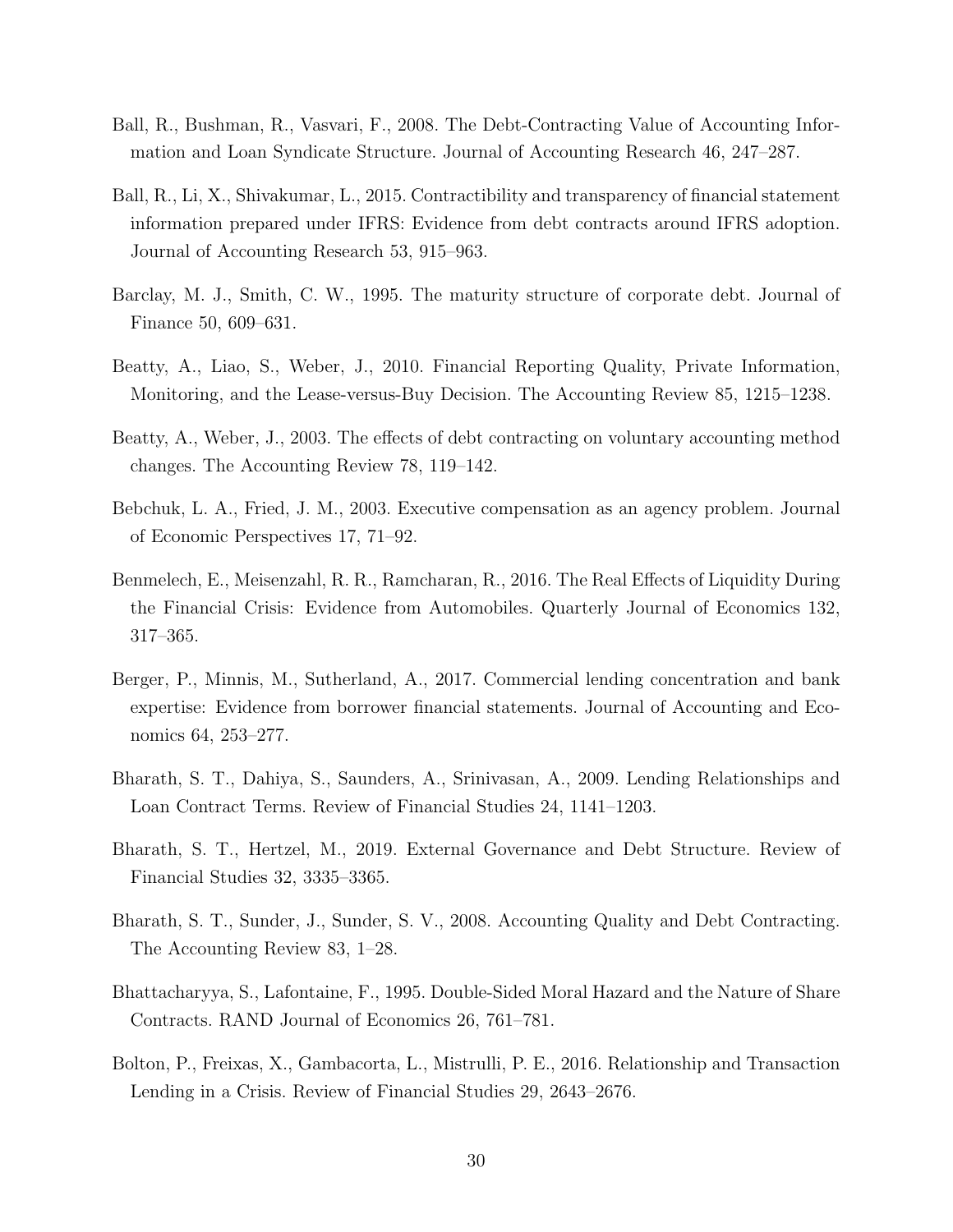- <span id="page-32-13"></span>Bolton, P., Scharfstein, D. S., 1998. Corporate Finance, the Theory of the Firm, and Organizations. Journal of Economic Perspectives 12, 95–114.
- <span id="page-32-7"></span>Bradley, M., Roberts, M. R., 2015. The structure and pricing of corporate debt covenants. Quarterly Journal of Finance 5, 1–37.
- <span id="page-32-8"></span>Brick, I. E., Ravid, S., 1985. On the Relevance of Debt Maturity Structure. Journal of Finance 40, 1423–1437.
- <span id="page-32-6"></span>Brueckner, J. K., 1993. Inter-store externalities and space allocation in shopping centers. Journal of Real Estate Finance and Economics 7, 5–16.
- <span id="page-32-3"></span>Bushman, R., Smith, A., 2001. Financial accounting information and corporate governance. Journal of Accounting and Economics 32, 237–333.
- <span id="page-32-9"></span>Carrizosa, R., Ryan, S. G., 2017. Borrower private information covenants and loan contract monitoring. Journal of Accounting and Economics 64, 313–339.
- <span id="page-32-11"></span>Chava, S., Roberts, M. R., 2008. How Does Financing Impact Investment? The Role of Debt Covenants. Journal of Finance 63, 2085–2121.
- <span id="page-32-12"></span>Chen, Q., Vashishtha, R., 2017. The effects of bank mergers on corporate information disclosure. Journal of Accounting and Economics 64, 56–77.
- <span id="page-32-0"></span>Christensen, H., Nikolaev, V., 2012. Capital Versus Performance Covenants in Debt Contracts. Journal of Accounting Research 50, 75–116.
- <span id="page-32-10"></span>Christensen, H., Nikolaev, V., 2017. Contracting on GAAP Changes: Large Sample Evidence. Journal of Accounting Research 55, 1021–1050.
- <span id="page-32-4"></span>Christensen, H., Nikolaev, V., Wittenberg-Moerman, R., 2016. Accounting Information in Financial Contracting: The Incomplete Contract Theory Perspective. Journal of Accounting Research 54, 397–435.
- <span id="page-32-5"></span>Christie, A. A., Zimmerman, J. L., 1994. Efficient and Opportunistic Choices of Accounting Procedures: Corporate Control Contests. The Accounting Review 69, 539–566.
- <span id="page-32-1"></span>Core, J. E., Holthausen, R. W., Larcker, D. F., 1999. Corporate governance, chief executive officer compensation, and firm performance. Journal of Financial Economics 51, 371–406.
- <span id="page-32-2"></span>Costello, A., 2013. Mitigating incentive conflicts in inter-firm relationships: Evidence from long-term supply contracts. Journal of Accounting and Economics 56, 19–39.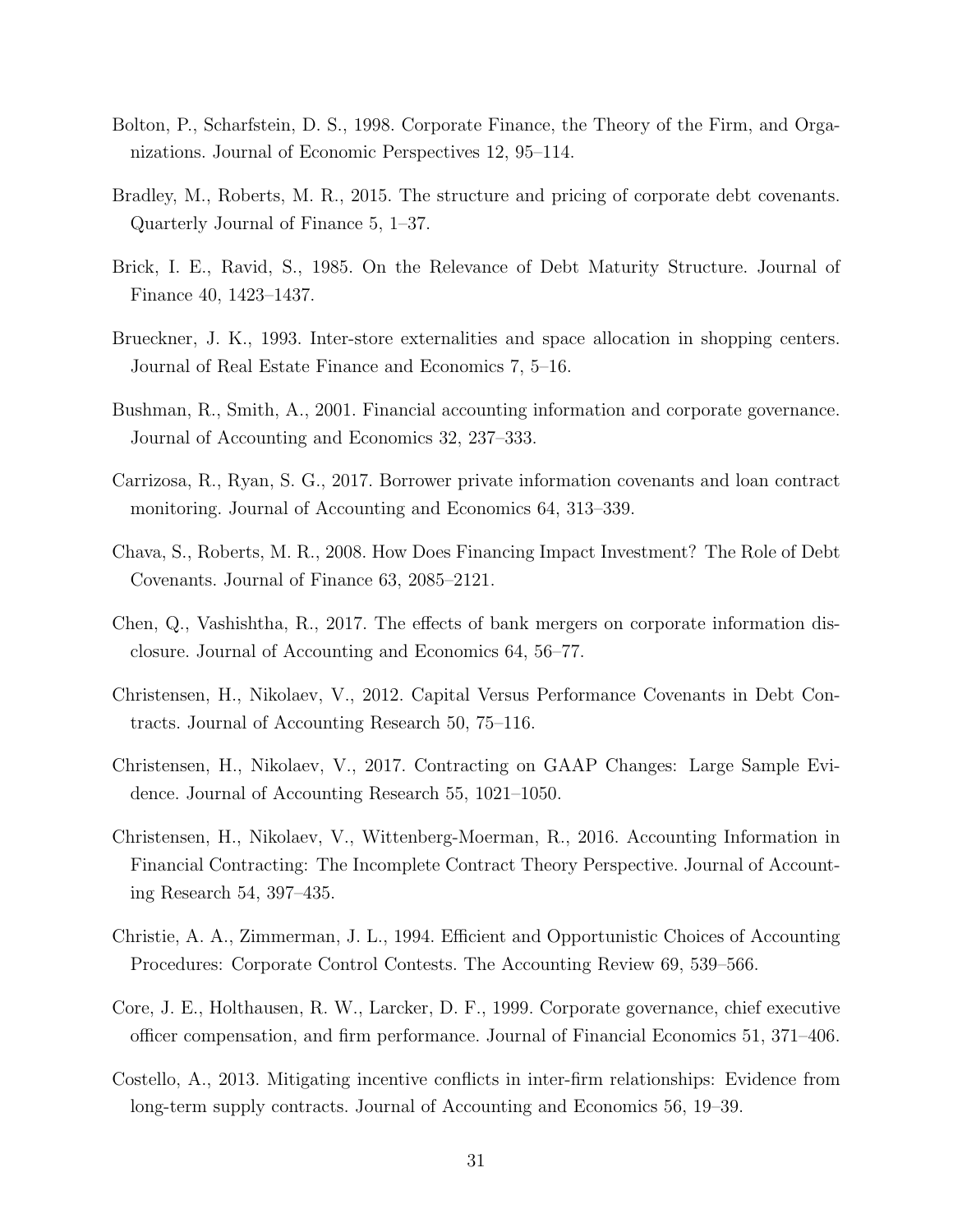- <span id="page-33-3"></span>Costello, A., Wittenberg-Moerman, R., 2011. The impact of financial reporting quality on debt contracting: Evidence from internal control weakness reports. Journal of Accounting Research 49, 97–136.
- <span id="page-33-5"></span>Coval, J. D., Moskowitz, T. J., 1999. Home bias at home: Local equity preference in domestic portfolios. Journal of Finance 54, 2045–2073.
- <span id="page-33-6"></span>Coval, J. D., Moskowitz, T. J., 2001. The geography of investment: Informed trading and asset prices. Journal of Political Economy 109, 811–841.
- <span id="page-33-0"></span>Darmouni, O., Sutherland, A., 2020. Learning about Competitors: Evidence from SME Lending. Review of Financial Studies 34, 2275–2317.
- <span id="page-33-7"></span>Dass, N., Massa, M., 2011. The Impact of a Strong Bank-Firm Relationship on the Borrowing Firm. Review of Financial Studies 24, 1204–1260.
- <span id="page-33-8"></span>DeAngelo, H., DeAngelo, L., Skinner, D. J., 1994. Accounting choice in troubled companies. Journal of Accounting and Economics 17, 113–143.
- <span id="page-33-9"></span>Dechow, P. M., Sloan, R. G., 1991. Executive incentives and the horizon problem: An empirical investigation. Journal of Accounting and Economics 14, 51–89.
- <span id="page-33-13"></span>Deloitte, 2021. 2021 Commercial Real Estate Outlook ([https://www2.deloitte.com/us/](https://www2.deloitte.com/us/en/insights/industry/financial-services/commercial-real-estate-outlook.html) [en/insights/industry/financial-services/commercial-real-estate-outlook.](https://www2.deloitte.com/us/en/insights/industry/financial-services/commercial-real-estate-outlook.html) [html](https://www2.deloitte.com/us/en/insights/industry/financial-services/commercial-real-estate-outlook.html)).
- <span id="page-33-12"></span>Demerjian, P., 2017. Uncertainty and debt covenants. Review of Accounting Studies 22, 1156–1197.
- <span id="page-33-11"></span>Demski, J., Sappington, D., 1991. Resolving Double Moral Hazard Problems with Buyout Agreements. RAND Journal of Economics 22, 232–240.
- <span id="page-33-2"></span>Diamond, D., 1991. Debt Maturity Structure and Liquidity Risk. Quarterly Journal of Economics 106, 709–737.
- <span id="page-33-4"></span>Dichev, I., Skinner, D., 2002. Large–Sample Evidence on the Debt Covenant Hypothesis. Journal of Accounting Research 40, 1091–1123.
- <span id="page-33-1"></span>Doblas-Madrid, A., Minetti, R., 2013. Sharing information in the credit market: Contractlevel evidence from U.S. firms. Journal of Financial Economics 109, 198–223.
- <span id="page-33-10"></span>Duke, J. C., Hunt, H. G., 1990. An empirical examination of debt covenant restrictions and accounting-related debt proxies. Journal of Accounting and Economics 12, 45–63.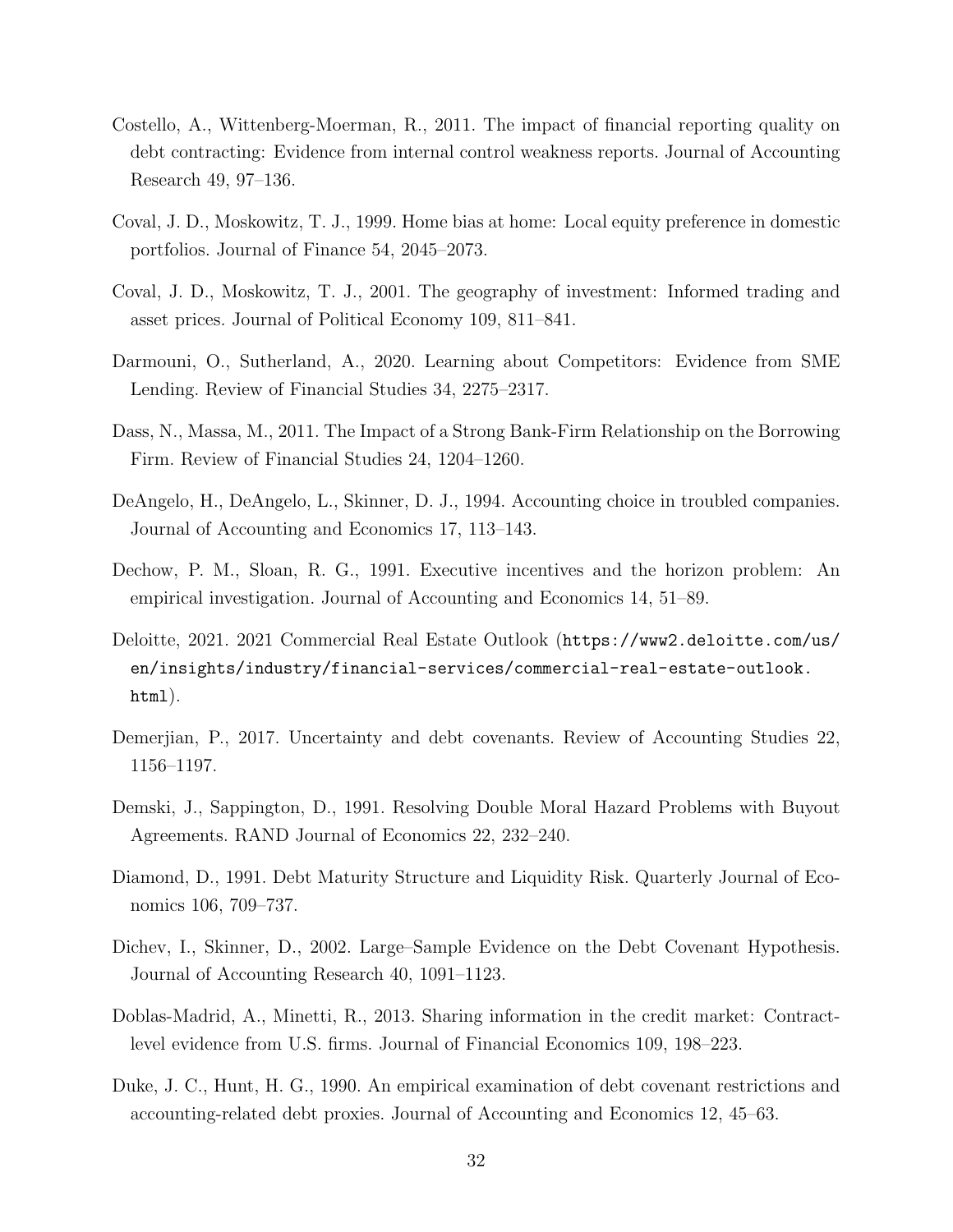- <span id="page-34-3"></span>Eisfeldt, A. L., Rampini, A. A., 2006. Capital reallocation and liquidity. Journal of Monetary Economics 53, 369–399.
- <span id="page-34-0"></span>Eisfeldt, A. L., Rampini, A. A., 2008. Leasing, Ability to Repossess, and Debt Capacity. Review of Financial Studies 22, 1621–1657.
- <span id="page-34-4"></span>El-Gazzar, S., Lilien, S., Pastena, V., 1986. Accounting for leases by lessees. Journal of Accounting and Economics 8, 217–237.
- <span id="page-34-12"></span>Fan, J. P., Wong, T., 2005. Do External Auditors Perform a Corporate Governance Role in Emerging Markets? Evidence from East Asia. Journal of Accounting Research 43, 35–72.
- <span id="page-34-10"></span>Fields, T. D., Lys, T. Z., Vincent, L., 2001. Empirical research on accounting choice. Journal of Accounting and Economics 31, 255–307.
- <span id="page-34-5"></span>Franks, J. R., Hodges, S. D., 1978. Valuation of Financial Lease Contracts: A Note. Journal of Finance 33, 657–669.
- <span id="page-34-2"></span>Garmaise, M. J., Moskowitz, T. J., 2004. Confronting information asymmetries: Evidence from real estate markets. Review of Financial Studies 17, 405–437.
- <span id="page-34-6"></span>Gavazza, A., 2011. Leasing and Secondary Markets: Theory and Evidence from Commercial Aircraft. Journal of Political Economy 119, 325–377.
- <span id="page-34-7"></span>Gilligan, T. W., 2004. Lemons and Leases in the Used Business Aircraft Market. Journal of Political Economy 112, 1157–1180.
- <span id="page-34-1"></span>Goetzmann, W. N., Spaenjers, C., Van Nieuwerburgh, S., 2021. Real and Private-Value Assets. Review of Financial Studies 34, 3497–3526.
- <span id="page-34-13"></span>Gompers, P., Lerner, J., 1996. The use of covenants: An empirical analysis of venture partnership agreements. The Journal of Law and Economics 39, 463–498.
- <span id="page-34-11"></span>Graham, J. R., Leary, M. T., 2011. A Review of Empirical Capital Structure Research and Directions for the Future. Annual Review of Financial Economics 3, 309–345.
- <span id="page-34-8"></span>Graham, J. R., Lemmon, M. L., Schallheim, J. S., 1998. Debt, Leases, Taxes, and the Endogeneity of Corporate Tax Status. Journal of Finance 53, 131–162.
- <span id="page-34-9"></span>Grenadier, S. R., 1995. Valuing lease contracts a real-options approach. Journal of Financial Economics 38, 297–331.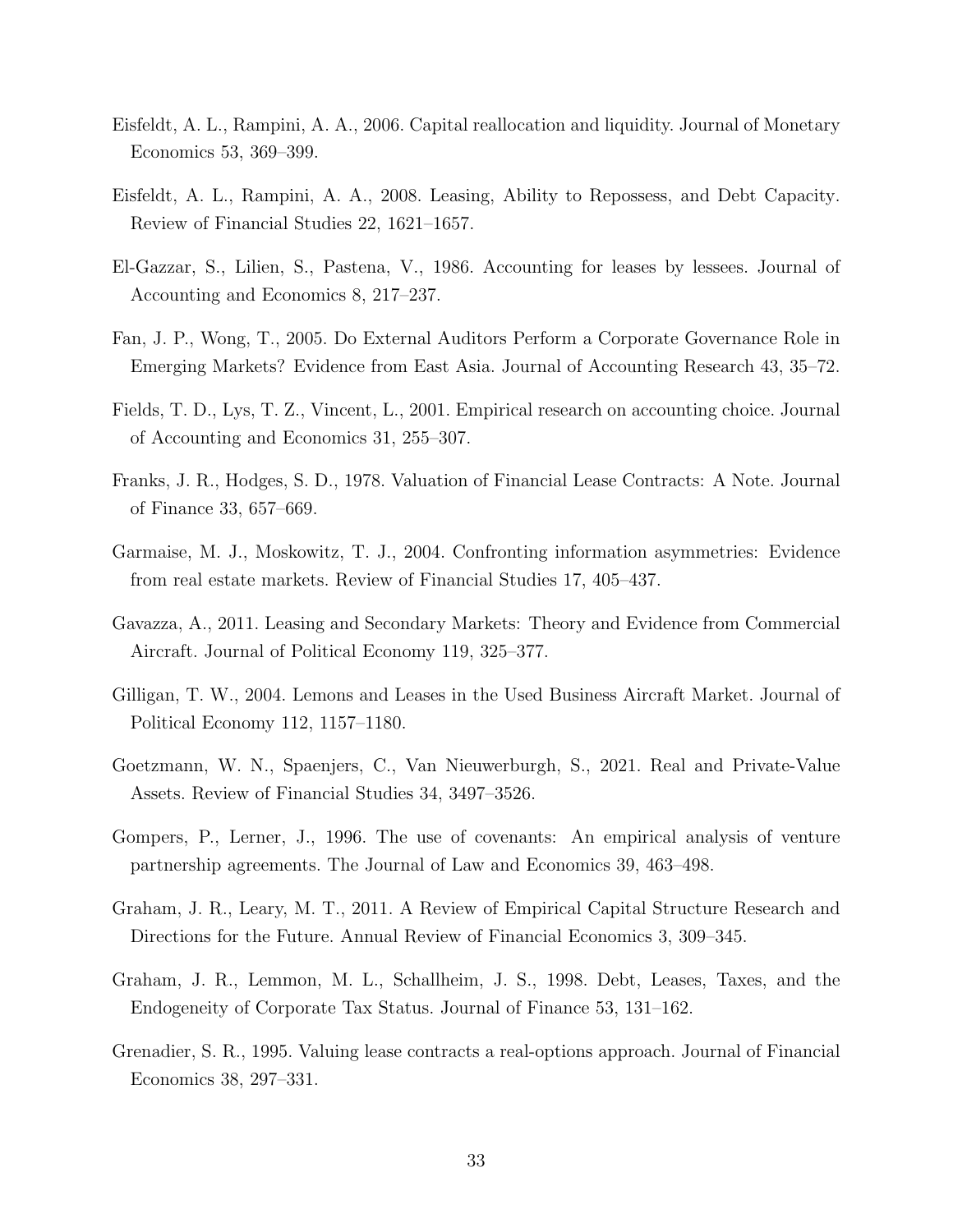- <span id="page-35-0"></span>Grossman, S., Hart, O., 1986. The Costs and Benefits of Ownership: A Theory of Vertical and Lateral Integration. Journal of Political Economy 94, 691–719.
- <span id="page-35-6"></span>Guven, G., Inci, E., Russo, A., 2019. Competition, Concentration and Percentage Rent in Retail Leasing. Real Estate Economics Forthcoming.
- <span id="page-35-4"></span>Hart, O., 1995. Firms, Contracts, and Financial Structure. Clarendon Press.
- <span id="page-35-8"></span>Hauswald, R., Marquez, R., 2006. Competition and Strategic Information Acquisition in Credit Markets. Review of Financial Studies 19, 967–1000.
- <span id="page-35-10"></span>Healy, P. M., Palepu, K. G., 1990. Effectiveness of accounting-based dividend covenants. Journal of Accounting and Economics 12, 97–123.
- <span id="page-35-9"></span>Hollander, S., Verriest, A., 2016. Bridging the gap: the design of bank loan contracts and distance. Journal of Financial Economics 119, 399–419.
- <span id="page-35-5"></span>Holmström, B., 1979. Moral Hazard and Observability. The Bell Journal of Economics 10, 74–91.
- <span id="page-35-1"></span>Holthausen, R. W., Leftwich, R. W., 1983. The economic consequences of accounting choice implications of costly contracting and monitoring. Journal of Accounting and Economics 5, 77–117.
- <span id="page-35-2"></span>Holthausen, R. W., Watts, R. L., 2001. The relevance of the value-relevance literature for financial accounting standard setting. Journal of Accounting and Economics 31, 3–75.
- <span id="page-35-7"></span>Iliev, P., 2010. The Effect of SOX Section 404: Costs, Earnings Quality, and Stock Prices. The Journal of Finance 65, 1163–1196.
- <span id="page-35-3"></span>Imhoff, E. A., Thomas, J. K., 1988. Economic consequences of accounting standards: The lease disclosure rule change. Journal of Accounting and Economics 10, 277–310.
- <span id="page-35-12"></span>Joskow, P., 1987. Contract Duration and Relationship-Specific Investments: Empirical Evidence from Coal Markets. American Economic Review 77, 168–185.
- <span id="page-35-11"></span>Kalay, A., 1982. Stockholder-bondholder conflict and dividend constraints. Journal of Financial Economics 10, 211–233.
- <span id="page-35-13"></span>Kaplan, S., Strömberg, P., 2003. Financial Contracting Theory Meets the Real World: An Empirical Analysis of Venture Capital Contracts. Review of Economic Studies 70, 281–315.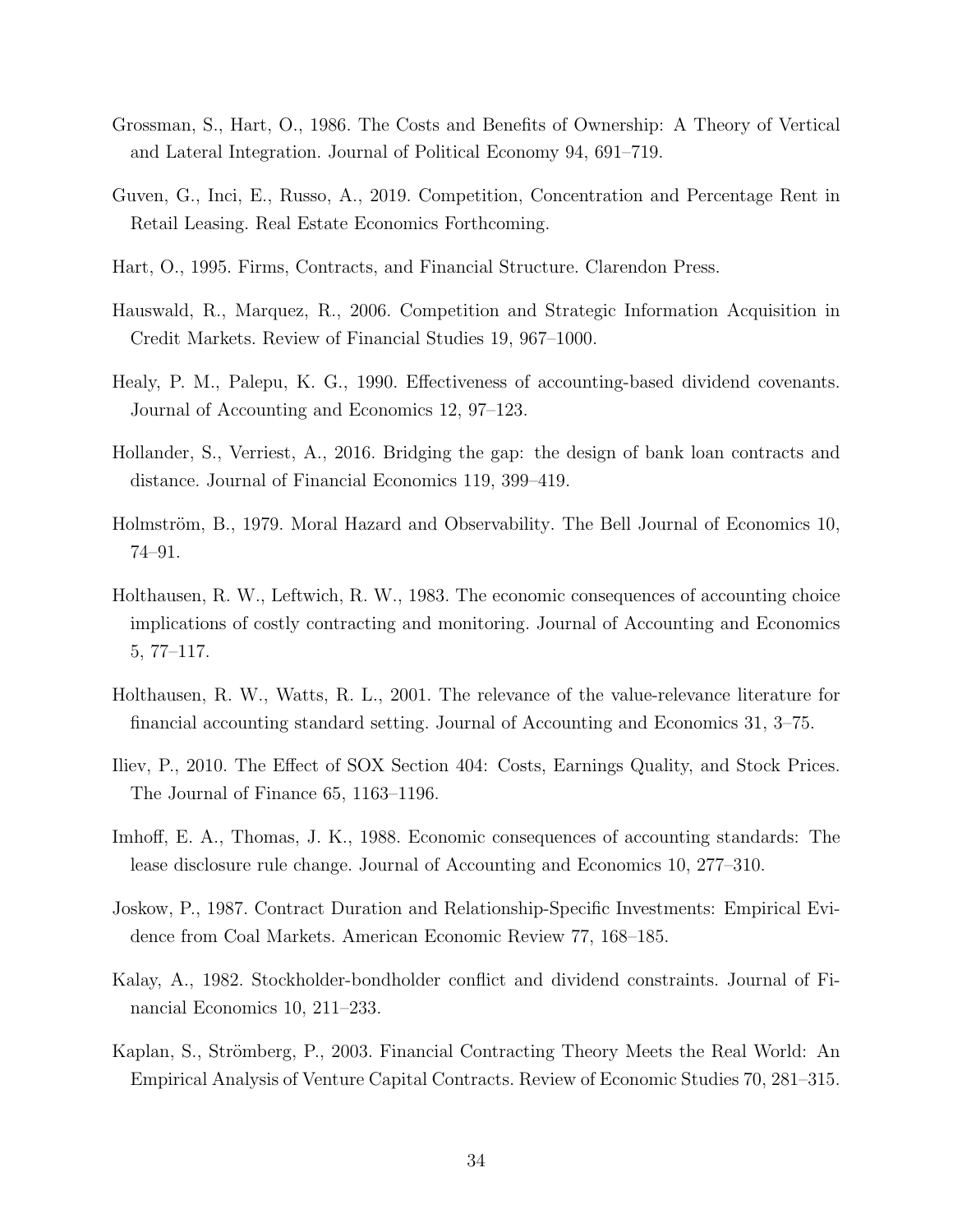- <span id="page-36-13"></span>Kaplan, S., Strömberg, P., 2004. Characteristics, Contracts, and Actions: Evidence from Venture Capitalist Analyses. Journal of Finance 59, 2177–2210.
- <span id="page-36-11"></span>Khan, U., Li, X., Williams, C. D., Wittenberg-Moerman, R., 2019. The Effect of Information Opacity and Accounting Irregularities on Personal Lending Relationships: Evidence from Lender and Manager Co-Migration. The Accounting Review 94, 303–344.
- <span id="page-36-8"></span>Kim, O., Suh, Y., 1993. Incentive efficiency of compensation based on accounting and market performance. Journal of Accounting and Economics 16, 25–53.
- <span id="page-36-1"></span>Kothari, S., Ramanna, K., Skinner, D., 2010. Implications for gaap from an analysis of positive research in accounting. Journal of Accounting and Economics 50, 246–286.
- <span id="page-36-9"></span>Kumar, R., O'Brien, S., 2019. Findings from the Diary of Consumer Payment Choice. Federal Reserve Bank of San Francisco, June 2019.
- <span id="page-36-0"></span>Kurlat, P., 2016. Asset markets with heterogeneous information. Econometrica 84, 33–85.
- <span id="page-36-3"></span>Kurlat, P., Stroebel, J., 2015. Testing for information asymmetries in real estate markets. Review of Financial Studies 28, 2429–2461.
- <span id="page-36-2"></span>Lambert, R., 2001. Contracting theory and accounting. Journal of Accounting and Economics 32, 3–87.
- <span id="page-36-7"></span>Lee, K., 1995. Optimal retail lease contracts: the principal-agent approach. Regional Science and Urban Economics 25, 727–738.
- <span id="page-36-10"></span>Lerner, J., 1995. Venture capitalists and the oversight of private firms. Journal of Finance 50, 301–318.
- <span id="page-36-12"></span>Leuz, C., 1998. The role of accrual accounting in restricting dividends to shareholders. European Accounting Review 7, 579–604.
- <span id="page-36-4"></span>Levitt, S. D., Syverson, C., 2008. Market distortions when agents are better informed: The value of information in real estate transactions. Review of Economics and Statistics 90, 599–611.
- <span id="page-36-6"></span>Lewellen, W. G., Long, M. S., McConnell, J. J., 1976. Asset leasing in competitive capital markets. Journal of Finance 31, 787–798.
- <span id="page-36-5"></span>Lisowsky, P., Minnis, M., 2020. The Silent Majority: Private U.S. Firms and Financial Reporting Choices. Journal of Accounting Research 58, 547–588.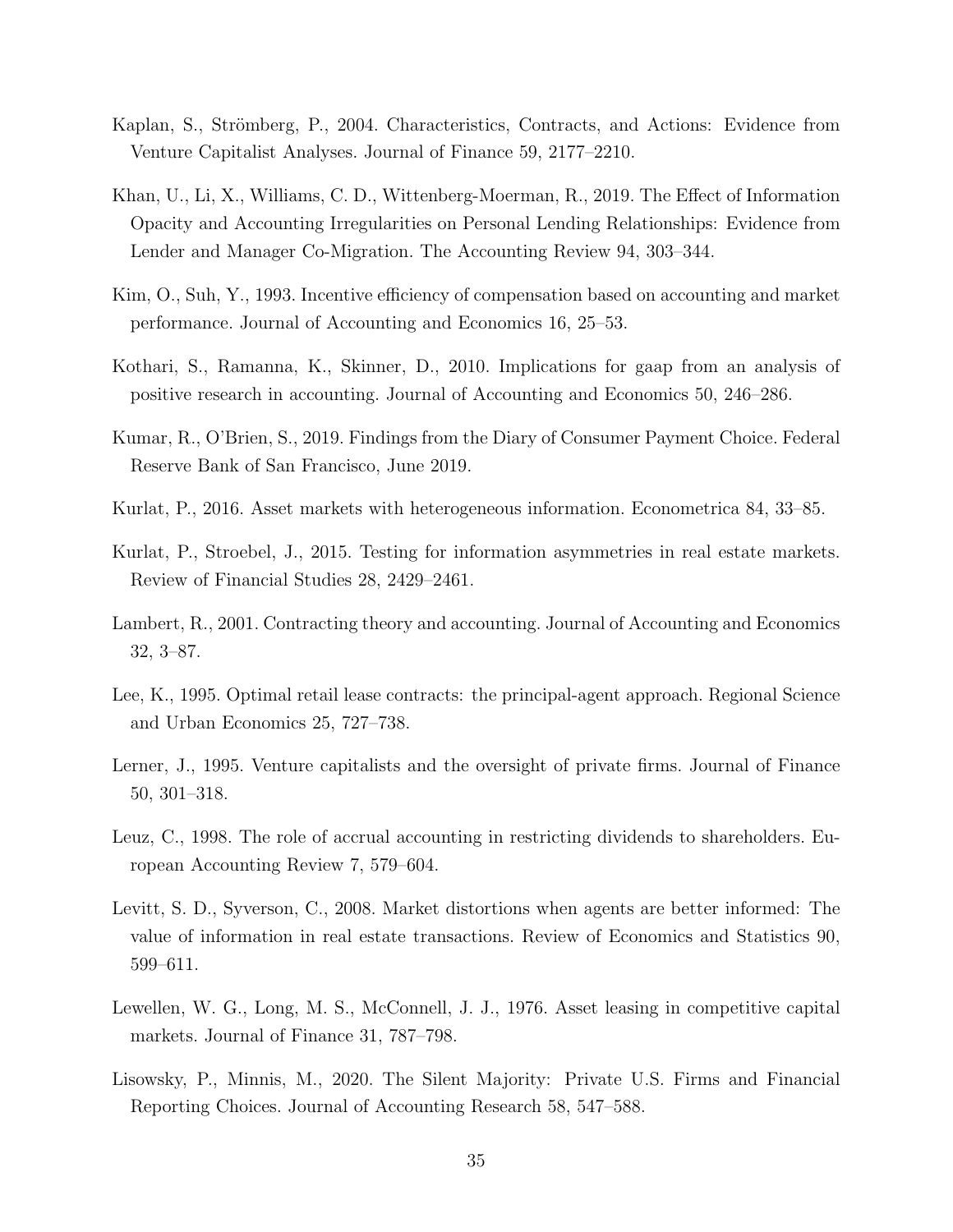- <span id="page-37-4"></span>Loutskina, E., Strahan, P. E., 2011. Informed and uninformed investment in housing: The downside of diversification. Review of Financial Studies 24, 1447–1480.
- <span id="page-37-13"></span>MacLeod, W. B., 2007. Reputations, Relationships, and Contract Enforcement. Journal of Economic Literature 45, 595–628.
- <span id="page-37-10"></span>Manso, G., Strulovici, B., Tchistyi, A., 2010. Performance-Sensitive Debt. Review of Financial Studies 23, 1819–1854.
- <span id="page-37-6"></span>McConnell, J. J., Schallheim, J. S., 1983. Valuation of asset leasing contracts. Journal of Financial Economics 12, 237–261.
- <span id="page-37-1"></span>Mian, A., 2006. Distance Constraints: The Limits of Foreign Lending in Poor Economies. Journal of Finance 61, 1465–1505.
- <span id="page-37-3"></span>Mian, A., Sufi, A., 2017. Fraudulent Income Overstatement on Mortgage Applications During the Credit Expansion of 2002 to 2005. Review of Financial Studies 30, 1832–1864.
- <span id="page-37-0"></span>Minnis, M., 2011. The Value of Financial Statement Verification in Debt Financing: Evidence from Private U.S. Firms. Journal of Accounting Research 49, 457–506.
- <span id="page-37-5"></span>Minnis, M., Sutherland, A., 2017. Financial Statements as Monitoring Mechanisms: Evidence from Small Commercial Loans. Journal of Accounting Research 55, 197–233.
- <span id="page-37-14"></span>Mulherin, J. H., 1986. Complexity in Long-term Contracts: An Analysis of Natural Gas Contractual Provisions. Journal of Law, Economics, and Organization 2, 105–117.
- <span id="page-37-7"></span>Murfin, J., Pratt, R., 2019. Who Finances Durable Goods and Why It Matters: Captive Finance and the Coase Conjecture. Journal of Finance 74, 755–793.
- <span id="page-37-12"></span>Murnighan, J. K., Bazerman, M. H., 1990. A perspective on negotiation research in accounting and auditing. The Accounting Review 65, 642–657.
- <span id="page-37-2"></span>Murphy, K. J., 1999. Chapter 38 Executive Compensation. Elsevier, vol. 3, Part B of Handbook of Labor Economics, pp. 2485–2563.
- <span id="page-37-9"></span>Myers, S. C., 2001. Capital Structure. Journal of Economic Perspectives 15, 81–102.
- <span id="page-37-8"></span>Myers, S. C., Dill, D. A., Bautista, A. J., 1976. Valuation of Financial Lease Contracts. Journal of Finance 31, 799–819.
- <span id="page-37-11"></span>Nikolaev, V., 2018. Scope for renegotiation in private debt contracts. Journal of Accounting and Economics 65, 270–301.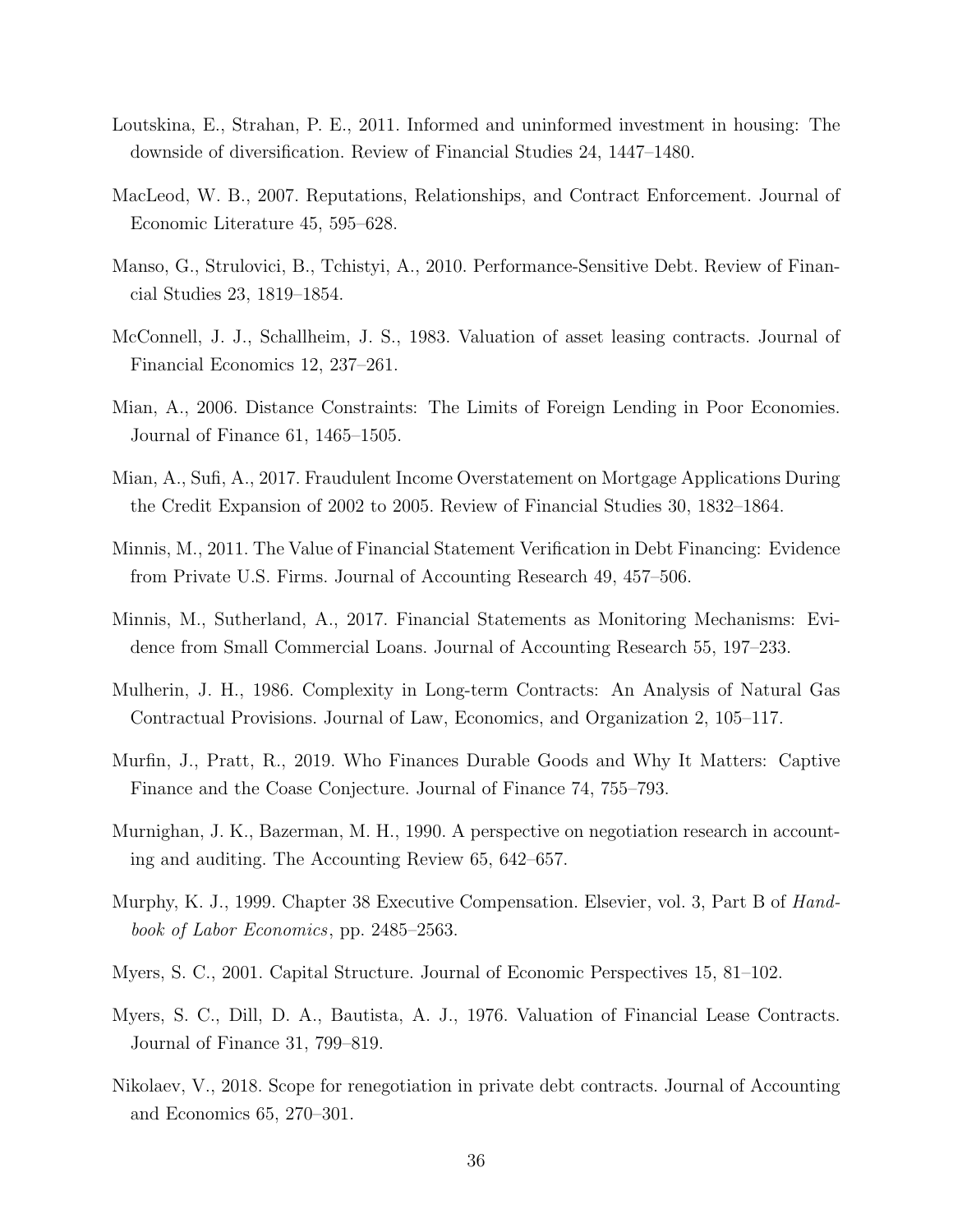- <span id="page-38-1"></span>Nini, G., Smith, D. C., Sufi, A., 2009. Creditor control rights and firm investment policy. Journal of Financial Economics 92, 400–420.
- <span id="page-38-12"></span>Nini, G., Smith, D. C., Sufi, A., 2012. Creditor Control Rights, Corporate Governance, and Firm Value. Review of Financial Studies 25, 1713–1761.
- <span id="page-38-9"></span>Ozkan, N., Singer, Z., You, H., 2012. Mandatory IFRS Adoption and the Contractual Usefulness of Accounting Information in Executive Compensation. Journal of Accounting Research 50, 1077–1107.
- <span id="page-38-3"></span>Petersen, M. A., Rajan, R. G., 1994. The benefits of lending relationships: Evidence from small business data. Journal of Finance 49, 3–37.
- <span id="page-38-6"></span>Piazzesi, M., Schneider, M., Stroebel, J., 2020. Segmented housing search. American Economic Review 110, 720–59.
- <span id="page-38-0"></span>Poleg, D., 2021. Rethinking Real Estate: A Roadmap to Technology's Impact on the World's Largest Asset Class. Upfront Books.
- <span id="page-38-4"></span>Prendergast, C., 1999. The Provision of Incentives in Firms. Journal of Economic Literature 37, 7–63.
- <span id="page-38-10"></span>Prendergast, C., 2002. The Tenuous Trade-off between Risk and Incentives. Journal of Political Economy 110, 1071–1102.
- <span id="page-38-11"></span>Prilmeier, R., 2017. Why do loans contain covenants? Evidence from lending relationships. Journal of Financial Economics 123, 558–579.
- <span id="page-38-13"></span>Roberts, M., Sufi, A., 2009a. Control Rights and Capital Structure: An Empirical Investigation. Journal of Finance 64, 1657–1695.
- <span id="page-38-5"></span>Roberts, M., Sufi, A., 2009b. Financial contracting: A survey of empirical research and future directions. Annual Review of Financial Economics 1, 207–226.
- <span id="page-38-8"></span>Roberts, M., Sufi, A., 2009c. Renegotiation of financial contracts: Evidence from private credit agreements. Journal of Financial Economics 93, 159–184.
- <span id="page-38-2"></span>Roberts, M. R., 2015. The role of dynamic renegotiation and asymmetric information in financial contracting. Journal of Financial Economics 116, 61–81.
- <span id="page-38-7"></span>Roychowdhury, S., Shroff, N., Verdi, R. S., 2019. The effects of financial reporting and disclosure on corporate investment: A review. Journal of Accounting and Economics 68, 1–27.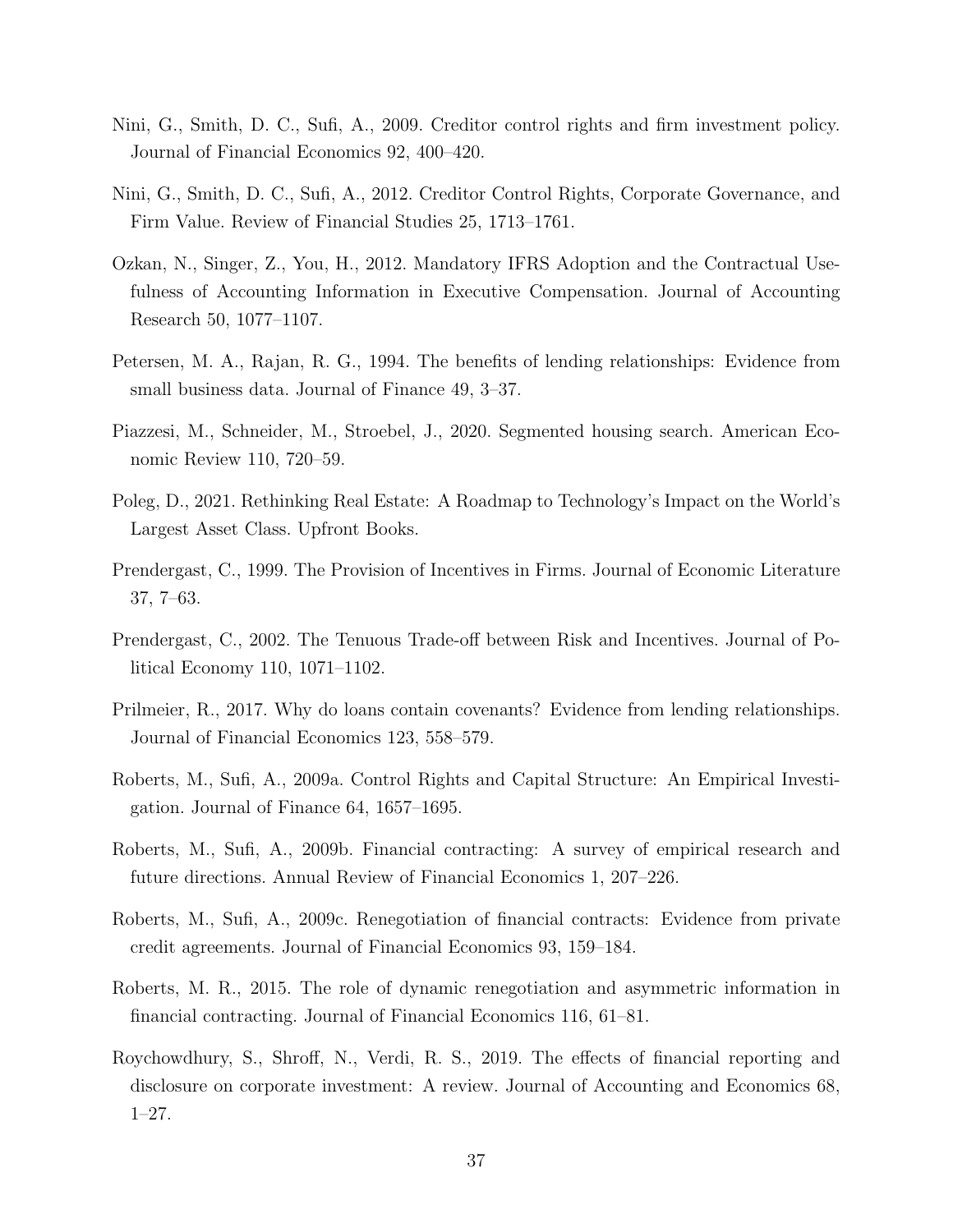- <span id="page-39-2"></span>Samuelson, P. A., 1948. Consumption Theory in Terms of Revealed Preference. Economica 15, 243–253.
- <span id="page-39-7"></span>Schallheim, J. S., Johnson, R. E., Lease, R. C., McConnell, J. J., 1987. The determinants of yields on financial leasing contracts. Journal of Financial Economics 19, 45–67.
- <span id="page-39-13"></span>Schenone, C., 2009. Lending Relationships and Information Rents: Do Banks Exploit Their Information Advantages? Review of Financial Studies 23, 1149–1199.
- <span id="page-39-3"></span>Schoenfeld, J., 2020. Contracts between firms and shareholders. Journal of Accounting Research 58, 383–427.
- <span id="page-39-8"></span>Sharpe, S. A., Nguyen, H. H., 1995. Capital market imperfections and the incentive to lease. Journal of Financial Economics 39, 271–294.
- <span id="page-39-1"></span>Shavell, S., 1979. Risk sharing and incentives in the principal and agent relationship. Bell Journal of Economics 10, 55–73.
- <span id="page-39-12"></span>Shleifer, A., Vishny, R., 1997. A Survey of Corporate Governance. Journal of Finance 52, 737–783.
- <span id="page-39-11"></span>Skinner, D. J., 1993. The investment opportunity set and accounting procedure choice: Preliminary evidence. Journal of Accounting and Economics 16, 407–445.
- <span id="page-39-0"></span>Smith, C., Warner, J., 1979. On financial contracting: An analysis of bond covenants. Journal of Financial Economics 7, 117–161.
- <span id="page-39-9"></span>Smith, C. W., Wakeman, L. M., 1985. Determinants of corporate leasing policy. Journal of Finance 40, 895–908.
- <span id="page-39-10"></span>Smith, C. W., Watts, R. L., 1992. The investment opportunity set and corporate financing, dividend, and compensation policies. Journal of Financial Economics 32, 263–292.
- <span id="page-39-5"></span>Stroebel, J., 2016. Asymmetric information about collateral values. Journal of Finance 71, 1071–1112.
- <span id="page-39-6"></span>Stroebel, J., Vavra, J., 2019. House prices, local demand, and retail prices. Journal of Political Economy 127, 1391–1436.
- <span id="page-39-4"></span>Sufi, A., 2007. Information Asymmetry and Financing Arrangements: Evidence from Syndicated Loans. Journal of Finance 62, 629–668.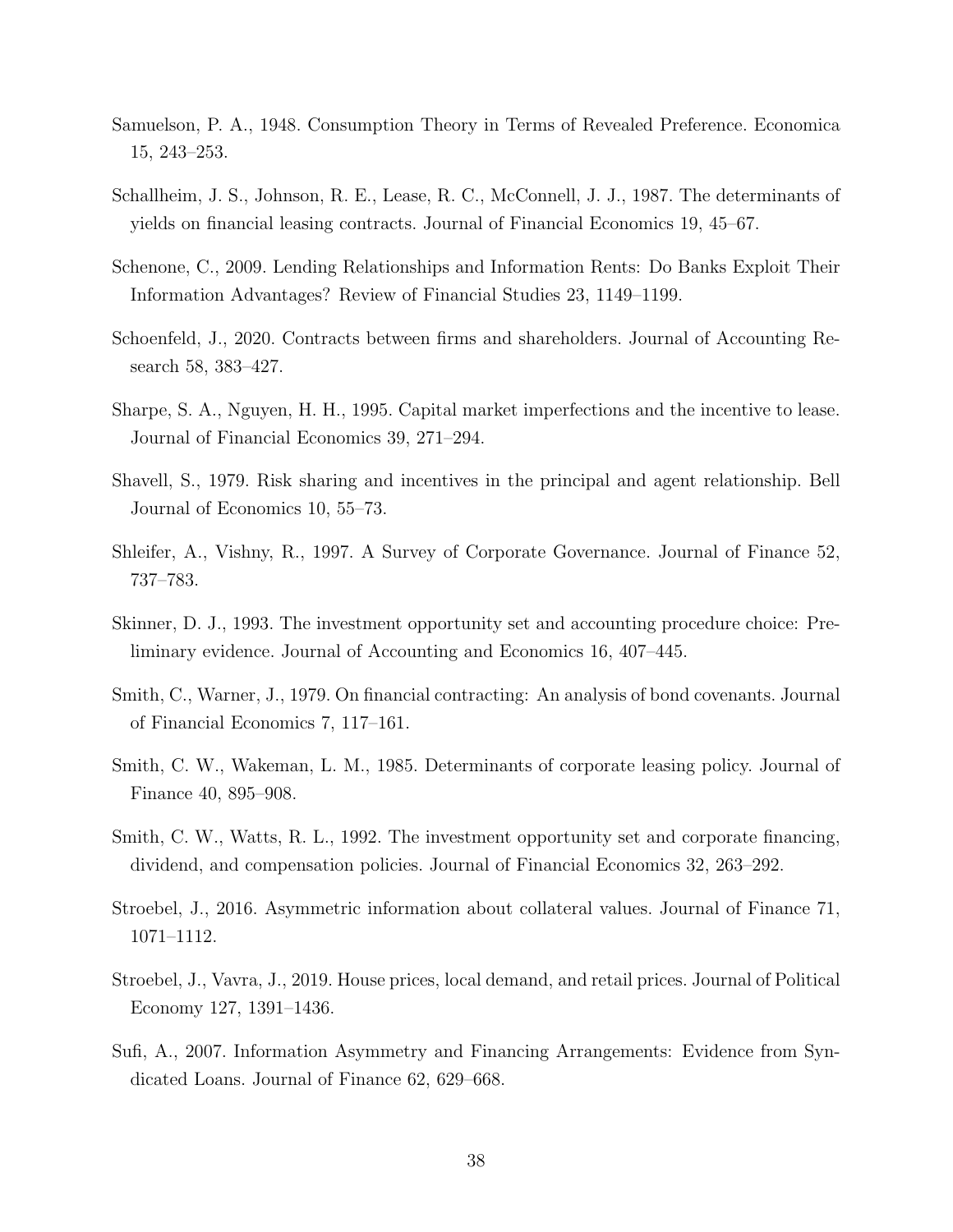- <span id="page-40-8"></span>Sufi, A., 2009. Bank Lines of Credit in Corporate Finance: An Empirical Analysis. Review of Financial Studies 22, 1057–1088.
- <span id="page-40-1"></span>Sutherland, A., 2018. Does credit reporting lead to a decline in relationship lending? Evidence from information sharing technology. Journal of Accounting and Economics 66, 123–141.
- <span id="page-40-6"></span>Sutherland, A., 2020. Technology is changing lending: Implications for research. Journal of Accounting and Economics 70, 101361.
- <span id="page-40-2"></span>Vashishtha, R., 2014. The role of bank monitoring in borrowers' discretionary disclosure: Evidence from covenant violations. Journal of Accounting and Economics 57, 176–195.
- <span id="page-40-5"></span>Vatter, W. J., 1966. Accounting for leases. Journal of Accounting Research 4, 133–148.
- <span id="page-40-3"></span>Watts, R. L., Zimmerman, J. L., 1978. Towards a Positive Theory of the Determination of Accounting Standards. The Accounting Review 53, 112–134.
- <span id="page-40-0"></span>Watts, R. L., Zimmerman, J. L., 1990. Positive Accounting Theory: A Ten Year Perspective. The Accounting Review 65, 131–156.
- <span id="page-40-4"></span>Wilkins, T., Zimmer, I., 1983. The Effect of Leasing and Different Methods of Accounting for Leases on Credit Evaluations. The Accounting Review 58, 749–764.
- <span id="page-40-7"></span>Williamson, O. E., 1979. Transaction-Cost Economics: The Governance of Contractual Relations. Journal of Law & Economics 22, 233–261.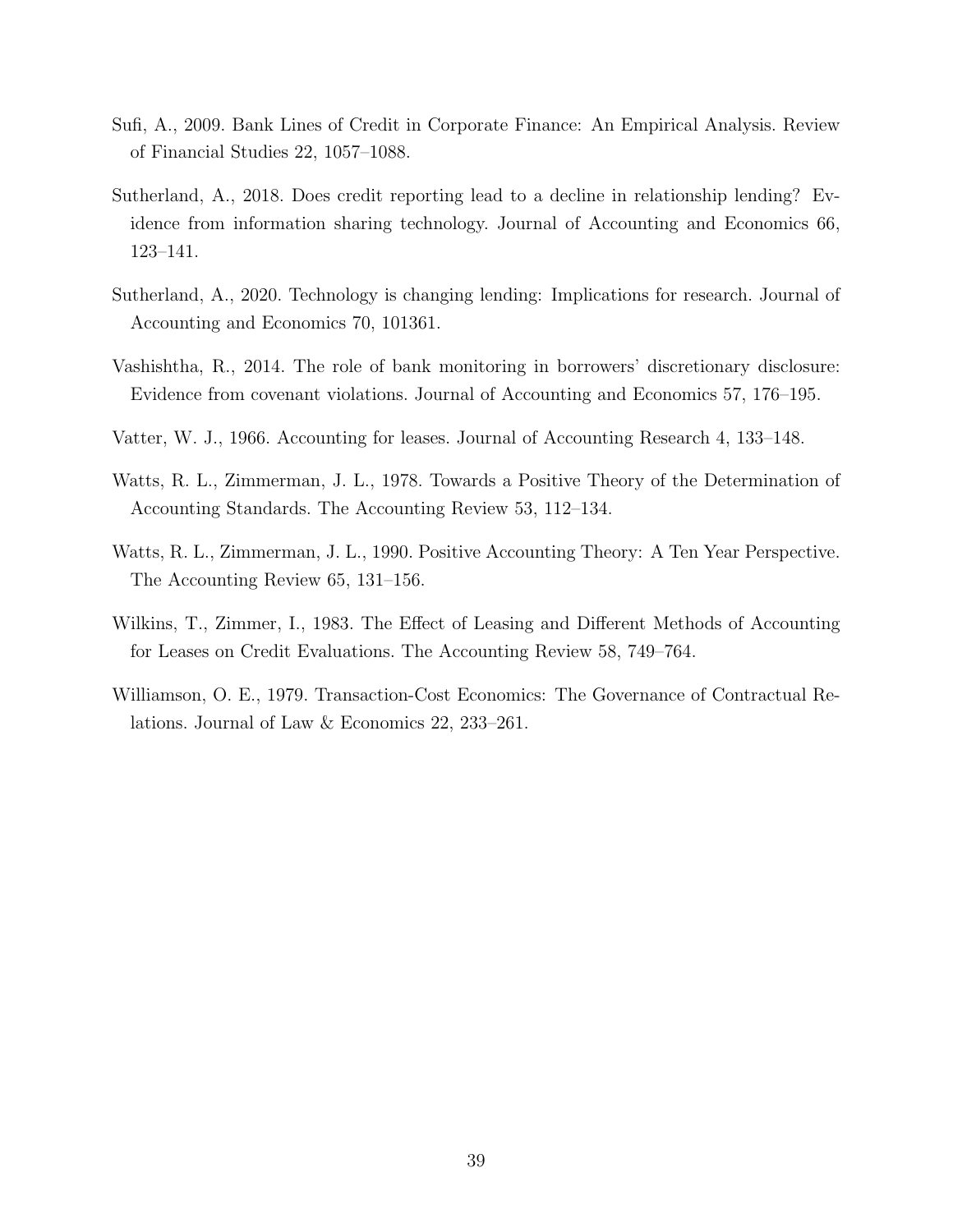#### Appendix A: Example of a Contingent-Payment Lease

This appendix includes excerpts from a 2015 commercial real estate lease contract between Fertitta Hospitality, LLC ("Landlord") and the Rainforest Cafe ("Tenant").

3.1 Base Rent. The base rent to be paid by Tenant for the Leased Premises (the "Base Rent") shall be \$96,000 per year, which shall be due and payable by Tenant to Landlord in equal monthly installments on or before the first day of the first month following the Commencement Date, and thereafter on or before the first day of each month, in advance, at Landlord's address set out under Section 1.1(f) above, or at such other place as Landlord may designate to Tenant, in writing, without setoff or deduction except the Percentage Rent in Section 3.2.

3.2 Percentage Rent. Tenant shall pay to Landlord monthly Percentage Rent in excess of the monthly Base Rent for each calendar month during which Tenant occupies the Leased Premises. Each monthly installment of Percentage Rent throughout the term shall be equal to a certain percentage of Gross Sales, as that term is hereinafter defined, during the month immediately prior to the month in which such installment becomes due, less the monthly Base Rent. Tenant shall provide Landlord with a report of Gross Sales on a monthly basis in a manner to be designated by Landlord. The percentage for calculating monthly installments of Percentage Rent shall be equal to the percentage attributable to the following table to the level of Gross Sales.

| Percentage $(\%)$ | Gross Sales                      |
|-------------------|----------------------------------|
| $4\%$             | $$0 - $4,000,000.00$             |
| $5\%$             | $$4,000,000.01 - $6,000,000.00*$ |
| $6\%$             | $$6,000,000.01$ and above*       |

Within ten (10) days after the end of each calendar month of the Term and Renewal Term, if applicable, Tenant shall furnish to Landlord a statement in writing certified by an executive officer of Tenant to be correct, showing the total Gross Sales made in, upon, or from the Leased Premises during the preceding calendar month, and shall accompany each such statement with a payment to Landlord equal to the Percentage Rent, if any, due with respect to said month.

3.3 Definition of Gross Sales. "Gross Sales" shall mean the entire amount of the sales prices of all goods and merchandise sold (including gift and merchandise certificates when redeemed), and the charges for all services and all other receipts in, on or from any part of the Leased Premises, whether for cash or credit, and shall include telephone orders received or filled at the Leased Premises, orders taken from the Leased Premises, although the orders may be filled elsewhere, and all monies or other things of value which Tenant is entitled to receive from food and beverage sales from the Leased Premises. The following shall be deducted or excluded, as the case may be, from Gross Sales: (a) refunds to customers; (b) sales, use, excise, retailer's, occupation, alcoholic beverage or similar taxes imposed in a specific amount, or percentage upon, or determined by, the amount of sales if actually paid to the taxing authority; (c) returns to shippers and manufacturers; (d) sales not in the ordinary course of Tenant's business, or machinery, furnishings or equipment which Tenant removes from the Leased Premises; and (e) the value of any exchange or transfer of merchandise between stores of Tenant if it is made solely for the convenient operation of Tenant's business and not for consummating a sale made at the Leased Premises.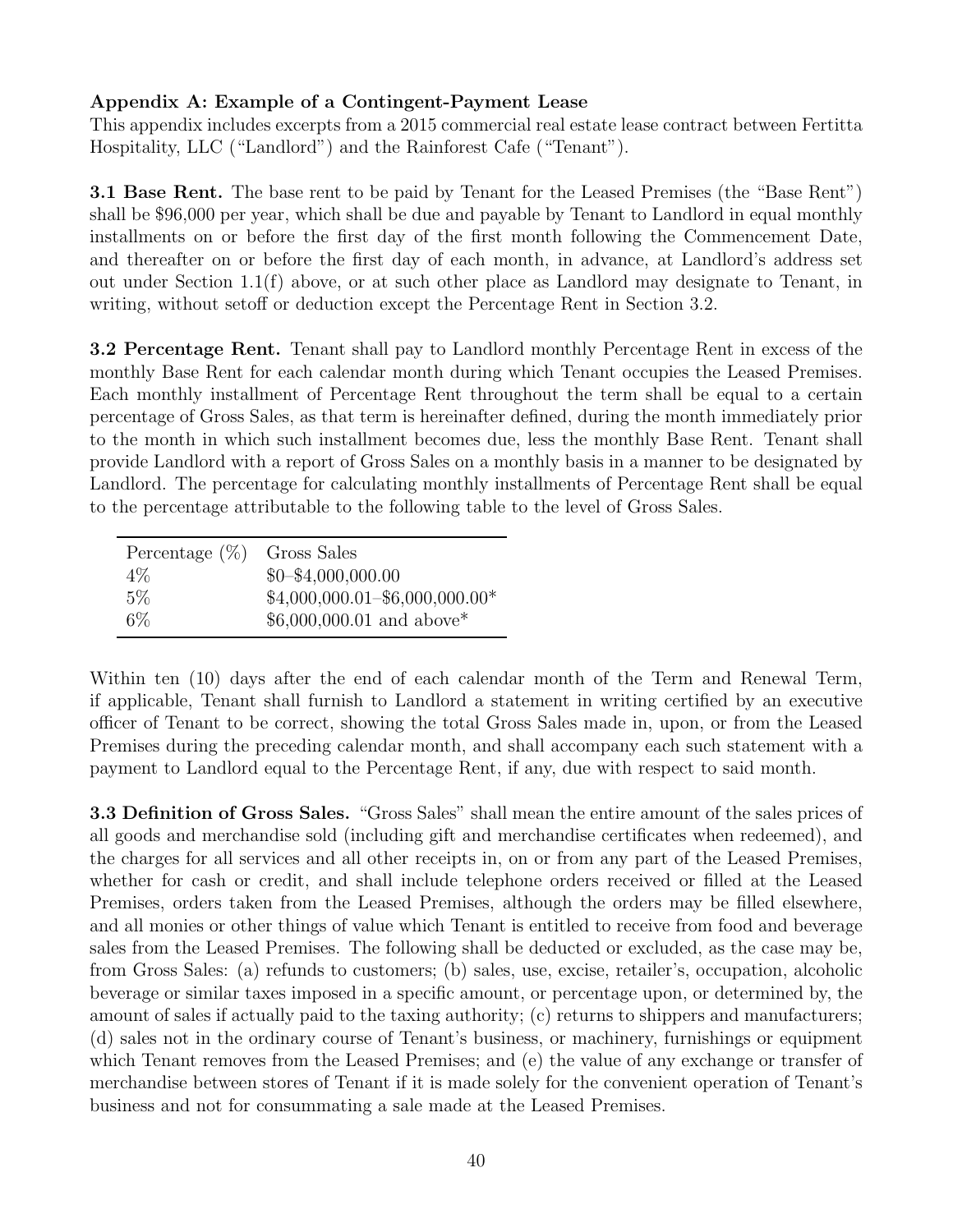#### Appendix BVariable Construction

This appendix describes all the variables in this study and their sources. Index  $i$  represents each lease. Data source  $\text{CS} =$ CompStak.

| Variable                                 | Definition                                                                                                                                                                                                                                                                | Source    |
|------------------------------------------|---------------------------------------------------------------------------------------------------------------------------------------------------------------------------------------------------------------------------------------------------------------------------|-----------|
| Contingent-Payment Lease <sub>i</sub>    | An indicator variable that equals one if a lease contract specifies a lease payment<br>stated in terms of a percentage of the tenant's monthly sales, zero otherwise, as<br>specified in the lease contract                                                               | CS        |
| Fixed Price per Square Foot <sub>i</sub> | The fixed price per square foot of the leased property in dollar terms, as specified<br>in the lease contract (stated in annual terms, not monthly)                                                                                                                       | CS        |
| Lease Duration <sub>i</sub>              | The number of months between the date the lease commences to the date of expi-<br>ration, as specified in the lease contract                                                                                                                                              | <b>CS</b> |
| Tenant Receives Audit <sub>i</sub>       | An indicator variable that equals one if a tenant receives a financial statement audit,<br>zero otherwise. Note that CompStak does not provide granular detail regarding the<br>audit firm or cost of the audit                                                           | <b>CS</b> |
| Geographical Separation <sub>i</sub>     | Distance in miles between the leased property's address and the landlord's head-<br>quarters, as specified in the lease contract                                                                                                                                          | <b>CS</b> |
| Tenant's $#$ Establishments <sub>i</sub> | The total number of unique properties leased by the tenant in the CompStak data                                                                                                                                                                                           | <b>CS</b> |
| Total Square Footage <sub>i</sub>        | Total number of square feet leased, as specified in the lease contract                                                                                                                                                                                                    | <b>CS</b> |
| Property Improvements <sub>i</sub>       | An indicator variable that equals one if a lease specifies that the lessor must perform<br>property improvements, zero otherwise                                                                                                                                          | <b>CS</b> |
| Landlord Sophistication <sub>i</sub>     | An indicator variable that equals one if a landlord's total number of leases in the<br>years leading up to and including the year the lease commences is in the top tercile<br>of the sample, zero otherwise. This variable is recomputed for every year of the<br>sample | <b>CS</b> |
| Landlord Owns Property <sub>i</sub>      | An indicator variable that equals one if a landlord owns the leased property, zero if CS<br>the landlord has financed the leased property                                                                                                                                 |           |
| Tenant Default <sub>i</sub>              | An indicator variable that equals one if a tenant defaults on the lease, where default<br>is defined as any incidence of a lease payment being delinquent by 30 days or more,<br>zero otherwise, as reported by CompStak                                                  | <b>CS</b> |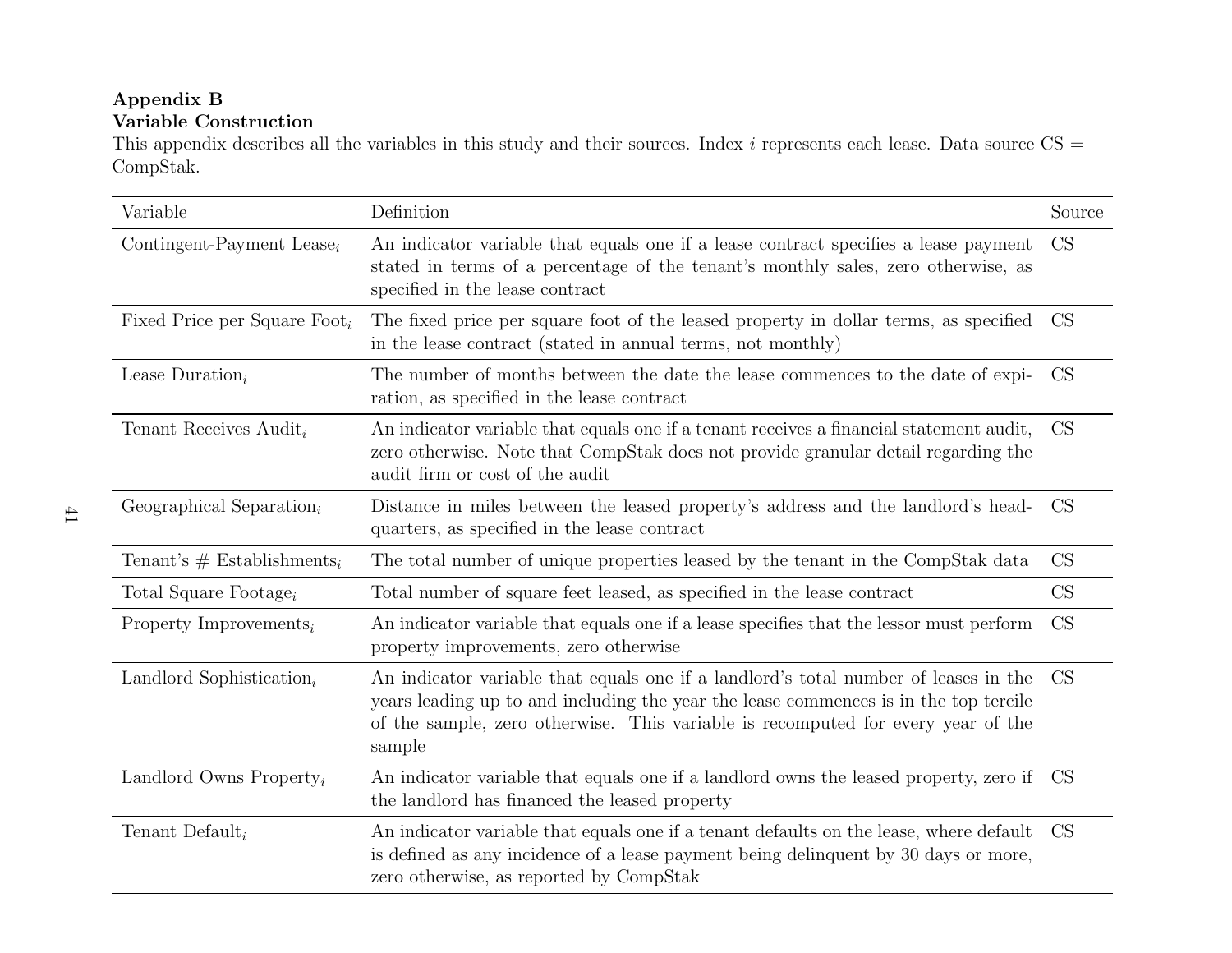#### Sample Selection for Commercial Real Estate Lease Contracts from CompStak from 2012 to 2020

 This table reports the sample selection process. I begin with all commercial real estate leases in CompStak from January 1,2012 to March 31, 2020.

|                                                                | Number of Leases in CompStak |
|----------------------------------------------------------------|------------------------------|
| All commercial real estate leases                              | 535,402                      |
| Less: Industrial real estate leases (fixed lease payment only) | (110, 369)                   |
| Less: Office real estate leases (fixed lease payment only)     | (317, 107)                   |
| Retail real estate leases                                      | 107,926                      |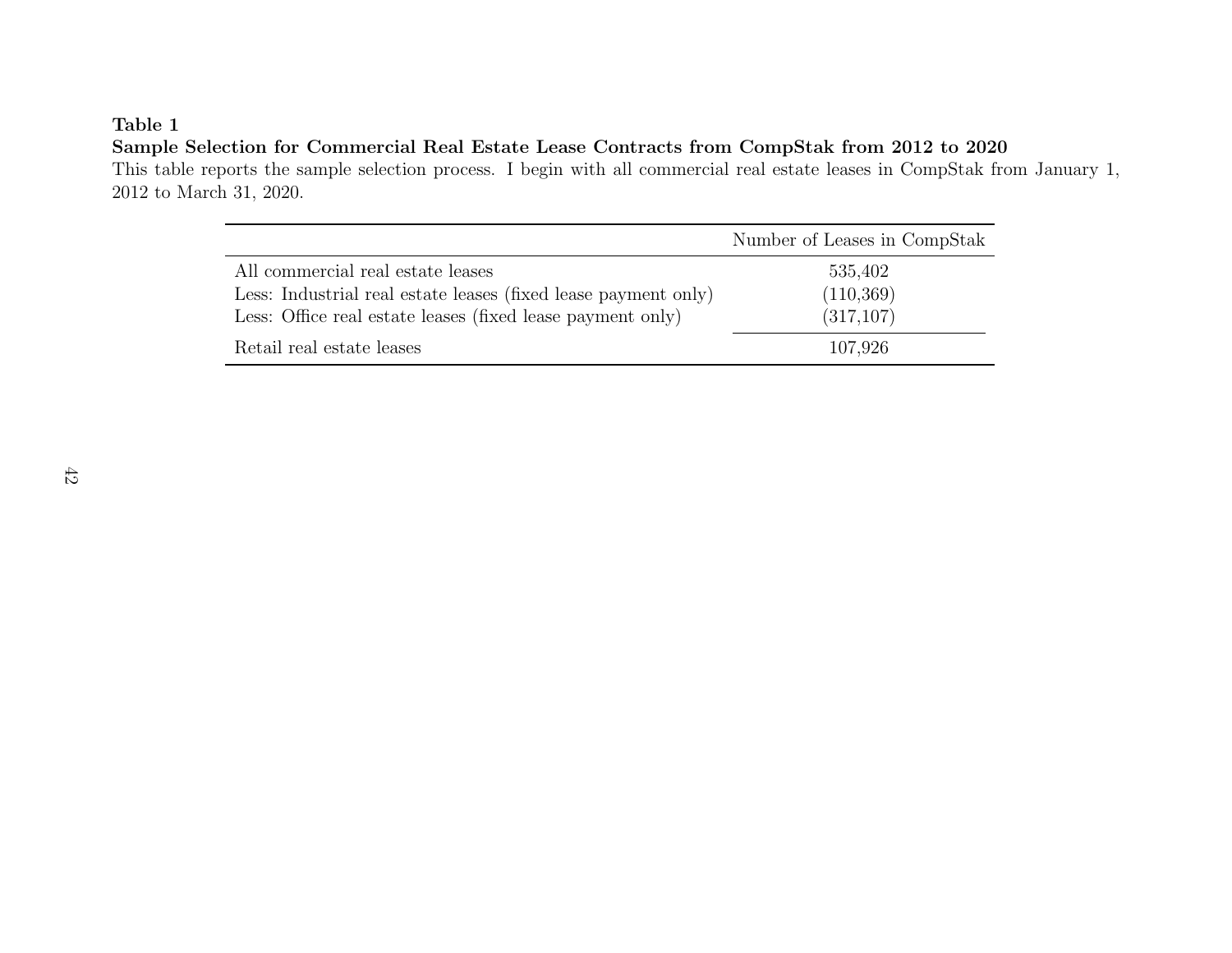#### Table 2Year Distribution of Retail Commercial Real Estate Lease Contracts from 2012 to 2020

This table reports the year distribution of the sample of lease contracts based on the year when the lease commences.

| Year |       | $#$ of Leases | % of Sample |
|------|-------|---------------|-------------|
| 2012 |       | 8,653         | 8.02        |
| 2013 |       | 9,639         | 8.93        |
| 2014 |       | 9,184         | 8.51        |
| 2015 |       | 10,601        | 9.82        |
| 2016 |       | 12,570        | 11.65       |
| 2017 |       | 15,000        | 13.90       |
| 2018 |       | 15,462        | 14.33       |
| 2019 |       | 17,149        | 15.89       |
| 2020 |       | 9,668         | 8.96        |
|      | Total | 107,926       | 100.00      |
|      |       |               |             |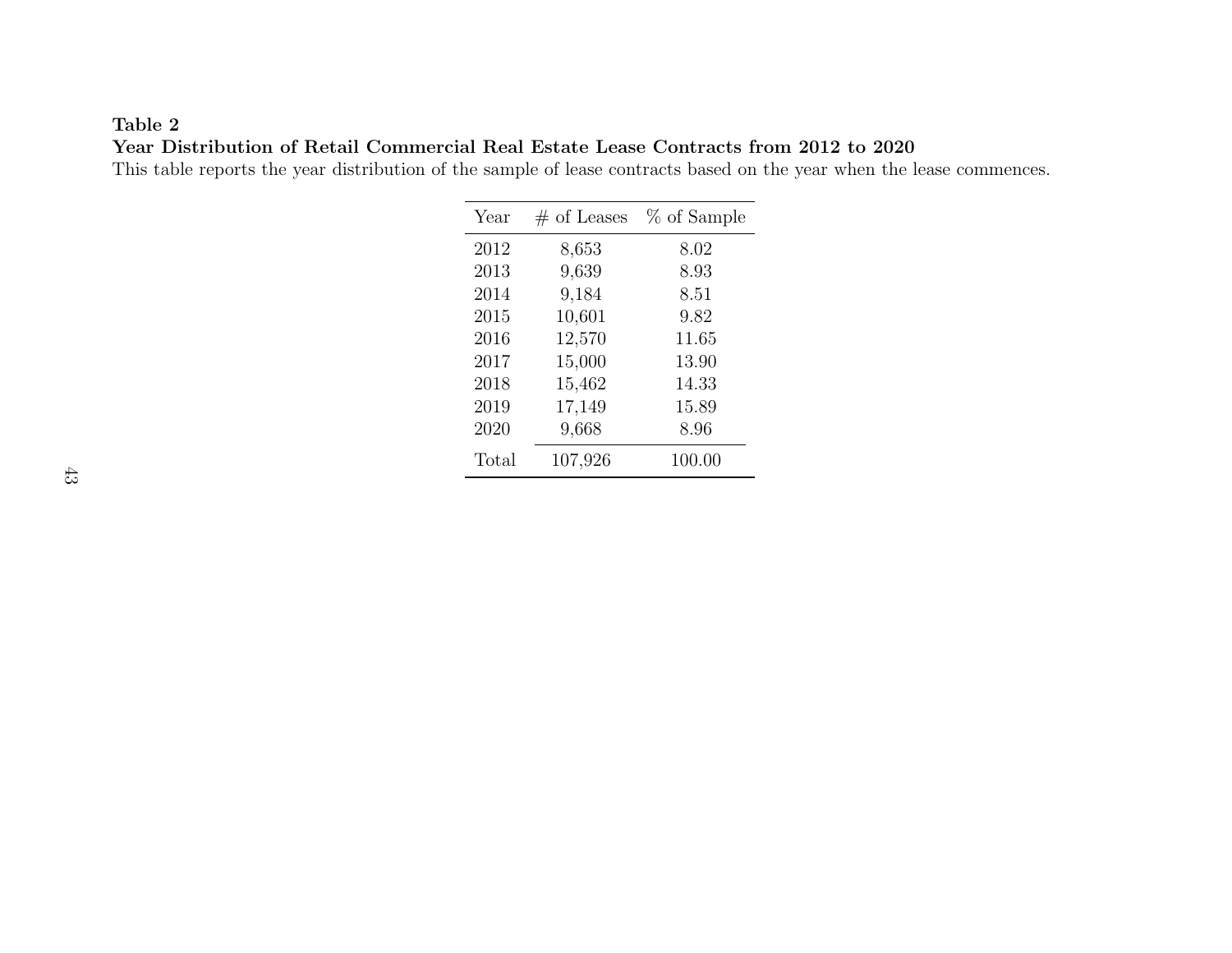### Table 3State Distribution of Retail Commercial Real Estate Lease Contracts from 2012 to 2020

This table reports the top 20 states in the sample with the most lease contracts, based on the state of the leased property.

| $\text{State}$ | $#$ of Leases | % of Sample |
|----------------|---------------|-------------|
| СA             | 26,773        | 24.81       |
| ТX             | 11,695        | 10.84       |
| NY             | 11,325        | 10.49       |
| FL             | 4,556         | 4.22        |
| UT             | 3,625         | 3.36        |
| AΖ             | 3,267         | 3.03        |
| IL             | 2,949         | 2.73        |
| GA             | 2,934         | 2.72        |
| NC             | 2,920         | 2.71        |
| NV             | 2,477         | 2.30        |
| OН             | 2,303         | 2.13        |
| <b>PA</b>      | 2,117         | 1.96        |
| ΝJ             | 2,006         | 1.86        |
| WA             | 1,956         | 1.81        |
| VA             | 1,897         | 1.76        |
| TN             | 1,873         | 1.74        |
| МO             | 1,825         | 1.69        |
| ΜΙ             | 1,779         | $1.65\,$    |
| CO             | 1,740         | 1.61        |
| ΟR             | 1,721         | 1.59        |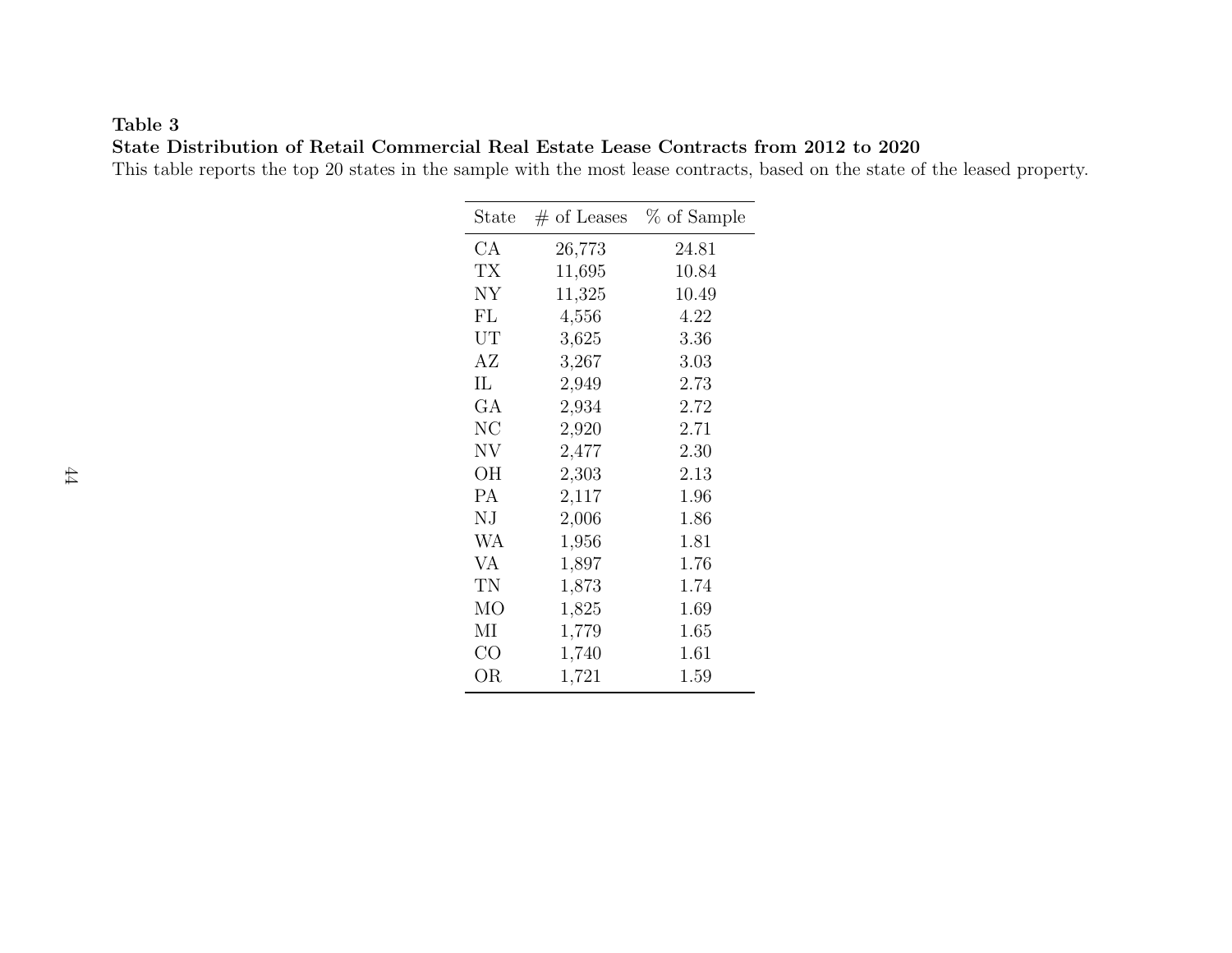#### Market Distribution of Retail Commercial Real Estate Lease Contracts from 2012 to 2020

 This table reports the top <sup>20</sup> metropolitan statistical areas (MSAs) in the sample with the most lease contracts, based on theMSA of the leased property.

| MSA                                     |        | $\#$ of Leases $\%$ of Sample |
|-----------------------------------------|--------|-------------------------------|
| Los Angeles - Orange - Inland           | 11,365 | 10.53                         |
| New York City                           | 9,892  | 9.17                          |
| Bay Area                                | 7,156  | 6.63                          |
| Dallas - Ft. Worth                      | 4,371  | 4.05                          |
| Sacramento - Central Valley             | 3,799  | 3.52                          |
| Salt Lake City                          | 3,332  | 3.09                          |
| Houston                                 | 2,719  | 2.52                          |
| Phoenix                                 | 2,648  | 2.45                          |
| Chicago Metro                           | 2,645  | 2.45                          |
| San Diego                               | 2,440  | 2.26                          |
| Las Vegas                               | 2,335  | 2.16                          |
| Atlanta                                 | 2,316  | 2.15                          |
| Philadelphia - Central PA - DE - So. NJ | 1,823  | 1.69                          |
| Washington, DC                          | 1,818  | 1.68                          |
| North Carolina - Other                  | 1,652  | 1.53                          |
| Denver                                  | 1,646  | 1.53                          |
| New Jersey - North and Central          | 1,601  | 1.48                          |
| Miami - Ft. Lauderdale                  | 1,590  | 1.47                          |
| Texas - Other                           | 1,556  | 1.44                          |
| Portland Metro                          | 1,545  | 1.43                          |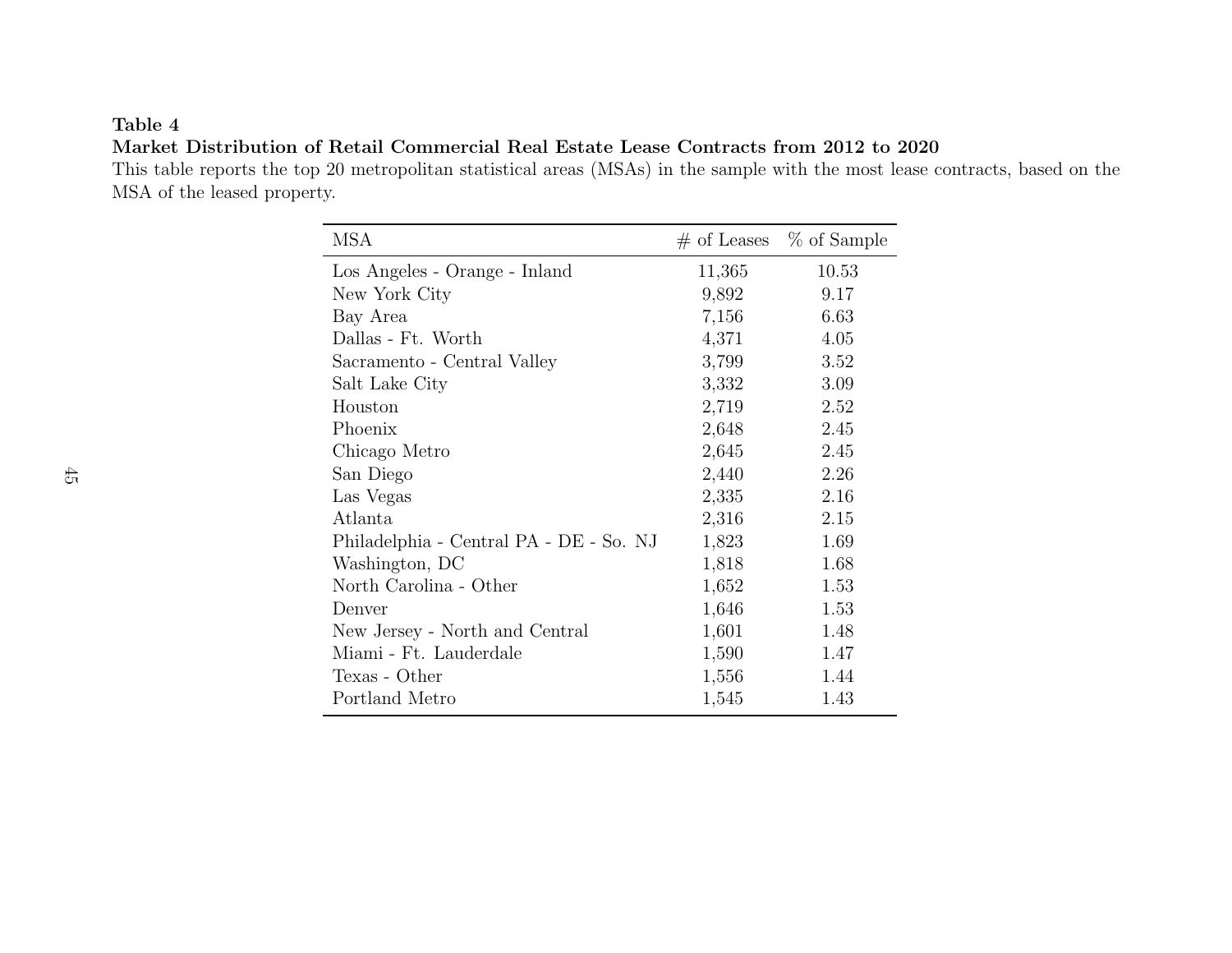### Table 5 Tenant Industry Distribution of Retail Commercial Real Estate Lease Contracts from 2012 to 2020This table reports the tenant's primary industry, as reported by CompStak.

| Tenant Industry                                | $#$ of Leases | % of Sample |
|------------------------------------------------|---------------|-------------|
| Food & Beverage                                | 19,965        | 18.50       |
| Retail                                         | 12,132        | 11.24       |
| Apparel                                        | 8,787         | 8.14        |
| Leisure & Restaurants                          | 6,626         | 6.14        |
| Health Care Equipment & Services               | 5,448         | 5.05        |
| <b>Consumer Durables</b>                       | 4,259         | 3.95        |
| Education                                      | 2,776         | 2.57        |
| Media                                          | 2,463         | 2.28        |
| Automobiles & Components                       | 2,459         | 2.28        |
| <b>Banks</b>                                   | 2,299         | 2.13        |
| Telecommunication Services                     | 1,833         | 1.70        |
| Legal Services                                 | 1,489         | 1.38        |
| Real Estate                                    | 1,289         | 1.19        |
| <b>Financial Services</b>                      | 1,261         | 1.17        |
| Non-Profit                                     | 1,164         | 1.08        |
| Transportation, Warehousing & Storage          | 1,057         | 0.98        |
| Insurance                                      | 908           | 0.84        |
| Commercial & Professional Service              | 862           | 0.80        |
| Materials                                      | 779           | 0.72        |
| <b>Public Institutions</b>                     | 584           | 0.54        |
| Software & Information                         | 537           | 0.50        |
| Pharmaceuticals, Biotechnology & Life Sciences | 420           | 0.39        |
| Energy                                         | 366           | 0.34        |
| Capital Goods                                  | 196           | 0.18        |
| Utilities                                      | 159           | 0.15        |
| Technology Hardware & Equipment                | 26            | 0.02        |
| Unlisted                                       | 27,782        | 25.74       |
| Total                                          | 107,926       | 100.00      |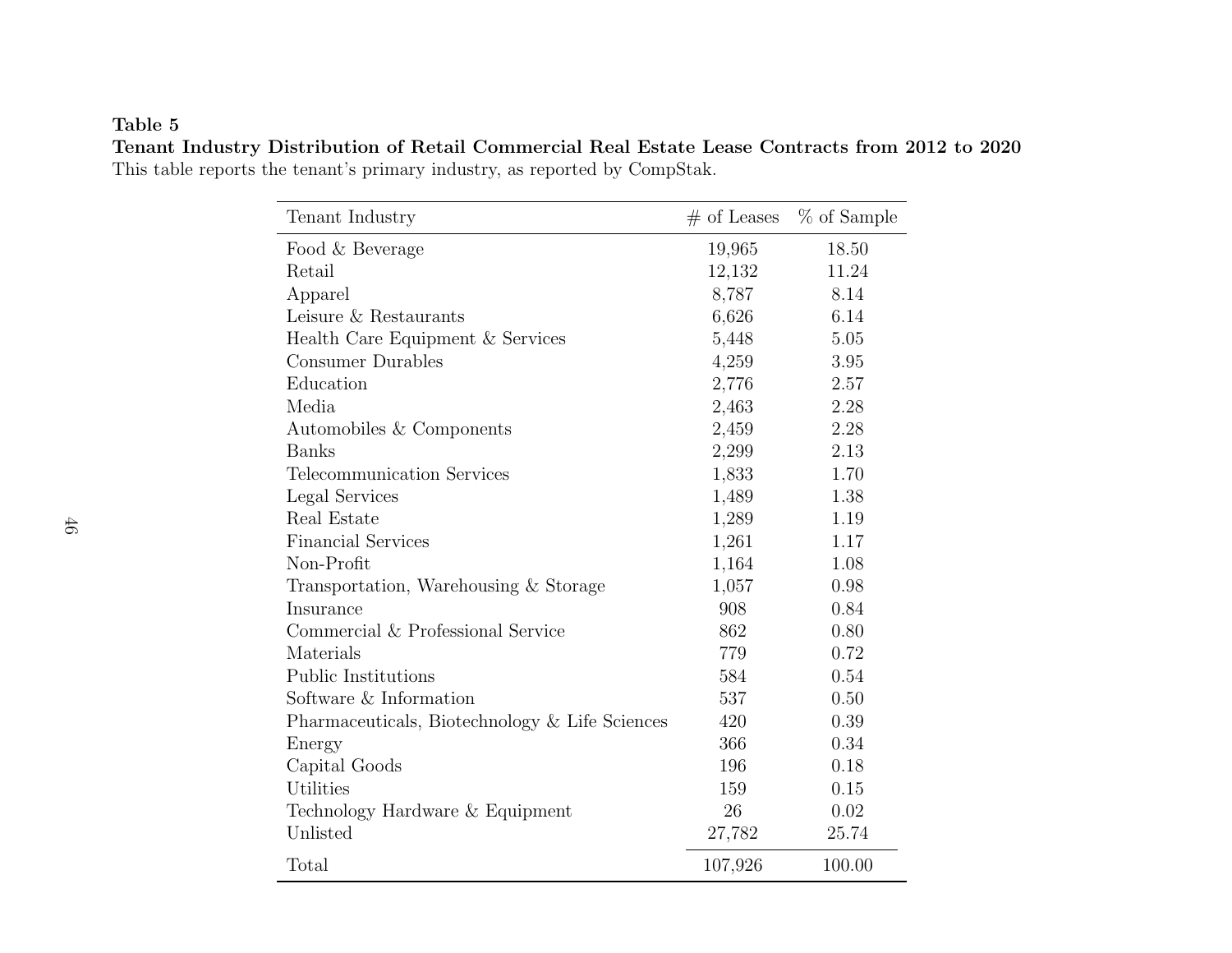## Table 6Descriptive Statistics for Retail Commercial Real Estate Lease Contracts from 2012 to 2020

This table reports the descriptive statistics for the variables used in all of the analyses. Index *i* represents each lease. The continuous variables are winsorized at the 1% and 99% levels unless <sup>a</sup> variable has <sup>a</sup> natural lower bound of zero, in whichcase it is winsorized from the top only. All inferences are similar when I do not winsorize.

| Variable                                 | N       | Mean    | $\sigma$ | P <sub>25</sub> | P50     | P75     |
|------------------------------------------|---------|---------|----------|-----------------|---------|---------|
| Contingent-Payment Lease <sub>i</sub>    | 107,926 | 0.27    | 0.45     | 0.00            | 0.00    | 1.00    |
| Fixed Price per Square Foot <sub>i</sub> | 107,926 | 32.33   | 27.35    | 15.00           | 24.00   | 37.16   |
| Lease Duration,                          | 107,926 | 80.56   | 47.53    | 50.00           | 60.00   | 120.00  |
| Tenant Receives Audit,                   | 107,926 | 0.24    | 0.42     | 0.00            | 0.00    | 0.00    |
| Geographical Separation <sub>i</sub>     | 107,926 | 503.14  | 1218.21  | 28.43           | 610.31  | 1531.92 |
| Tenant's $#$ Establishments <sub>i</sub> | 107,926 | 26.34   | 61.86    | 1.00            | 2.00    | 8.00    |
| Total Square Footage,                    | 107,926 | 3913.84 | 4458.32  | 1285.00         | 2102.00 | 4200.00 |
| Property Improvements <sub>i</sub>       | 107,926 | 0.12    | 0.33     | 0.00            | 0.00    | 0.00    |
| Landlord Sophistication <sub>i</sub>     | 107,926 | 0.40    | 0.49     | 0.00            | 0.00    | 1.00    |
| Landlord Owns Property <sub>i</sub>      | 107,926 | 0.65    | 0.48     | 0.00            | 1.00    | 1.00    |
| Tenant Default,                          | 107,926 | 0.04    | 0.20     | 0.00            | 0.00    | 0.00    |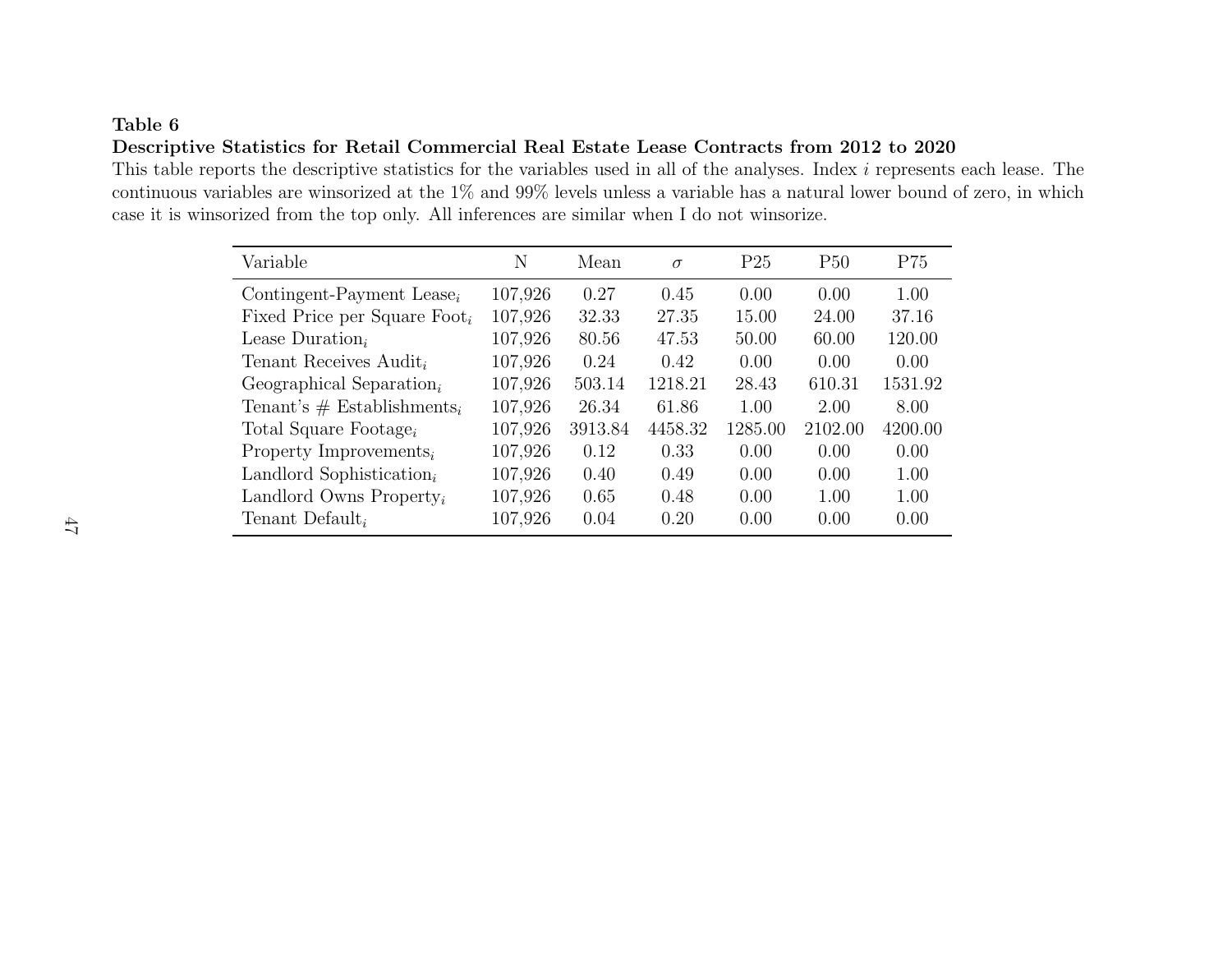Contingent-Payment Leases Partitioned on Lease Duration and Price per Square Foot from 2012 to 2020 This table partitions the full sample of leases by the lease duration (in months) and the price per square foot (PSF), asreported in the lease contract.

| Panel A: Contingent-payment leases and lease duration partitions |                        |       |  |               |        |                                     |                |                                                  |                  |                 |
|------------------------------------------------------------------|------------------------|-------|--|---------------|--------|-------------------------------------|----------------|--------------------------------------------------|------------------|-----------------|
|                                                                  | Lease Term (in months) |       |  |               |        |                                     |                |                                                  |                  |                 |
|                                                                  | $\leq 6$               |       |  |               |        |                                     |                | $6-12$ 13-24 25-36 37-48 49-60 61-96 97-120 >120 |                  | Total           |
| Total leases<br>Contingent-payment leases $37\%$ $35\%$          | 588                    | 5.439 |  | $37\%$ $33\%$ | $30\%$ | 5,012 12,081 3,742 32,609<br>$23\%$ | 10,205<br>28\% | 23,262<br>$26\%$                                 | 14,988<br>$25\%$ | 107.926<br>27\% |

| Panel B: Contingent-payment leases and price per square foot (PSF) partitions |              |                           |  |  |  |  |  |  |
|-------------------------------------------------------------------------------|--------------|---------------------------|--|--|--|--|--|--|
| Price per square foot (PSF)                                                   | Total leases | Contingent-payment leases |  |  |  |  |  |  |
| $PSF \leq 10$                                                                 | 9,755        | 35%                       |  |  |  |  |  |  |
| $$10 < PSF \leq $15$                                                          | 17,849       | 32%                       |  |  |  |  |  |  |
| $$15 < PSF \leq $20$                                                          | 16,366       | 31%                       |  |  |  |  |  |  |
| $$20 < PSF \leq $25$                                                          | 15,563       | 31%                       |  |  |  |  |  |  |
| $$25 < PSF \leq $30$                                                          | 11,376       | 27%                       |  |  |  |  |  |  |
| $\$30 < PSF \leq \$40$                                                        | 13,507       | 23\%                      |  |  |  |  |  |  |
| $$40 < PSF \leq $50$                                                          | 7,467        | $16\%$                    |  |  |  |  |  |  |
| $$50 < PSF \leq $60$                                                          | 4,090        | 18\%                      |  |  |  |  |  |  |
| $$60 < PSF \leq $70$                                                          | 2,082        | 21%                       |  |  |  |  |  |  |
| PSF > \$70                                                                    | 9,871        | 18\%                      |  |  |  |  |  |  |
| Total                                                                         | 107,926      | 27%                       |  |  |  |  |  |  |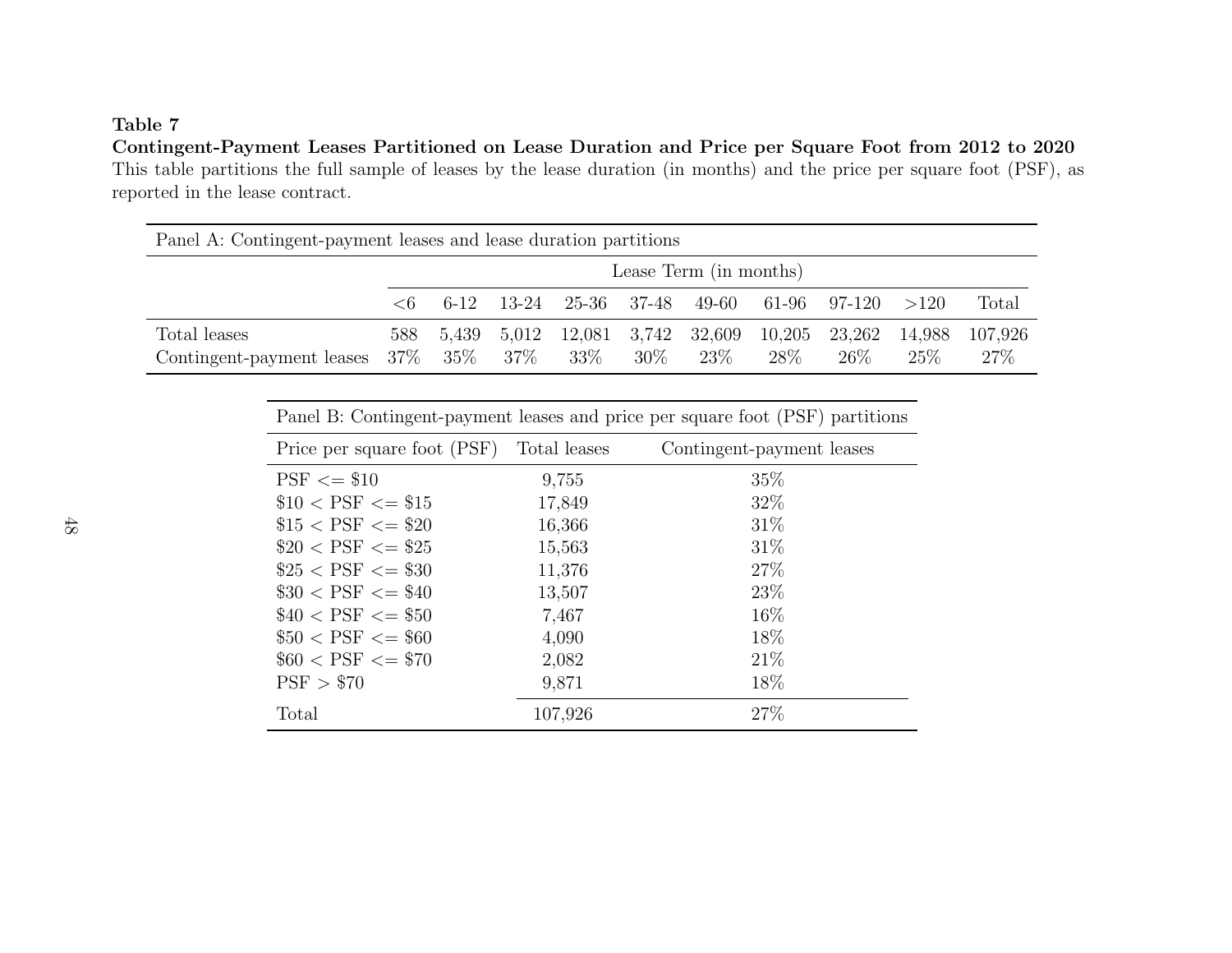#### Determinants of Contingent-Payment Lease Contracts for Retail Commercial Real Estate Leases from 2012 to 2020

This table reports linear probability models of the probability that a lease is contingent-payment. Index i represents the lease and the corresponding landlord and tenant. Contingent-Payment Lease<sub>i</sub> is an indicator variable that equals one if a lease contract specifies a lease payment stated in terms of <sup>a</sup> percentage of the tenant's monthly sales, and zero otherwise. "MSA" stands for Metropolitan Statistical Area, as reported in Table 4. Variables are increased by 1 before being natural logged. See Appendix B for the exact variable definitions. Standard errors are inparentheses and robust to heteroskedasticity. \*\*\*, \*\*, and \* indicate statistical significance at the two-tailed 1%, 5%, and 10% levels, respectively.

|                                      | Dependent Variable: Contingent-Payment Lease <sub><math>i</math></sub> |                        |                        |                       |                     |                       |                       |                            |  |  |
|--------------------------------------|------------------------------------------------------------------------|------------------------|------------------------|-----------------------|---------------------|-----------------------|-----------------------|----------------------------|--|--|
|                                      | (1)                                                                    | (2)                    | (3)                    | (4)                   | (5)                 | (6)                   | (7)                   | (8)                        |  |  |
| Tenant Receives $\mathrm{Audit}_i$   | $0.065***$<br>(0.009)                                                  |                        |                        |                       |                     |                       |                       | $0.073^{***}\,$<br>(0.000) |  |  |
| $Log(Geographical Separation_i)$     |                                                                        | $-0.020***$<br>(0.000) |                        |                       |                     |                       |                       | $-0.003***$<br>(0.000)     |  |  |
| $Log(Tenant's \# Establishments_i)$  |                                                                        |                        | $-0.002***$<br>(0.000) |                       |                     |                       |                       | $-0.002**$<br>(0.001)      |  |  |
| $Log(Total Square Footage_i)$        |                                                                        |                        |                        | $0.013***$<br>(0.004) |                     |                       |                       | $0.014***$<br>(0.003)      |  |  |
| Property Improvements <sub>i</sub>   |                                                                        |                        |                        |                       | $-0.005$<br>(0.004) |                       |                       | $-0.003*$<br>(0.002)       |  |  |
| Landlord Sophistication <sub>i</sub> |                                                                        |                        |                        |                       |                     | $0.023***$<br>(0.005) |                       | $0.022***$<br>(0.004)      |  |  |
| Landlord Owns Property <sub>i</sub>  |                                                                        |                        |                        |                       |                     |                       | $0.054***$<br>(0.008) | $0.055***$<br>(0.008)      |  |  |
| Year-Fixed Effects                   | Y                                                                      | Y                      | Y                      | Y                     | Y                   | Y                     | Y                     | Y                          |  |  |
| Tenant Industry-Fixed Effects        | Y                                                                      | Υ                      | Υ                      | Υ                     | Y                   | Y                     | Y                     | Υ                          |  |  |
| MSA-Fixed Effects                    | Y                                                                      | Y                      | Y                      | Y                     | Y                   | Y                     | Y                     | Y                          |  |  |
| Observations                         | 107,926                                                                | 107,926                | 107,926                | 107,926               | 107,926             | 107,926               | 107,926               | 107,926                    |  |  |
| $R^2$                                | 0.26                                                                   | 0.23                   | 0.22                   | 0.23                  | 0.24                | 0.25                  | 0.24                  | $0.32\,$                   |  |  |